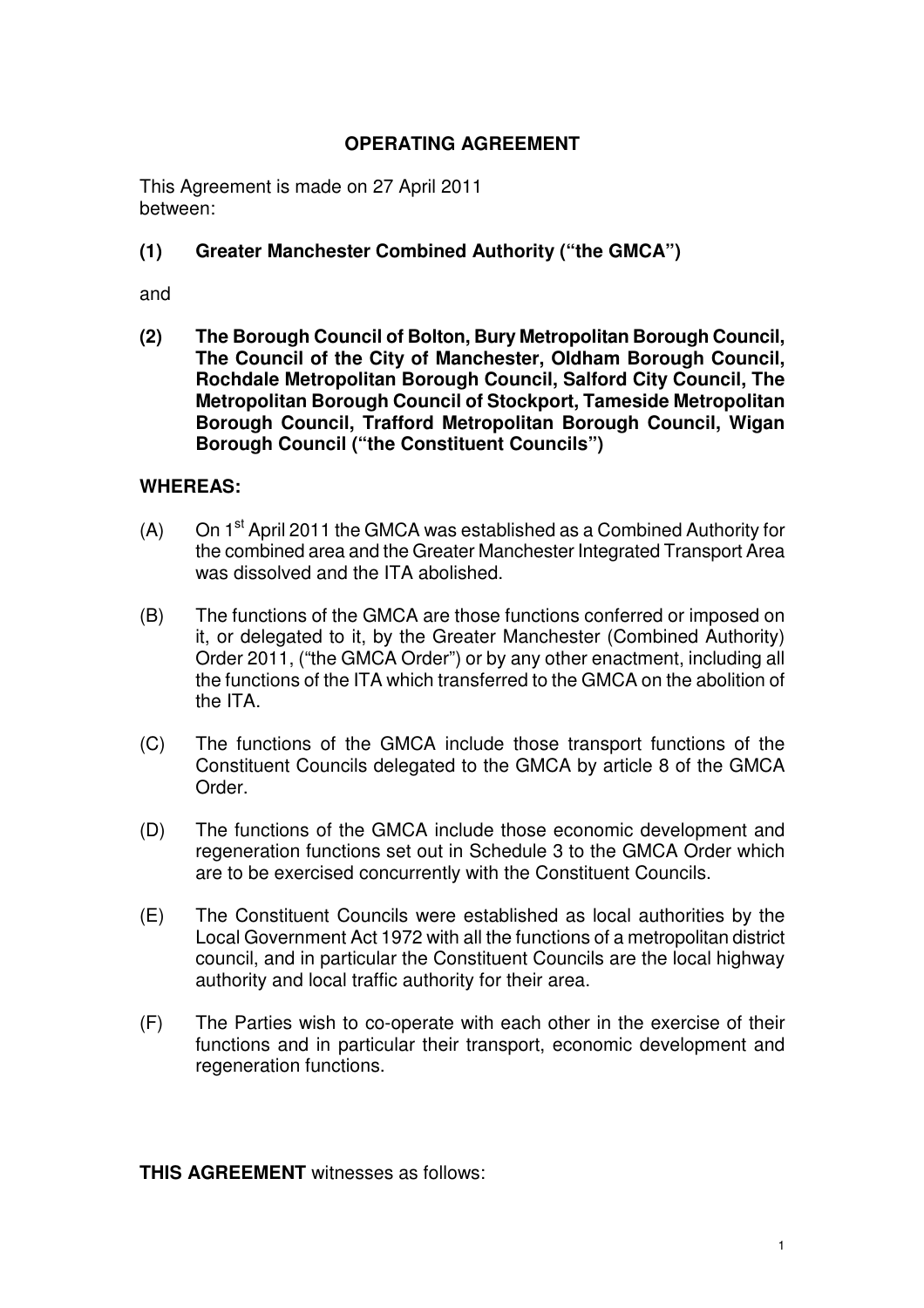#### **1. Definitions**

In this Agreement –

- 1.1 "The AGMA Operating Agreement and Constitution" means the Agreement between the Constituent Councils entered into on the 29<sup>th</sup> August 2008 as amended from time to time.
- 1.2 "the Constituent Councils" mean the metropolitan district councils for the local government areas of Bolton, Bury, Manchester, Oldham, Rochdale, Salford, Stockport, Tameside, Trafford, and Wigan.
- 1.3 "The Executive Board" means the AGMA Executive Board established by the AGMA Operating Agreement and Constitution.
- 1.4 "the GMCA Order" means the Greater Manchester Combined Authority Order 2011.
- 1.5 "the ITA" means the Greater Manchester Integrated Transport Authority.
- 1.6 "the LDEDCA 2009" means the Local Democracy, Economic Development and Construction Act 2009.
- 1.7 "the LGA 1972" means the Local Government Act 1972.
- 1.8 "the LGA 2000" means the Local Government Act 2000.
- 1.9 "the LGHA 1989" means the Local Government and Housing Act 1989.
- 1.10 "the 2000 Regulations" means the Local Authorities (Arrangements for the Discharge of Functions) (England) Regulations 2000.
- 1.11 "the Parties" mean the GMCA and the Constituent Councils.
- 1.12 "the Relevant Date" in relation to a payment for a financial year means  $30<sup>th</sup>$  June in the financial year which commenced two years previously.
- 1.13 "the Secretary" means such person as shall be appointed by the Executive Board pursuant to Clause 15.4 of the AGMA Operating Agreement and Constitution.
- 1.14 "the TfGMC" means the Transport for Greater Manchester Committee being a joint committee established by the Parties.
- 1.15 "the TfGM" means Transport for Greater Manchester being the executive body of GMCA for the purposes of Part 5 of the Local Transport Act 2008 and Part 6 of the LDEDCA 2009.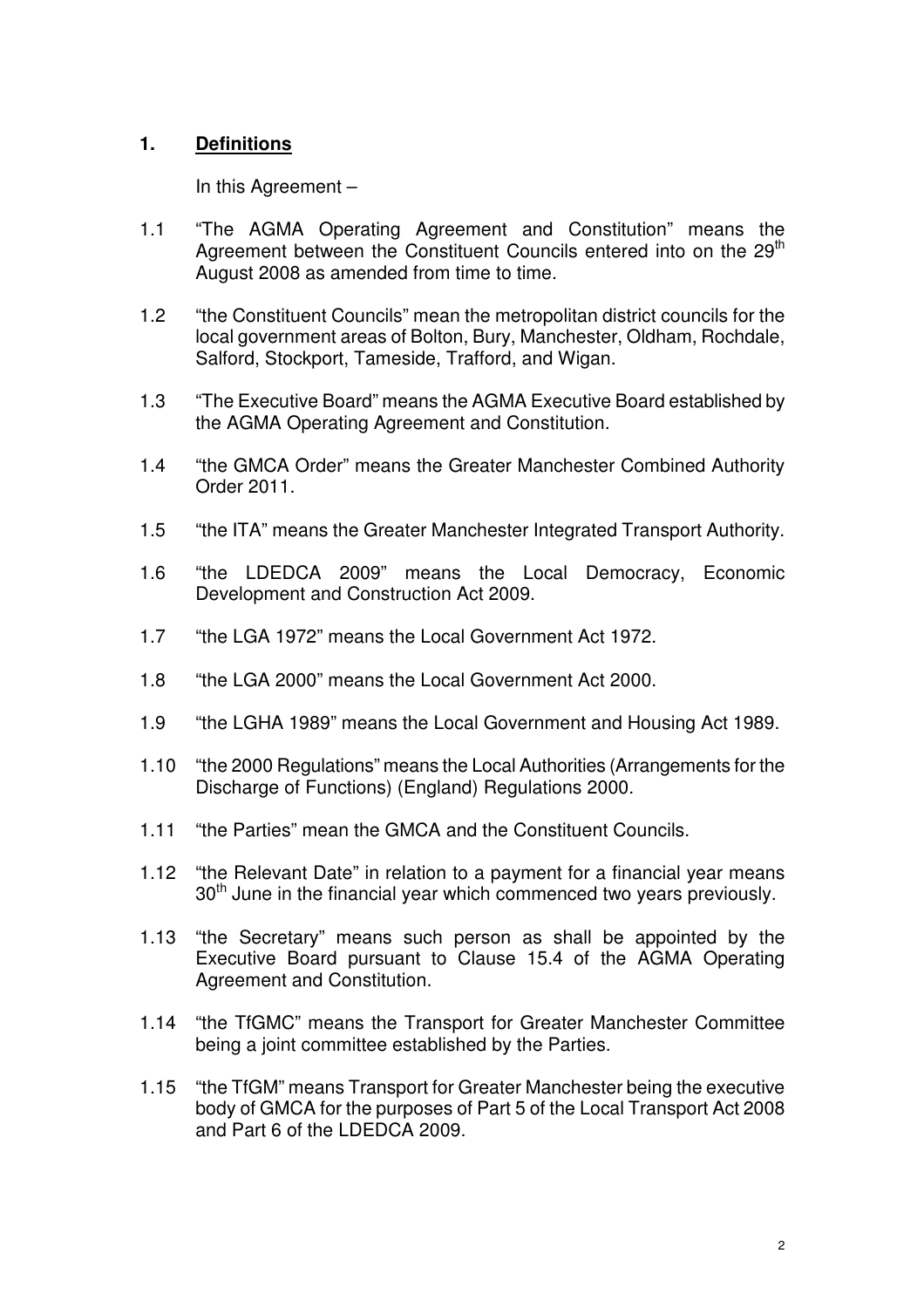#### **2. Interpretation**

- 2.1 Clause, Schedule and paragraph headings shall not affect the interpretation of this Agreement;
- 2.2 The Schedules form part of this Agreement and shall have effect as if set out in full in the body of this Agreement. Any reference to this Agreement includes the Schedules.
- 2.3 Unless the context otherwise requires, words in the singular shall include the plural and in the plural shall include the singular.
- 2.4 A reference to a statute or statutory provision is a reference to it as amended, extended or re-enacted from time to time.
- 2.5 A reference to a statute or statutory provision shall include all subordinate legislation made from time to time.
- 2.6 A reference to "this Agreement" or to any other agreement or document referred to in this Agreement is a reference to this Agreement or such other document or agreement as varied from time to time.
- 2.7 References to clauses and Schedules are to the Clauses and Schedules of this Agreement and references to paragraphs are to paragraphs of the relevant Schedule.
- 2.8 No person other than a party to this Agreement shall have any rights to enforce any term of this Agreement.
- 2.9 This Agreement and any dispute or claim arising out of or in connection with it or its subject matter or formation shall be governed by and construed in accordance with the law of England and Wales.
- 2.10 If any court or competent authority finds that any provision of this Agreement (or part of any provision) is invalid, illegal or unenforceable, that provision or part-provision shall, to the extent required, be deemed to be deleted, and the validity and enforceability of the other provisions of this Agreement shall not be affected.

### **3. Establishment of TfGMC**

- 3.1 Pursuant to Section 101(5) of the LGA 1972, Section 20 of the LGA 2000 and Regulations 4, 11 and 12 of the 2000 Regulations, the Parties agree to enter into arrangements to discharge certain of their functions relating to transport jointly and for this purpose to establish a joint committee to be called the Transport for Greater Manchester Committee ("the TfGMC").
- 3.2 Each Constituent Council shall appoint a number of their elected members to be members of TfGMC, such number being as set out below: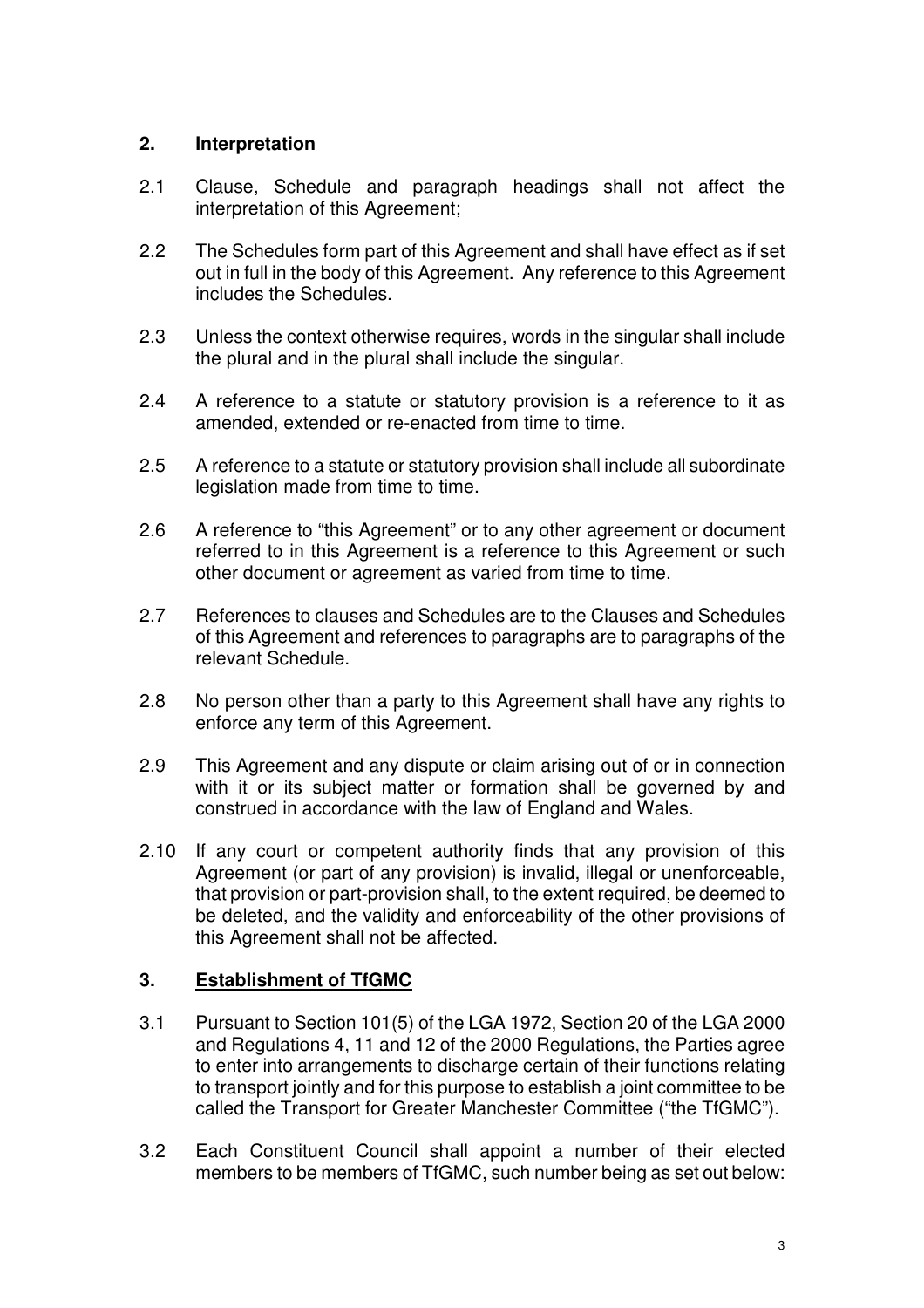| <b>Bolton</b>   |   |
|-----------------|---|
| <b>Bury</b>     | 2 |
| Manchester      | 5 |
| Oldham          | 3 |
| Rochdale        | 3 |
| Salford         | 3 |
| Stockport       | 4 |
| Tameside        | 3 |
| <b>Trafford</b> | 3 |
| Wigan           |   |

- 3.3 The Parties shall make their appointments to TfGMC in accordance with the principles of political balance set out in Section 15(5) of the LGHA 1989, notwithstanding anything to the contrary in the 2000 Regulations. Appointments will be made in accordance with the principle of giving effect to the wishes of the relevant political group as to the member(s) to be appointed to any seat allocated to that political group.
- 3.4 The Constituent Councils shall arrange for the appointment of an independent remuneration panel to advise them on appropriate levels of special responsibility allowances to be payable to their members of TfGMC in respect of duties and responsibilities undertaken as members of TfGMC.

#### **4. Terms of Reference of TfGMC**

- 4.1 The discharge of all the transport functions of GMCA are delegated to TfGMC with the exception of those functions set out in Clause 4.2. For the avoidance of doubt, the transport functions of GMCA are:
	- 4.1.1 all the functions of the ITA transferred to GMCA by the GMCA Order;
	- 4.1.2 the transport functions of the Constituent Councils delegated to GMCA by article 8 of the GMCA Order;
	- 4.1.3 any function relating to transport conferred or imposed upon a combined authority or the GMCA specifically by any enactment.
- 4.2 The following transport functions of GMCA are not delegated to TfGMC
	- 4.2.1 setting the GMCA's revenue budget for transport, including approving the estimates of income and expenditure of TfGM pursuant to Section 15(1)(b) of the Transport Act 1968, determining grants to be made to TfGM pursuant to Section 13 of the Transport Act 1968, and the issue of a levy pursuant to the Transport Levying Bodies Regulations 1992;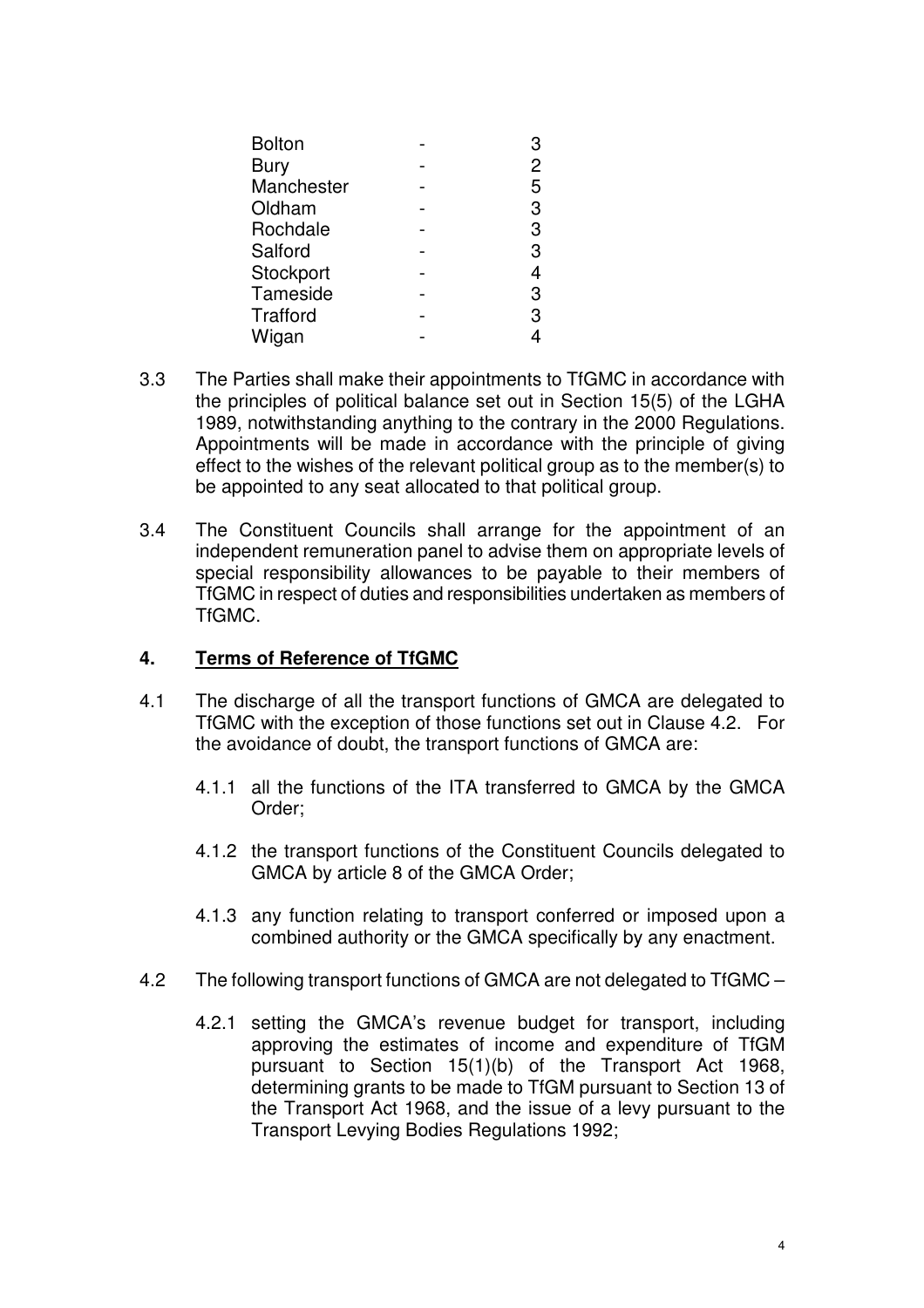- 4.2.2 determining the borrowing limits of the GMCA in relation to transport matters pursuant to Section 3 of the Local Government Act 2003;
- 4.2.3 approving borrowing by TfGM pursuant to Section 12(3) of the Transport Act 1968, and lending money to TfGM pursuant to Section 12(4) of the Transport Act 1968;
- 4.2.4 approving the transport capital programme of GMCA and TfGM;
- 4.2.5 developing policies for the promotion and encouragement of safe, efficient and economic transport facilities and services and producing a Local Transport Plan pursuant to Sections 108-112 of the Transport Act 2000;
- 4.2.6 approving new transport schemes to be funded by the Greater Manchester Transport Fund;
- 4.2.7 granting approval to TfGM to promote or oppose any Bill in Parliament pursuant to Section 10(1)(xxix) of the Transport Act 1968;
- 4.2.8 making a written request to the Minister to authorise TfGM to purchase compulsorily any land which TfGM require for the purposes of their business pursuant to Section 10(3) of the Transport Act 1968.
- 4.2.9 exercising the power under Section 15A(3) of the Transport Act 1968 to cause a review to be made of the organisation of TfGM's undertaking, and giving TfGM such directions as appear from any such review to be requisite to secure that TfGM's undertaking is organised in the most efficient manner.
- 4.2.10 ratifying the appointment of the Director General/Chief Executive of TfGM and other executive and non-executive directors of TfGM, pursuant to Section 9(2) of the Transport Act 1968.
- 4.3 The functions set out in Clause 4.2 (with the exception of 4.2.10) are referred to TfGMC which may make recommendations to GMCA.
- 4.4 The discharge of the following functions of the Constituent Councils are delegated to TfGMC –
	- 4.4.1 carrying out actions to facilitate the performance by local traffic authorities of their duty to manage road traffic on their own roads and facilitating the same on other local authorities' road pursuant to sections 16 and 17 (except for sub-sections 17(2) and (3)) of the Traffic Management Act 2004.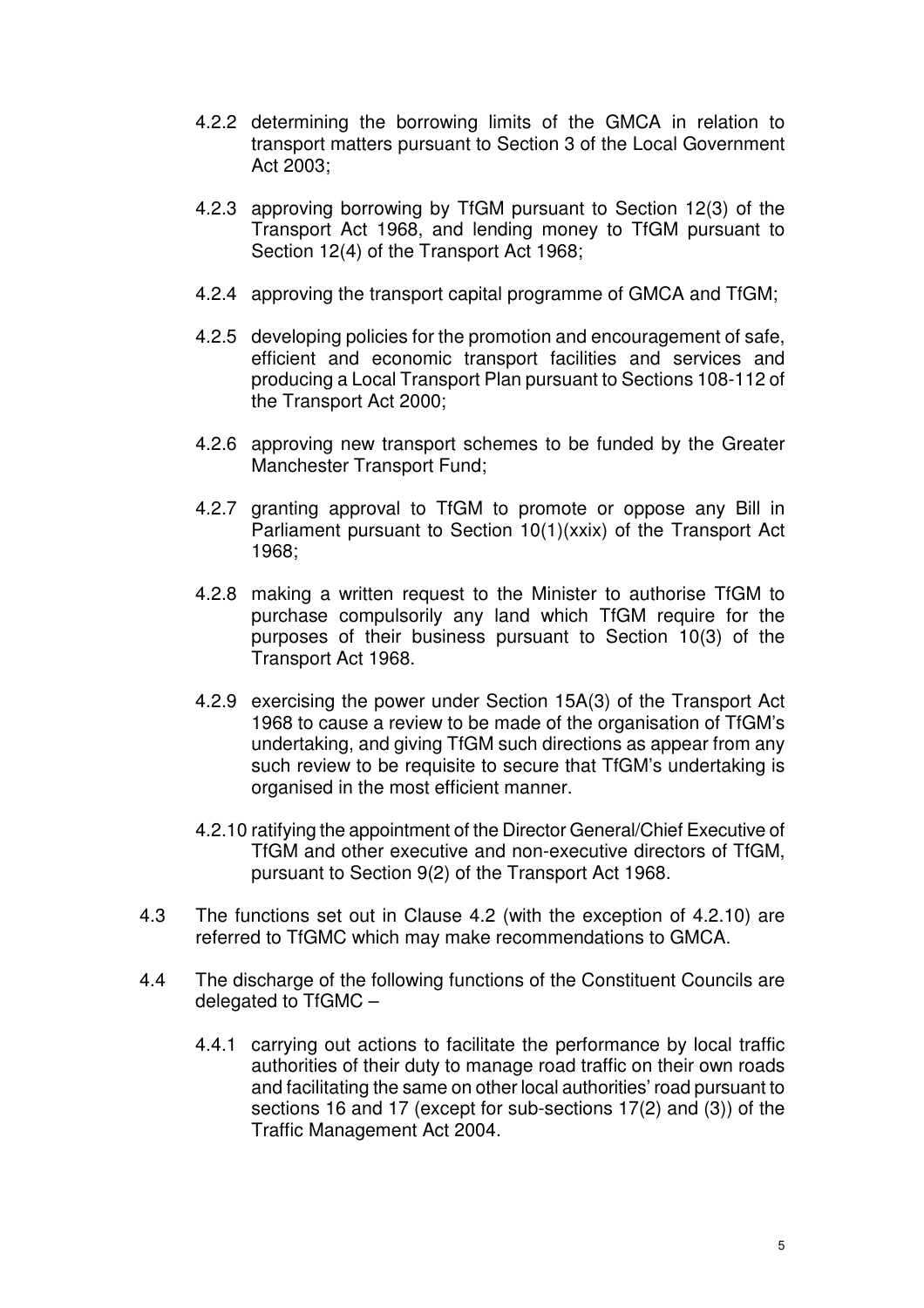- 4.4.2 preparing and carrying out a programme of measures designed to promote road safety, including carrying out road safety studies, studies into accidents, accident prevention campaigns, the dissemination of information and advice relating to the use of roads, and arranging for the giving of practical training to road users pursuant to sections 39(2) and 39(3)(a) and (b) of the Road Traffic Act 1988.
- 4.5 Nothing in this Agreement shall prevent the GMCA from exercising the functions set out in Clause 4.1 or Clause 4.2 or the Constituent Councils from exercising the functions in Clause 4.4.
- 4.6 Without prejudice to the generality or any provision of Clauses 4.1 to 4.4 above, specific terms of reference of TfGMC are set out in Schedule 1.

#### 5. **TfGMC – Other Provisions**

- 5.1 TfGMC may establish sub-committees.
- 5.2 When establishing a sub-committee, TfGMC will determine
	- (i) the terms of reference of the sub-committee
	- (ii) the size and membership of the sub-committee
	- (iii) the Chair (and Vice-Chair, if any) of the sub-committee
	- (iv) any delegated powers of the sub-committee
	- (v) the period (where appropriate) for which the sub-committee will remain constituted.
- 5.3 Appointments to sub-committees will be made in accordance with the principles of political balance set out in Section 15(5) of the LGHA 1989.
- 5.4 TfGMC and any sub-committee of TfGMC may, in respect of a function delegated to TfGMC by the GMCA under Clause 4.1 arrange for its discharge by an officer of one of the Constituent Councils or by TfGM.
- 5.5 TfGMC and any sub-committee of TfGMC, in respect of a function delegated to them by the Constituent Councils under Clause 4.4, may arrange for its discharge by an officer of one of the Constituent Councils and may enter into agreements with TfGM for the provision of services by TfGM.
- 5.6 TfGMC will establish a scheme of delegation to sub-committees and officers and will review the scheme annually.
- 5.7 TfGMC will conduct its business in accordance with this Agreement, including the Rules of Procedure set out in Schedule 2.
- 5.8 The costs and liabilities incurred by the TfGMC shall be defrayed by the Parties as set out below: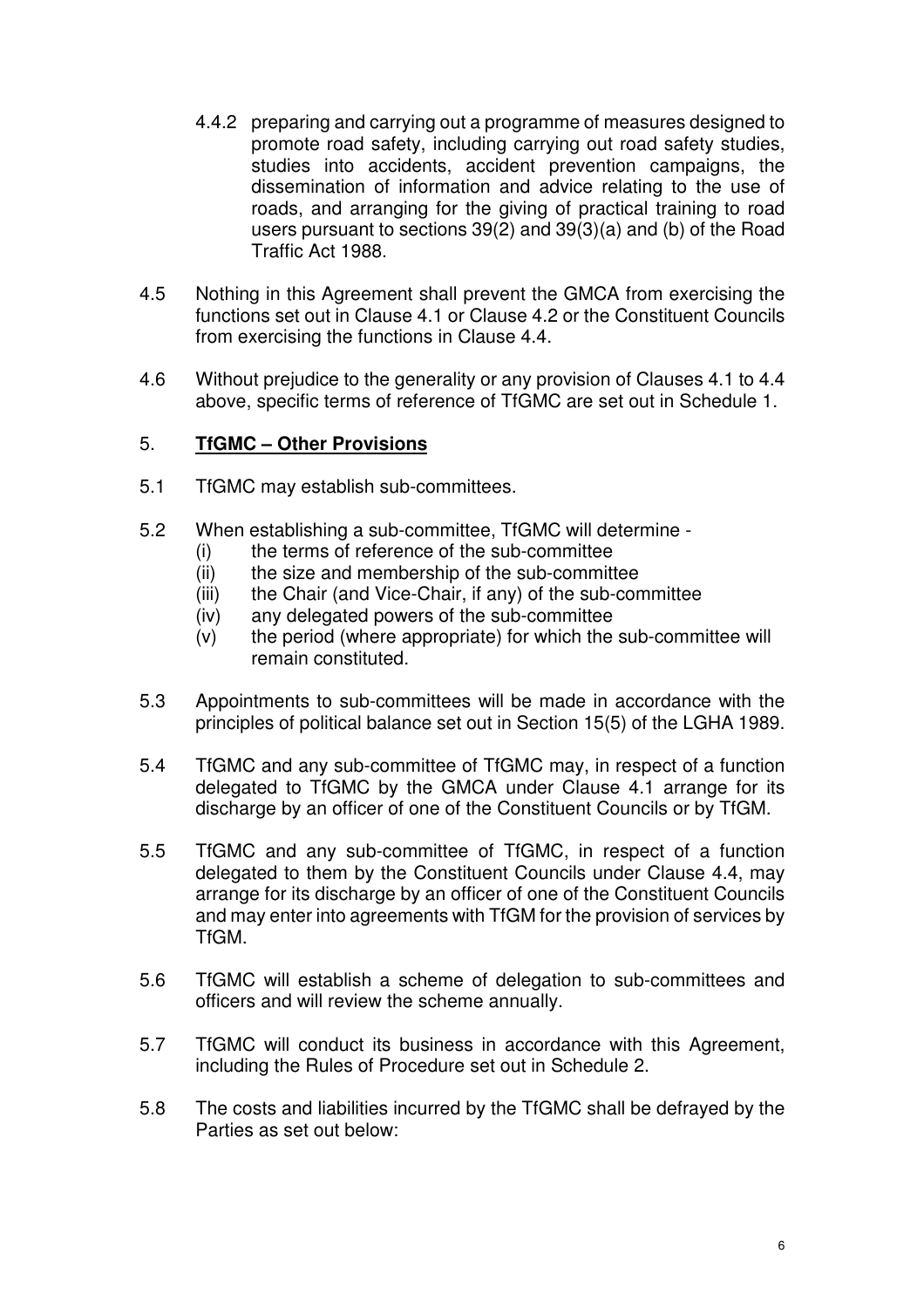- 5.8.1 the GMCA will meet such costs and liabilities as are reasonably attributable to the exercise of the functions of the GMCA delegated or referred to TfGMC under Clauses 4.1 and 4.3 of this Agreement;
- 5.8.2 the costs and liabilities reasonably attributable to the exercise of the functions delegated by the Constituent Councils to TfGMC under Clause 4.4 of this Agreement will be met by the Constituent Councils in such proportion as they may unanimously agree or, in default of agreement, in proportion to the total resident population at the Relevant Date of the area of each council concerned as estimated by the Registrar General.

### **6. Transport Protocols**

- 6.1 The Parties will draw up and agree detailed Protocols in relation to the operation and discharge of those functions –
	- 6.1.1 delegated from the Constituent Councils to GMCA pursuant to Article 8 of the GMCA Order, and
	- 6.1.2 delegated by the Constituent Councils to TfGMC by virtue of Clause 4.4 of this Agreement.
- 6.2 The Parties will keep the Protocols under regular review and may revise them from time to time, such revisions to be agreed by the Chief Executives of the Constituent Councils, the Head of Paid Service of the GMCA and the Chief Executive of TfGM.
- 6.3 Protocols drawn up, agreed or revised under this Clause will not override anything provided for or required by this Agreement and will not in themselves constitute arrangements for the discharge of functions made in accordance with Section 101 of the LGA 1972 and the 2000 Regulations.

### **7. Funding of Transport Functions delegated by the GMCA Order**

- 7.1 For the financial year beginning on  $1<sup>st</sup>$  April 2011, the Constituent Councils will meet the costs of the GMCA reasonably attributable to the exercise of those transport functions of the Constituent Councils delegated to the GMCA by virtue of Article 8 of the GMCA Order.
- 7.2 The amount payable by each of the Constituent Councils is to be determined by apportioning the costs of the GMCA referred to in Clause 7.1 between the Constituent Councils in such proportions as they may agree or, in default of agreement, in proportion to the total resident population on  $30<sup>th</sup>$  June 2009 of the area of each council concerned as estimated by the Register General.
- 7.3 In the financial year beginning on  $1<sup>st</sup>$  April 2012 and in subsequent financial years the costs of the GMCA referred to in Clause 7.1 shall be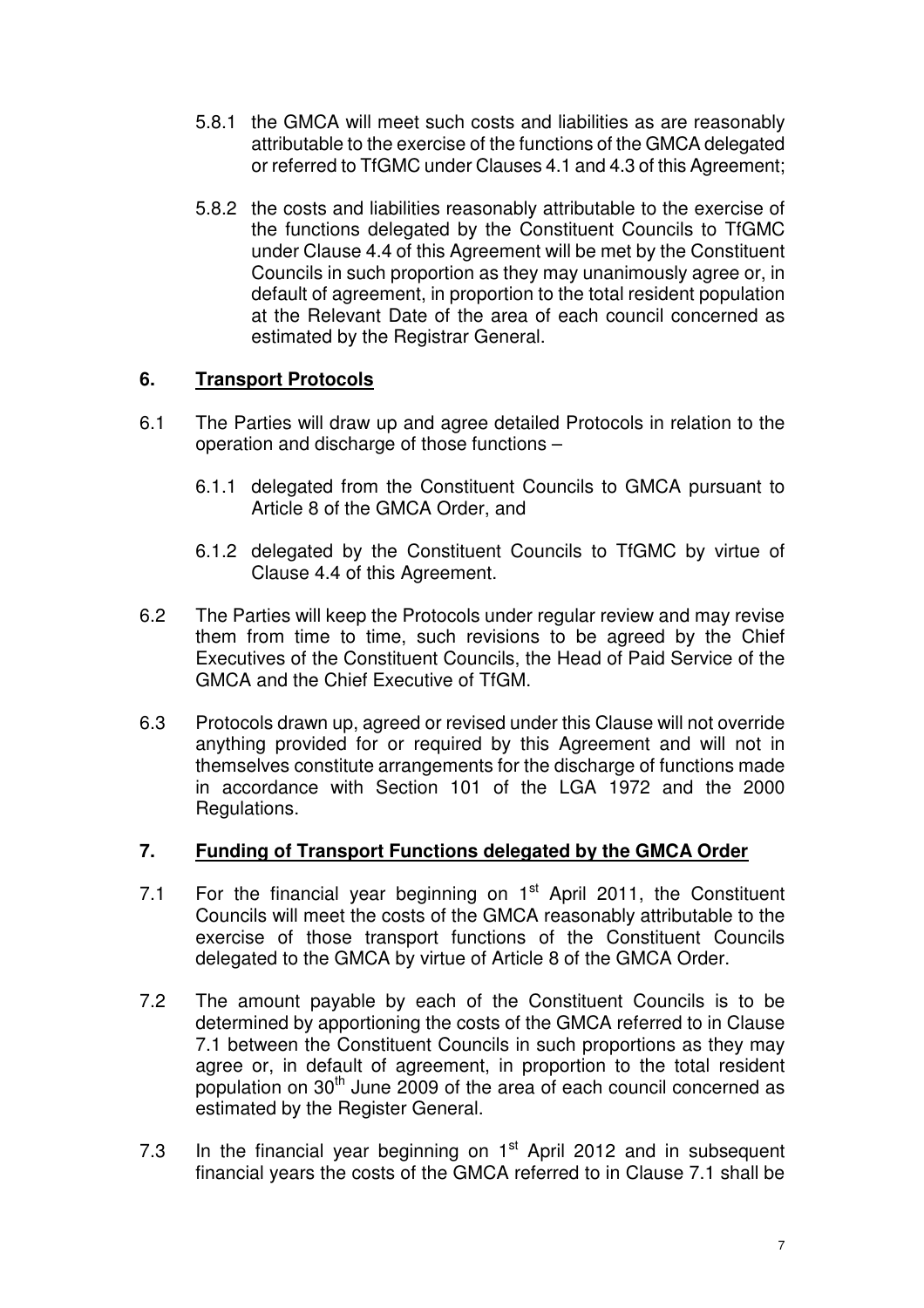recovered from the Constituent Councils as part of the levy issued to those councils pursuant to the Transport Levying Bodies Regulations 1992, as amended, except where and to the extent that all the Constituent Councils agree that costs should be defrayed by the Constituent Councils and not the GMCA pursuant to Article 8(4) of the GMCA Order.

7.4 Without prejudice to the generality of Article 8(4) of the GMCA Order, it is agreed that each Constituent Council will be responsible for defraying the costs of the initial installation of traffic signs that are traffic light signals or pelican or puffin crossings in their area, except insofar as such costs are met by the third parties pursuant to agreements under Section 278 of the Highways Act 1980 or otherwise.

#### 8. **Economic Development and Regeneration Protocols**

- 8.1 The Parties will draw up and agree detailed Protocols in relation to the discharge of the economic development and regeneration functions set out in Schedule 3 of the GMCA Order and Clause 8.3 below which are exercisable by the GMCA concurrently with the Constituent Councils, having regard to the provision in Article 10(3) of the GMCA Order that any requirement in any enactment for a Constituent Council to exercise such a function may be fulfilled by the exercise of that function by the GMCA.
- 8.2 The Parties will keep the Protocols under regular review and may revise them from time to time, such revisions to be agreed by the Chief Executives of the Constituent Councils and the Head of Paid Service of the GMCA.
- 8.3 The economic development and regeneration functions referred to in Clause 8.1 are –
	- 8.3.1 the duty under Section 8(1) of the Housing Act 1985 (duty of local housing authorities to consider housing conditions in their district and the needs of the district with respect to the provision of further housing accommodation)
	- 8.3.2 the duties under Section 82 of the Environment Act 1995 (duty to cause a review to be conducted of quality for the time being, and the likely future quality within the relevant period, of air within the authority's area and associated duties)
	- 8.3.3 the duties under Sections 83 and 84 of the Environment Act 1995 (duty to designate air quality management areas and duties in relation to such designated areas)
	- 8.3.4 the duties under Section 15ZA, 15ZB, 15ZC, 17A, and 18A(1)(b) of the Education Act 1996 and the powers under Sections 514A and 560A of that Act (duties and powers related to the provision of education and training for persons over compulsory school age)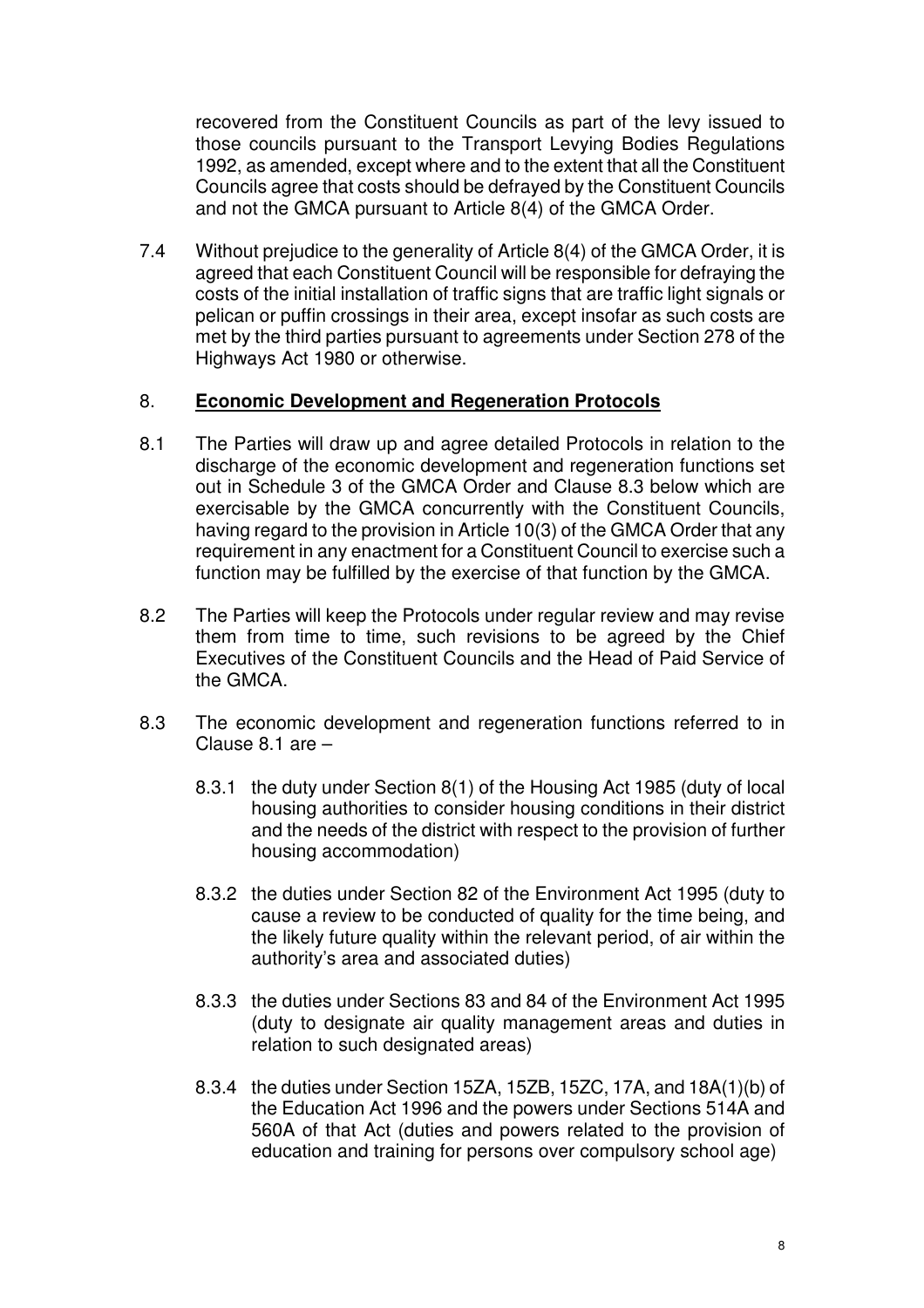- 8.3.5 the duty under Section 4(1) of the LGA 2000 (duty to prepare a strategy for promoting or improving the economic, social and environmental well-being of their area and contributing to the achievement of sustainable development in the United Kingdom) and the power under Section 4(2) of the LGA 2000 (power to modify their sustainable communities strategy).
- 8.3.6 the power under Section 144 of the LGA 1972 (the power to encourage visitors and provide conference and other facilities)
- 8.3.7 the power under Section 2 of the LGA 2000 (promotion of wellbeing)
- 8.4 Clause 6.3 applies to protocols drawn up, agreed or revised under this clause as it does in relation to protocols under Clause 6.
- 8.5 It is agreed that the function under Section 69 of the LDEDCA 2009 (duty to prepare an assessment of economic conditions) will be exercised by the GMCA, and that pursuant to the Order any requirement for the Constituent Councils to exercise this function will be fulfilled by its exercise by the GMCA.

#### **9. Scrutiny Arrangements**

- 9.1 The Parties will establish joint scrutiny arrangements to enable the Constituent Councils to exercise an overview and scrutiny role in relation to the decisions and activities of the following bodies –
	- (a) the AGMA Executive Board
	- (b) the GMCA
	- (c) the TfGMC
	- (d) TfGM
- 9.2 The scrutiny arrangements are set out in Schedule 3.
- 9.3 The Constituent Councils will make arrangements (whether by standing orders or otherwise) for enabling questions on the discharge of the functions of GMCA and the business of TfGMC to be put to that council's representative on GMCA and one of their representatives on TfGMC at full council meetings of the Constituent Councils.

#### **10**. **Review of Arrangements**

- 10.1 The Parties will undertake, pursuant to Section 111 of the LDEDCA 2009, a joint review of the matters set out in Clause 10.2 to be commenced, whichever is the earlier of -
	- (a) the fifth anniversary of the date of this Agreement, or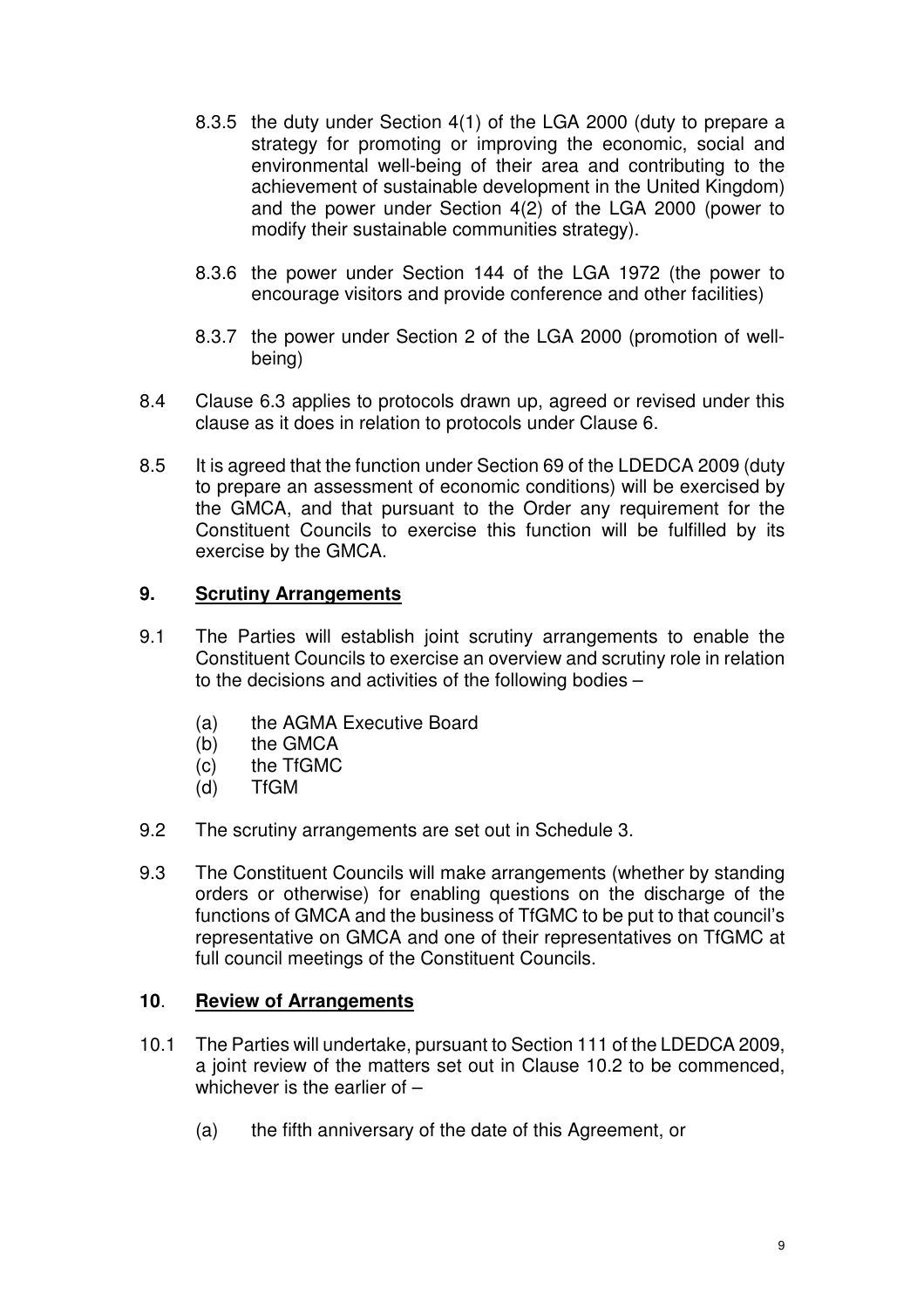- (b) immediately after notice is given by a Constituent Council requesting a joint review, provided that such notice is not given before the third anniversary of the date of this Agreement.
- 10.2 The matters are
	- (a) a matter in respect of which an order may be made under any of sections 104 to 107 of the LDEDCA 2009
	- (b) a matter concerning GMCA that GMCA has power to determine
	- (c) any other matter contained in this Agreement.
- 10.3 The provisions of this Clause are without prejudice to statutory rights of one or more of the Parties to undertake their own review at any time.
- 10.4 The Parties endorse the draft Agreement reached between the Constituent Councils pursuant to the resolution of the Executive Board on 26<sup>th</sup> February 2010, the terms of which are set out in Schedule 4.

#### **11. Business Leadership Council**

- 11.1 The Parties agree that the functions previously exercised by the Executive Board in respect of the establishment of the Business Leadership Council ("BLC") and the appointment of its Chair and members will be exercised by the GMCA.
- 11.2 The BLC will advise the GMCA and as appropriate the Executive Board on their policies and priorities, conduct its own reviews in matters which affect the future economic well-being of Greater Manchester and may make representations to the GMCA and the Executive Board.
- 11.3 The appointment of the Chair of the BLC will be subject to confirmation by the GMCA and will be reviewed on an annual basis. The process of appointing other members of the BLC will be subject to agreement between the Chair of the BLC and GMCA.

#### **12. Amendments to this Agreement**

- 12.1 This Agreement may be amended following a resolution approved by all the Parties.
- 12.2 The operation of this Agreement will be subject to an annual review.

### **13. Dispute Resolution**

13.1 Any dispute between the Parties arising out of this Agreement which cannot be settled shall be referred to the Head of Paid Service of the Parties to the dispute who will negotiate to resolve the matter in good faith.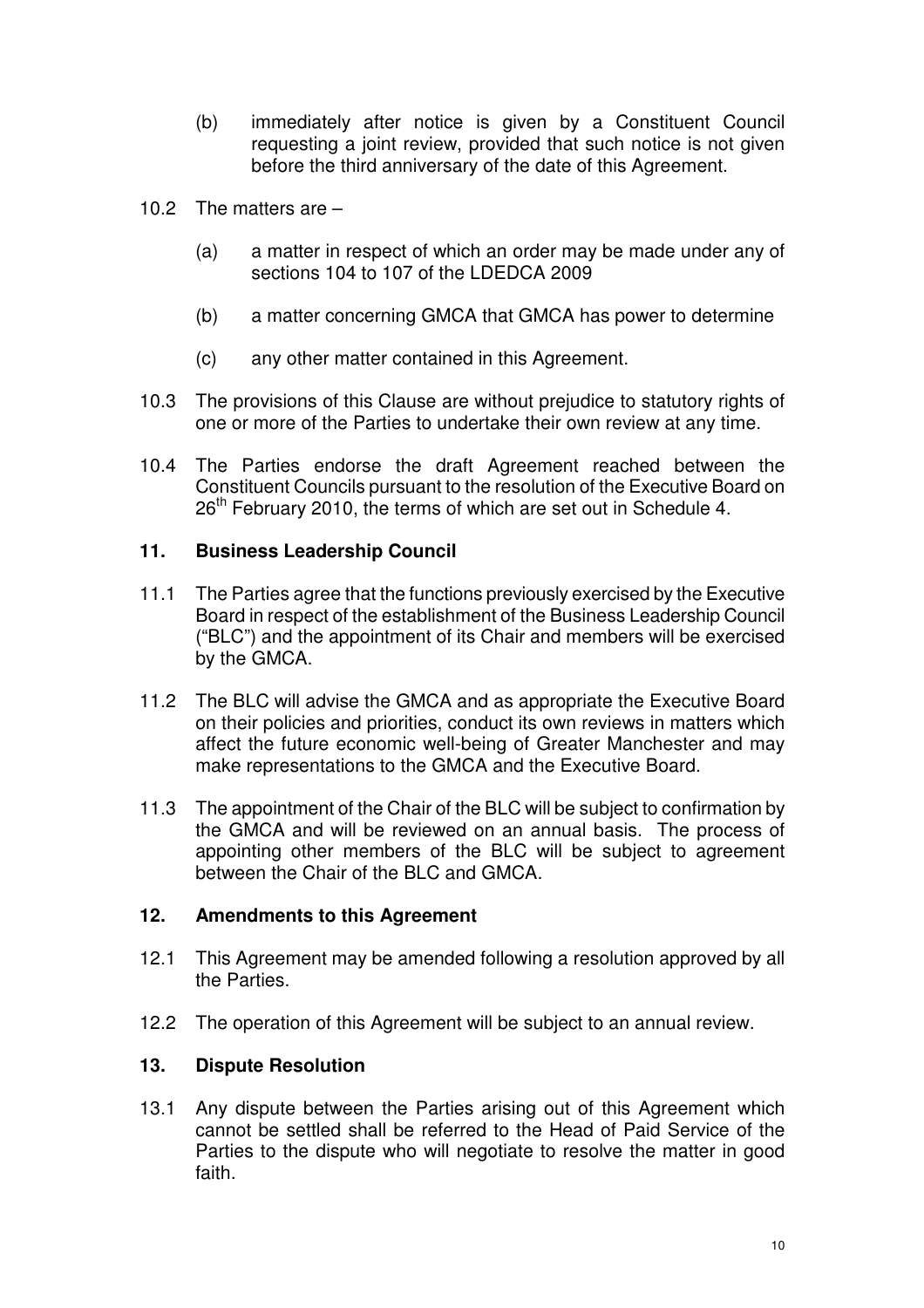#### **14. Notices**

- 14.1 Any notice, demand or other communication required to be served on the GMCA under this Agreement shall be sufficiently served if delivered personally to or sent by pre-paid first class recorded delivery post or email or facsimile transmission to the GMCA's Monitoring Officer at the Town Hall, Manchester M60 2LA. If so sent, any such notice, demand or other communication shall, subject to proof to the contrary, be deemed to have been received by the GMCA's Monitoring Officer at the time of personal delivery or on the second working date after the date or posting or transmission as the case may be.
- 14.2 Any notice, demand or other communication required to be served on one or more of the Constituent Councils under this Agreement shall be sufficiently served if delivered personally to or sent by pre-paid first class recorded delivery post or e-mail or facsimile transmission to the monitoring officer(s) of the Constituent Council(s) concerned. If so sent, any such notice, demand or other communication shall, subject to proof to the contrary, be deemed to have been received by the Constituent Council(s) concerned at the time of personal delivery or on the second working date after the date or posting or transmission as the case may be.

**IN WITNESS** whereof the Parties have caused this Agreement to be executed the day, month and year first before mentioned.

Signed by **GMCA** 

Authorised Signatory

**Dated** 

Signed by **The Borough Council of Bolton**

Authorised Signatory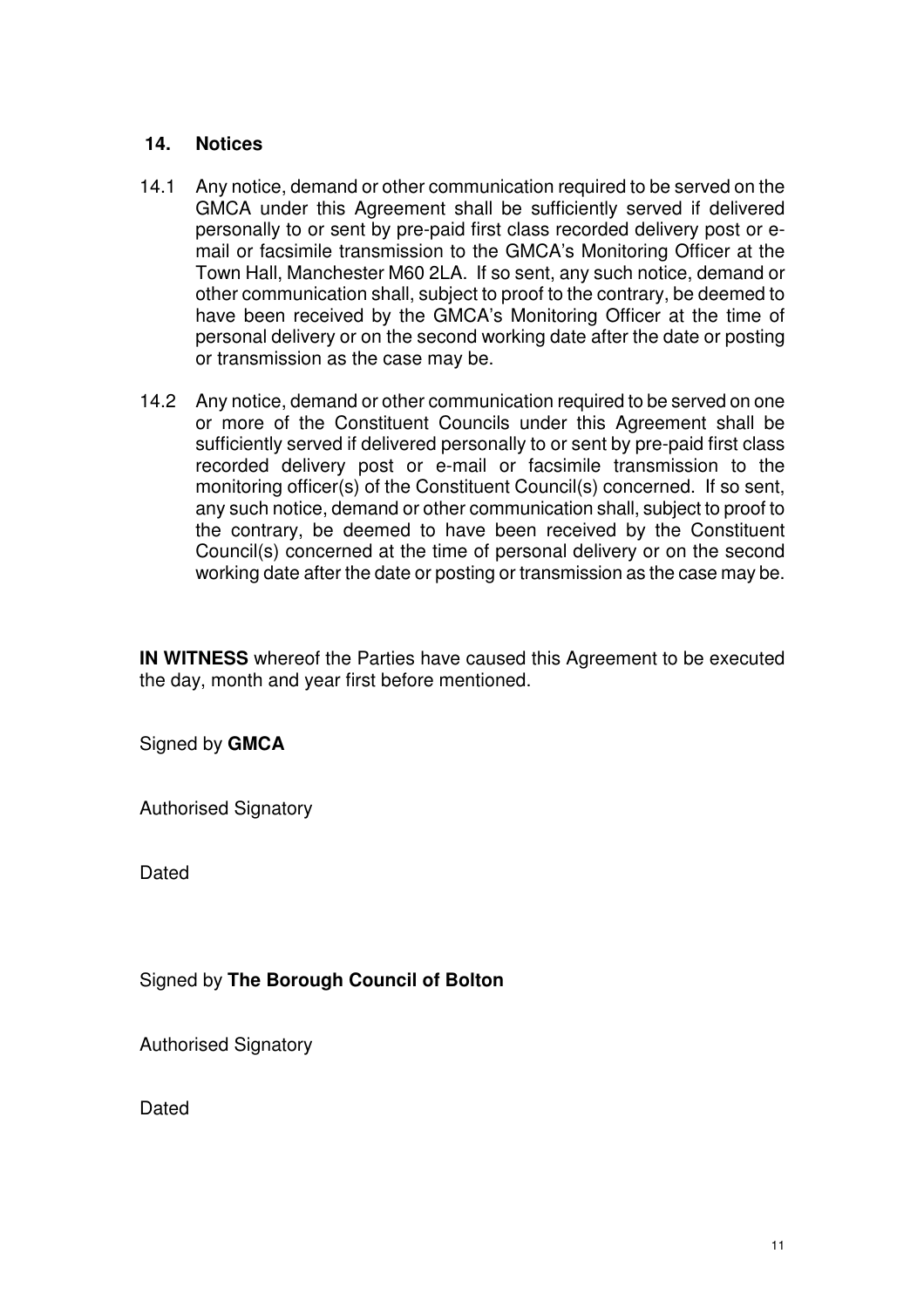# Signed by **Bury Metropolitan Borough Council**

Authorised Signatory

Dated

### Signed by **The Council of the City of Manchester**

Authorised Signatory

Dated

# Signed by **Oldham Borough Council**

Authorised Signatory

Dated

### Signed by **Rochdale Metropolitan Borough Council**

Authorised Signatory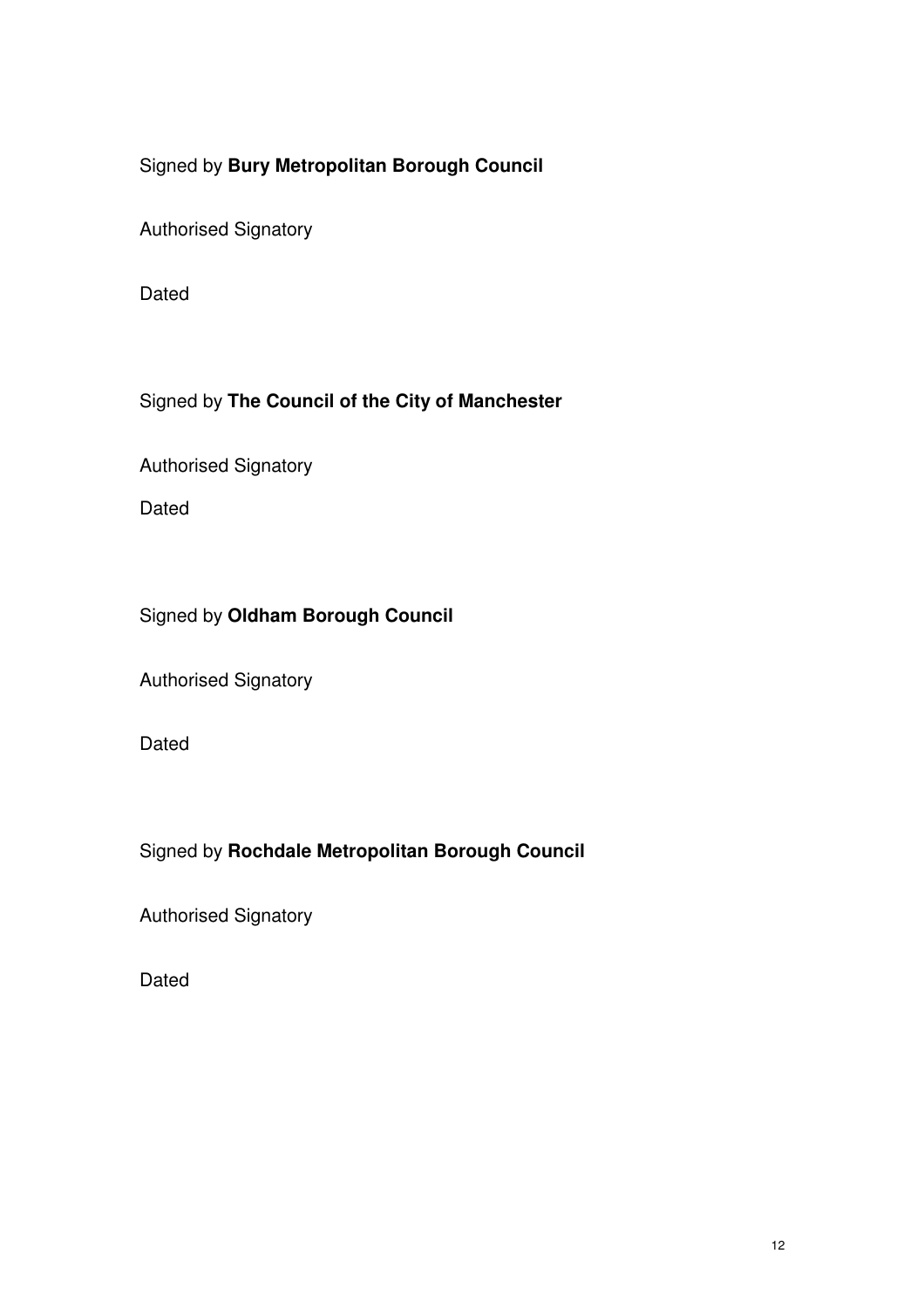## Signed by **Salford City Council**

Authorised Signatory

Dated

Signed by **The Metropolitan Borough Council of Stockport**

Authorised Signatory

Dated

# Signed by **Tameside Metropolitan Borough Council**

Authorised Signatory

Dated

# Signed by **Trafford Metropolitan Borough Council**

Authorised Signatory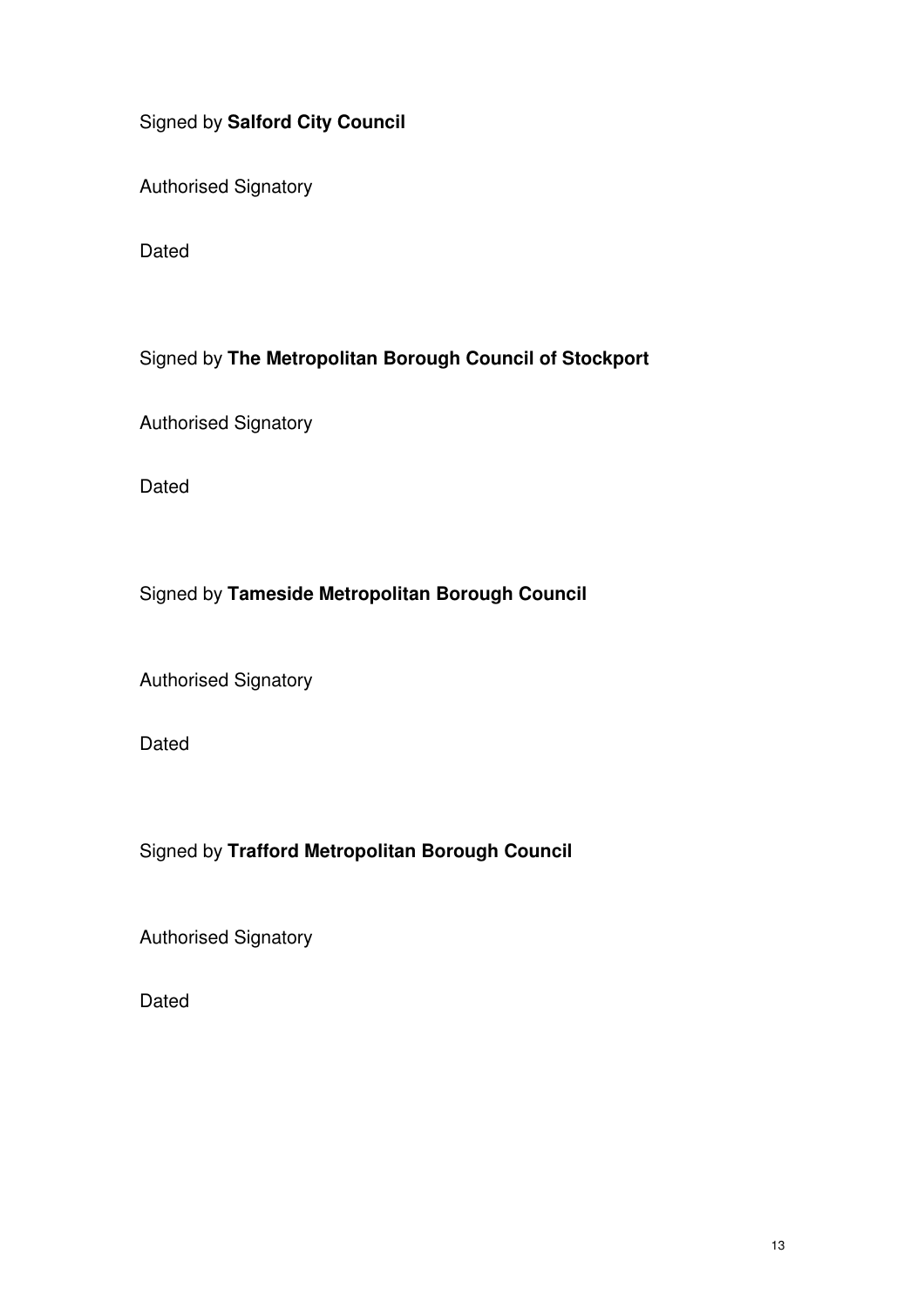# Signed by **Wigan Borough Council**

Authorised Signatory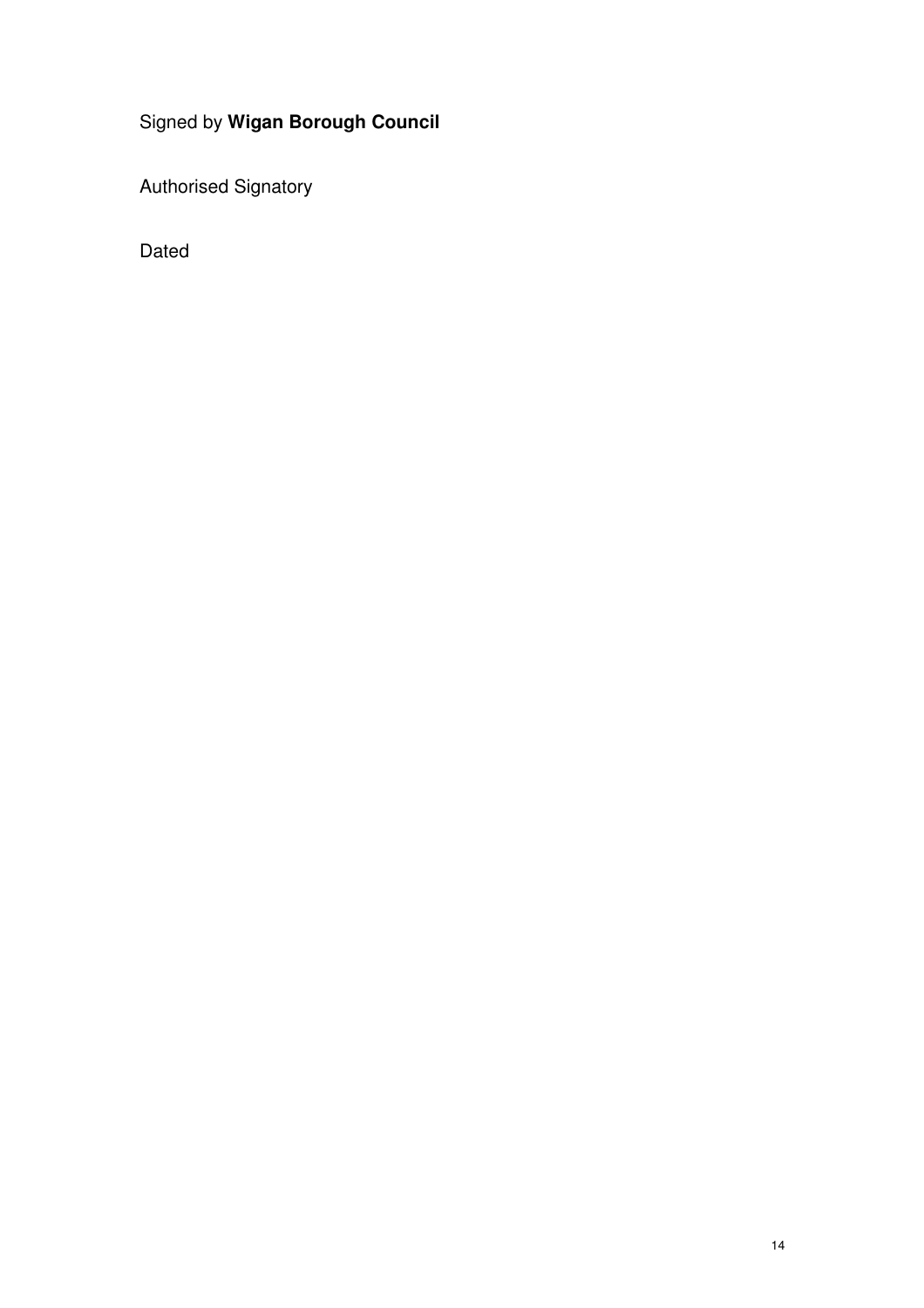### **SCHEDULE 1**

#### **SUMMARY OF PROPOSED TERMS OF REFERENCE OF THE TRANSPORT FOR GREATER MANCHESTER COMMITTEE (TFGMC)**

#### **A.**

The following functions of the GMITA will be referred by GMCA to the TfGMC in order for them to make recommendations to the GMCA in respect of:

- 1. The GMCA's revenue budget for transport, including approving the estimates of income and expenditure of the TfGM pursuant to Sections 15(1)(b) of the Transport Act 1968, grants to be made to TfGM pursuant to Section 13 of the Transport Act 1968, and the issue of a levy pursuant to the Transport Levying Bodies Regulations 1992;
- 2. Determining the borrowing limits of the GMCA in relation to transport matters pursuant to Section 3 of the Local Government Act 2003;
- 3. Approving borrowing by TfGM pursuant to Section 12(3) of the Transport Act 1968, and lending money to TfGM pursuant to Section 12(4) of the Transport Act 1968;
- 4. Approving the capital programme of GMCA and TfGM;
- 5. Developing policies for the promotion and encouragement of safe, efficient and economic transport facilities and services and producing a Local Transport Plan pursuant to Sections 108-112 of the Transport Act 2000;
- 6. Approving new transport schemes to be funded by the Greater Manchester Transport Fund;
- 7. Granting approval to TfGM to promote or oppose any Bill in Parliament pursuant to Section 10(1)(xxix) of the Transport Act 1968;
- 8. Making a written request to the Minister to authorise TfGM to purchase compulsorily any land which TfGM require for the purposes of their business pursuant to Section 10(3) of the Transport Act 1968.
- 9. Any exercise by GMCA of the power pursuant to Section 15A(3) of the Transport Act 1968 to cause a review to be made of the organisation of TfGM's undertaking, and to give to TfGM such directions as appear from any such review to be requisite to secure that TfGM's undertaking is organised in the most efficient manner.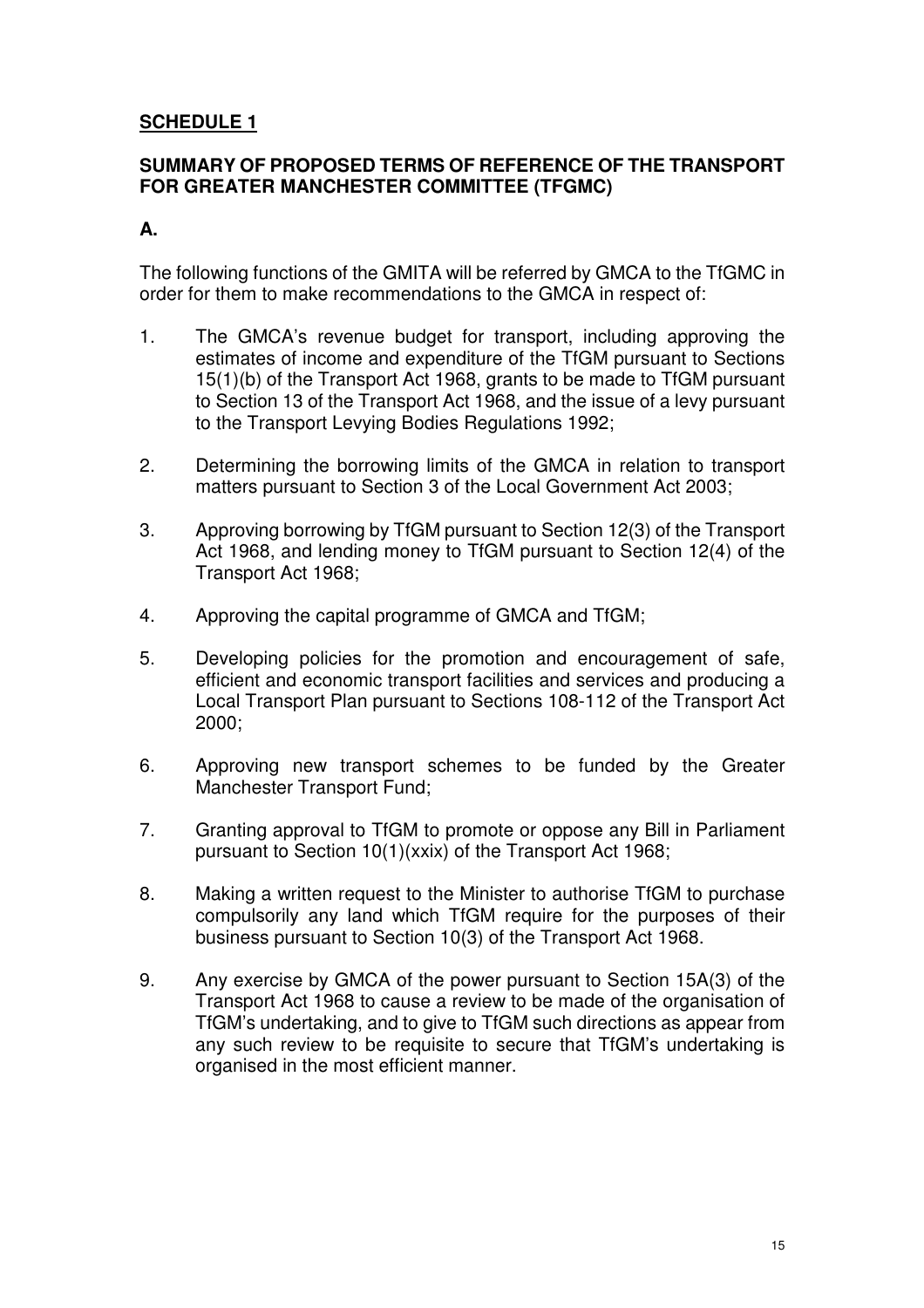**B.** 

The following functions of the GMITA will be delegated to the TfGMC, subject to the TfGMC exercising these functions in accordance with any transport policies of the CA, the Local Transport Plan and the GMCA's agreed transport budget and borrowing limits:

- 1. Formulating general policies with respect to the availability and convenience of public passenger services pursuant to Sections 9A(5)-(7) of the Transport Act 1968;
- 2. Monitoring and overseeing the activities and performance of TfGM (including the power pursuant to Section 15(6) of the Transport Act 1968 to give to TfGM such directions as appear to TfGMC to be appropriate to secure the observance of the rights of the GMCA);
- 3. Ensuring that the TfGM secures the provision of appropriate public passenger transport services pursuant to Section 9A(3) of the Transport Act 1968;
- 4. Considering and approving the creation and development of:-
	- (i) Quality Partnership Schemes pursuant to Sections 114-123 of the Transport Act 2000;
	- (ii) Quality Contracts Schemes pursuant to Sections 124-134 of the Transport Act 2000;
	- (iii) Ticketing Schemes pursuant to Sections 135-138 of the Transport Act 2000; and
	- (iv) Concessionary Travel Schemes pursuant to Sections 93-104 of the Transport Act 1985;
- 5. Determining what local bus information should be made available, and the way in which it should be made available pursuant to Sections 139-143 of the Transport Act 2000;
- 6. Ensuring that the TfGM implements those actions delegated to it for promoting the economic, social and environmental well-being of Greater Manchester and its residents pursuant to Section 99 of the Local Transport Act 2008;
- 7. Monitoring the GMCA's transport budget pursuant to Section 15A(2) of the Transport Act 1968;
- 8. Approving releases for capital schemes within the agreed capital programme and the agreed budget for the scheme concerned (including approving capital payments for the purpose of the provision, improvement or development of facilities for public passenger transport, pursuant to Section 56(2) of the Transport Act 1968);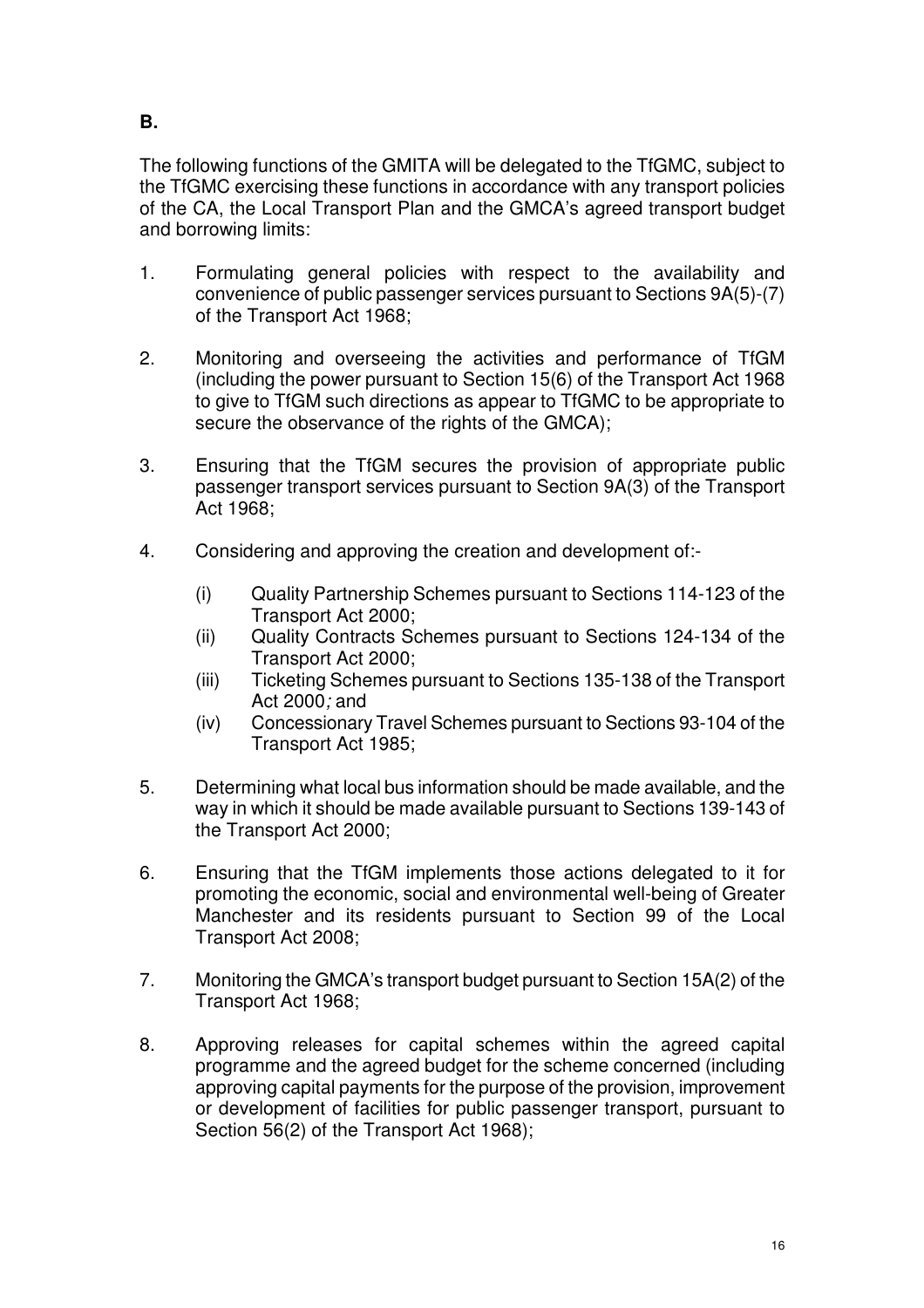- 9. Monitoring performance against the Local Transport Plan and other GMCA transport policies;
- 10. Formulating, developing and monitoring procedures for public consultation on, and lobbying for, the GMCA's transport policies including taking responsibility for the active promotion of Greater Manchester's transport interests;
- 11. Determining issues arising from Metrolink contracts;
- 12. Determining variations in charges for transport services or facilities provided by TfGM, pursuant to Section 15(2) of the Transport Act 1968;
- 13. Determining issues arising from the rail franchising process in accordance with the Rail Protocol agreed between AGMA and the Department for Transport;
- 14. Approving the level of support of local rail services over and above that in the baseline franchise specification in accordance with the Rail Protocol agreed between Manchester City Region and the Department for Transport;
- 15. Considering issues arising from the implementation of schemes for the introduction of Smartcards;
- 16. Authorising:-
	- (i) the disposal of any land by the TfGM pursuant to Section 10(1)(xxiii) of the Transport Act 1968;
	- (ii) the acquisition of any land by the TfGM pursuant to Section 10(1)(xx) of the Transport Act 1968; and
	- (iii) the development of any land of TfGM pursuant to Section 10(1)(xxii) of the Transport Act 1968;
- 17. Determining the operation, performance, contract management and development of tendered bus services, bus stations/stops, and passenger transport services pursuant to Section 10(1)(via) of the Transport Act 1968;
- 18. Determining the operation, performance and development of the GMCA's accessible transport provision pursuant to Sections 106(1) and 106(2) of the Transport Act 1985;
- 19. Monitoring the performance of Metrolink services and initiating appropriate action;
- 20. Monitoring the operation and performance of bus and local rail services and influencing accordingly;
- 21. Authorising agreements between TfGM and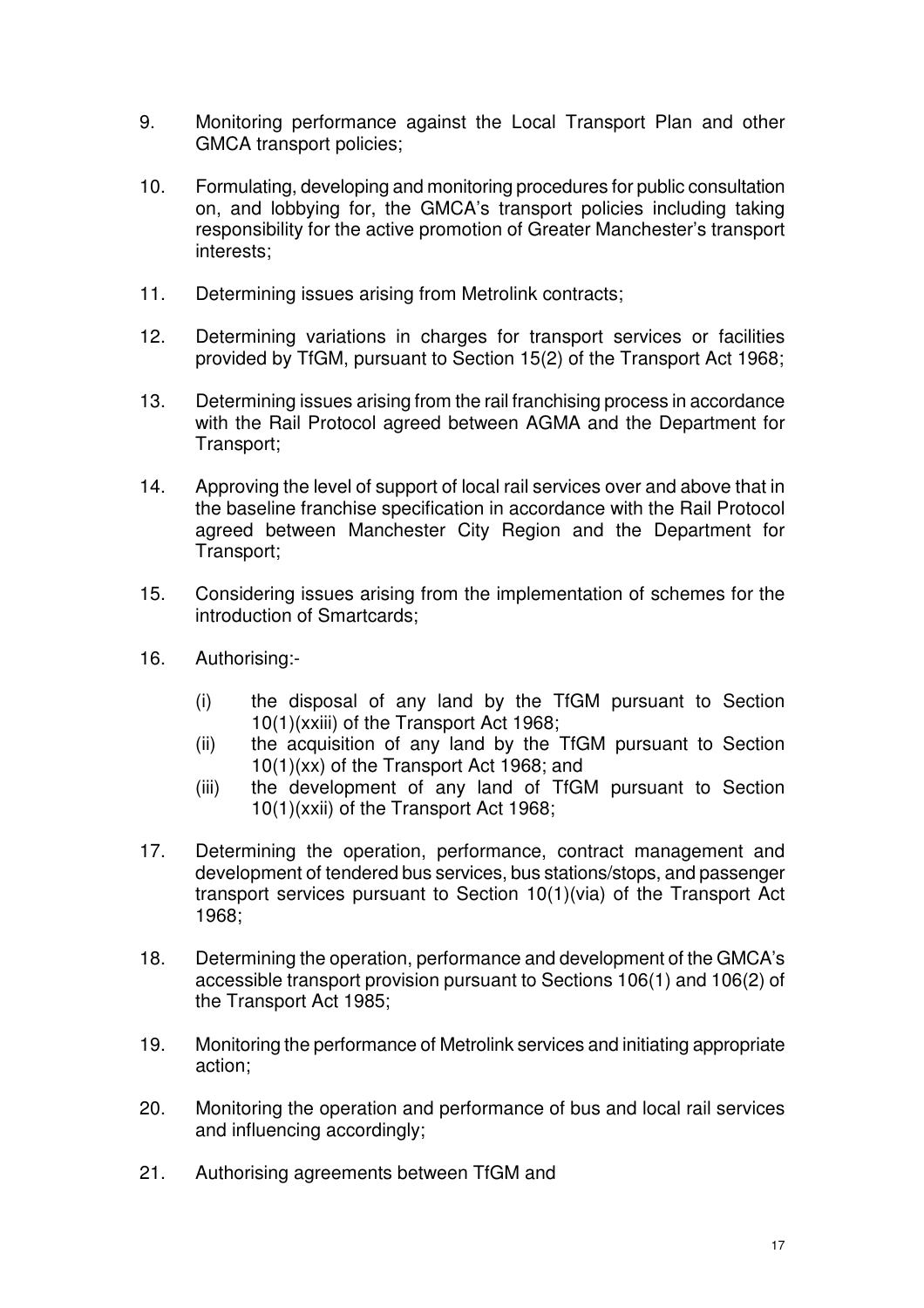- (i) any person providing passenger transport services by air pursuant to Section 10(1)(vii) of the Transport Act 1968;
- (ii) any owner of any locomotive or rolling stock pursuant to Section 10(1)(viiic) of the Transport Act 1968.

### **C.**

The following transport related functions of the Constituent Councils will be delegated to the GMCA. They will then be sub-delegated to TfGMC subject to the TfGMC exercising those functions in accordance with any policies of the GMCA, the Local Transport Plan and the GMCA's agreed transport budget and borrowing limits:

- 1. Preparing reports containing an assessment of the levels of road traffic in the GMCA's area and a forecast of growth in those levels pursuant to Section 2 of the Road Traffic Reduction Act 1997 or otherwise;
- 2. Functions of the Constituent Councils pursuant to section 65 of the Road Traffic Regulation Act 1984 (placing of traffic signs), so far as it relates to traffic signs that are "traffic light signals". In this paragraph "traffic light signal" means a traffic sign of the size, colour, and type prescribed by regulation 33, 34, 37, 39, 41, 44, 45, 46, 47, 48, 49 or 52 of the Traffic Signs Regulations 2002 or another traffic sign of a like nature prescribed by those Regulations as from time to time amended or by any regulations for the time being replacing those Regulations.
- 3. Functions of the Constituent Councils pursuant to section 23 of the Road Traffic Regulation Act 1984 (pedestrian crossings) so far as it relates to Pelican and Puffing crossings as defined by regulation 3(1) of the Zebra, Pelican and Puffin Crossings Regulations 1997.

### **D.**

The following transport related functions of the Constituent Councils will be delegated directly to the TfGMC subject to the TfGMC exercising these functions in accordance with any policies of the GMCA (as local transport authority), the Local Transport Plan and the terms of the delegation from the Constituent Councils:

- 1. Carrying out actions to facilitate the performance by local traffic authorities of their duty to manage their road traffic on their on their own roads and facilitating the same on other local authorities' roads pursuant to Sections 16 and 17 (except for sub-sections 17 (2) and (3)) of the Traffic Management Act 2004, including in particular –
	- (a) establishing processes for identifying things (including future occurrences) which are causing or have the potential to cause road congestion or other disruption to the movement of traffic on the road network;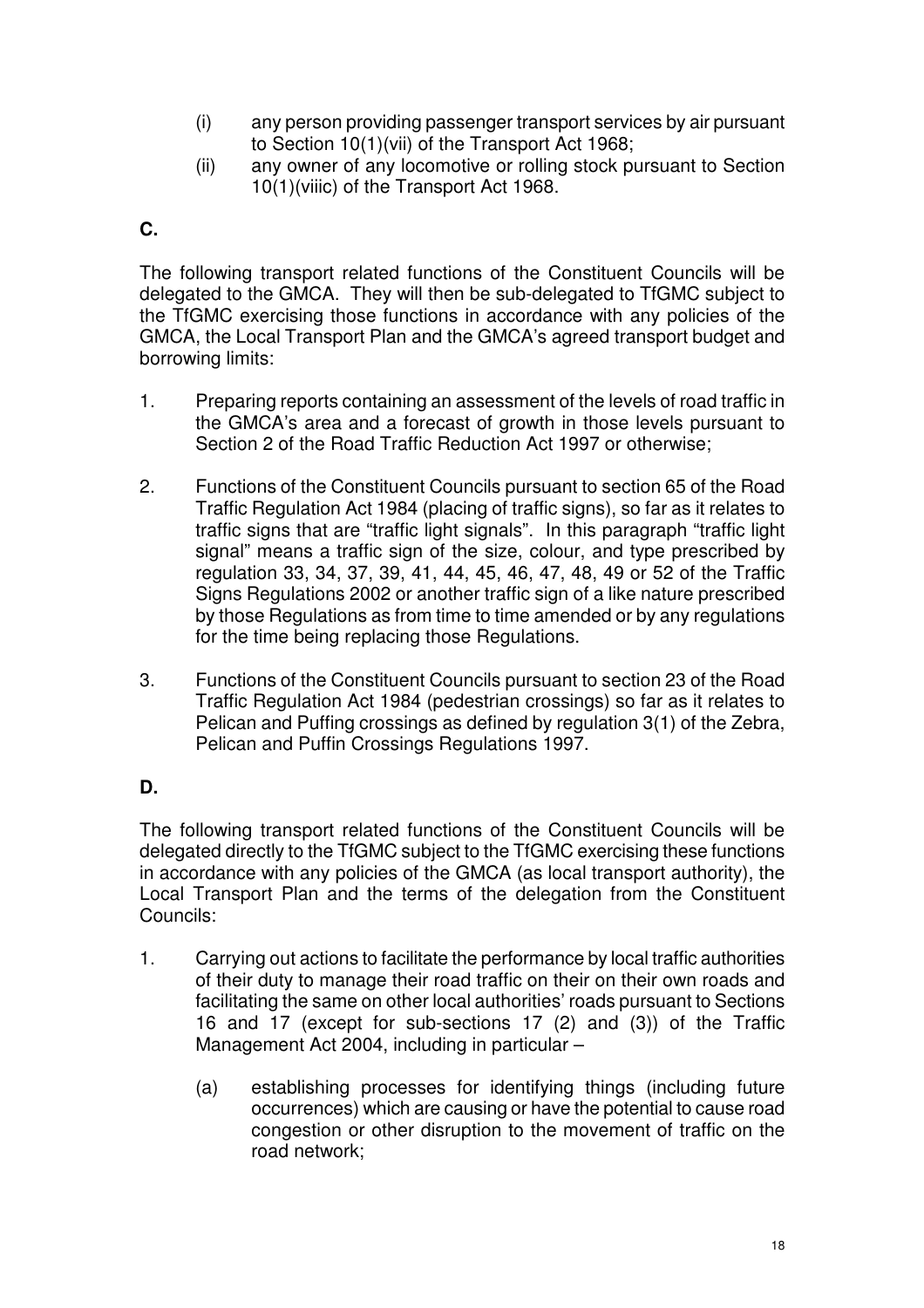- (b) determining specific policies and objectives in relation to strategic roads;
- (c) monitoring the effectiveness of traffic authorities in managing their road network.
- 2. Preparing and carrying out a programme of measures designed to promote road safety, including carrying out road safety studies, studies into accidents, accident prevention campaigns, the dissemination of information and advice relating to the use of roads and arranging for the giving of practical training to road users pursuant to Sections 39(2) and 39(3)(a) and (b) of the Road Traffic Act 1988.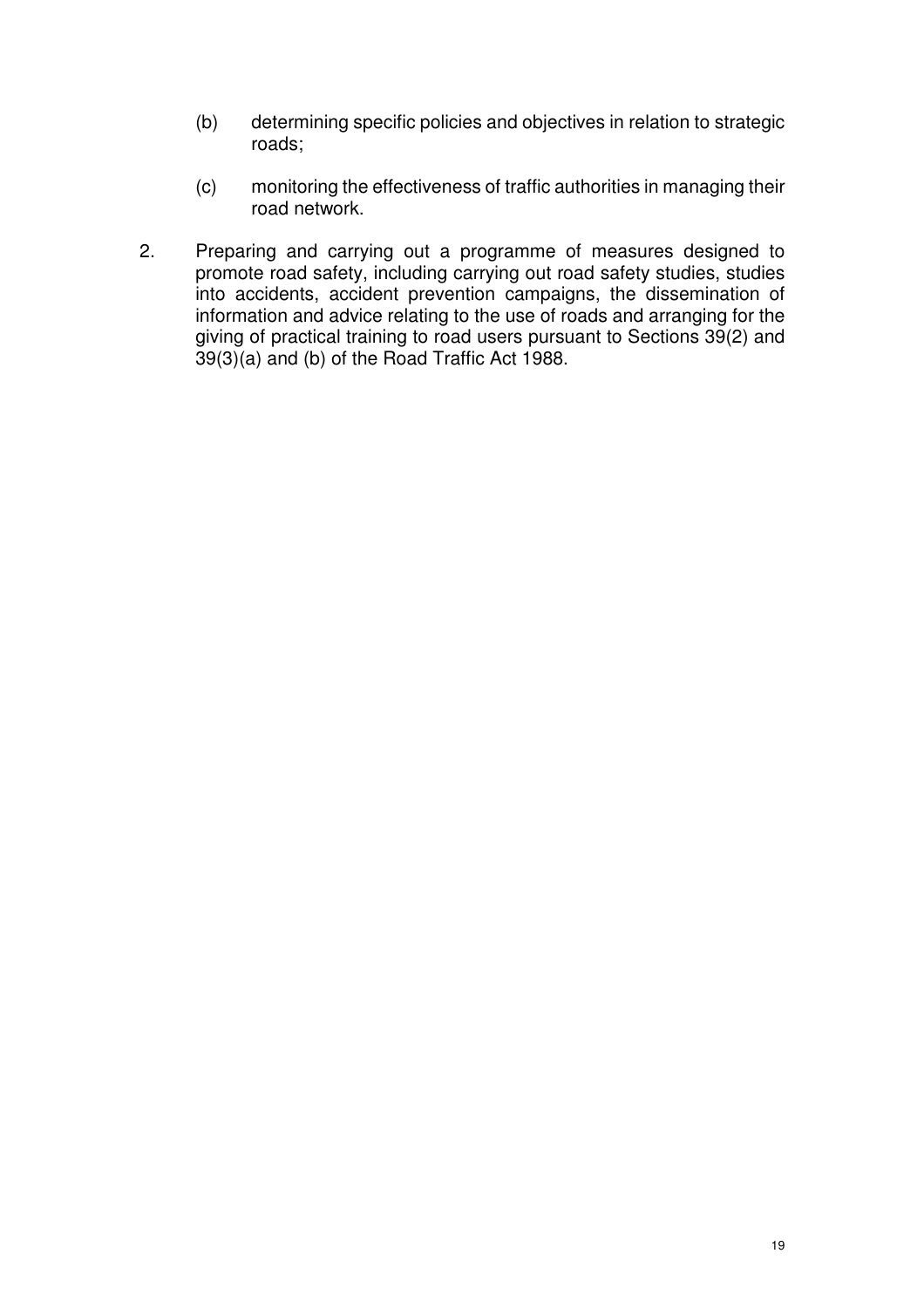### **SCHEDULE 2**

#### **Transport for Greater Manchester Committee**

#### **Rules of Procedure**

#### **1. Interpretation, Suspension and Variation/Revocation of Rules of Procedure**

- 1.1 The ruling of the Chair on the interpretation of these Rules in relation to all questions of order and matters arising in debate shall be final.
- 1.2 References in these Rules to the "Chair" means the member of the TfGMC for the time being presiding at the meeting of the TfGMC, and a meeting of a Sub Committee of the TfGMC.
- 1.3 These Rules shall apply to the TfGMC and any Sub Committee of the TfGMC, and any reference to the TfGMC shall accordingly include reference to a Sub Committee of the TfGMC.
- 1.4\* Except for those provisions which accord with the provisions of the Local Government Acts (and which are indicated with an asterisk \*) any Rule may be suspended at a meeting of the TfGMC with the consent of the majority of the whole number of members of the TfGMC, but not otherwise.
- 1.5\* These Rules (except for those Rules marked with asterisk\*) may be varied or revoked by a decision of a two-thirds majority of the TfGMC and any motion to vary or revoke any of these Rules shall, when proposed and seconded, stand adjourned without discussion to the next ordinary meeting of the TfGMC which shall determine the matter having considered a report of the Secretary on the proposed variation or revocation.

#### **2. Chair and Vice-Chairs**

- 2.1\* The Chair and three Vice-Chairs of the TfGMC will be appointed annually by the TfGMC from among its members and shall, unless they resign, cease to be members of the TfGMC or become disqualified, act until their successors become entitled to act as Chair and Vice-Chairs.
- 2.2\* The appointment of the Chair and Vice-Chairs shall be the first business transacted at the Annual Meeting of the TfGMC.
- 2.3\* On a vacancy arising in the office of Chair or Vice-Chair for whatever reason, the TfGMC shall make an appointment to fill the vacancy at the next ordinary meeting of the TfGMC held after the date on which the vacancy occurs, or, if that meeting is held within 14 days after that date, then not later than the next following meeting. The member appointed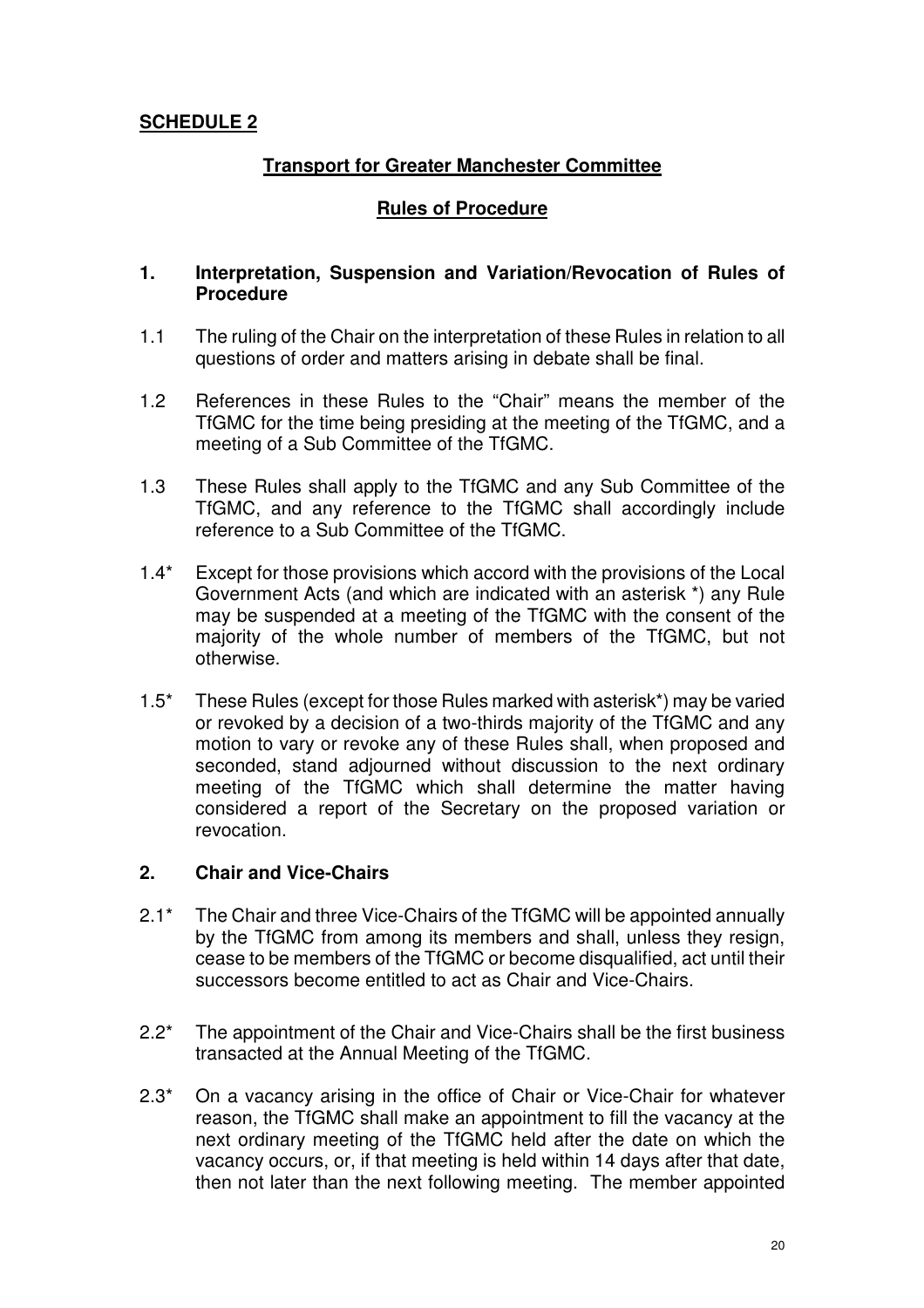shall hold such office for the remainder of the year in which such vacancy occurred.

- 2.4<sup>\*</sup> In the case of an equality of votes in respect of the appointment of a Chair, the person presiding at the meeting shall give a casting vote in addition to any other vote they may have.
- 2.5\* Subject to these Rules, anything authorised or required to be done by, or in relation to the Chair, may be done by, or in relation to, the Vice-Chairs.

### **3. Meetings**

- 3.1\* The Annual Meeting of the TfGMC shall be held in June or the month after local elections on a date and at a time determined by the TfGMC.
- 3.2\* Ordinary meetings of the TfGMC for the transaction of general business shall be held on such dates and at such times as the TfGMC shall determine.
- 3.3\* An Extraordinary Meeting of the TfGMC may be called at any time by the Chair or, if the Chair is unable to act, by the Vice Chairs acting jointly.

### **4. Notice of Meetings**

- 4.1 At least five clear days (in accordance with the Local Authority Access to Meetings and Documents (Period of Notice) (England) Order 2002) before a meeting of the TfGMC or one of its Sub Committees:
	- (a) notice of the time and place of the intended meeting shall be published at the Town Hall, Manchester; and
	- (b) a summons to attend the meeting, specifying an agenda for the meeting, shall be left at or sent by post to all members of the TfGMC (or, in the case of a Sub Committee, to members of the relevant Sub Committee) and electronic mail to the usual place of residence of each member, or any other address notified to the Secretary by a member. Members of the TfGMC who are not members of the relevant Sub Committee will receive the agenda in electronic format only, unless specifically requested otherwise.
- 4.2\* Lack of service on a member of the TfGMC of the summons shall not affect the validity of a meeting of the TfGMC.
- 4.3\* A member of the TfGMC may require a particular item of business, including any motion, which is relevant to the powers of the TfGMC, to be discussed at an ordinary meeting of the TfGMC subject to at least eight clear days notice of such intention being given to the Secretary in writing, signed by the member concerned and specifying the business to be discussed. The Secretary shall set out in the agenda for each meeting of the TfGMC the items of business requested by members (if any) in the order in which they have been received, unless the member concerned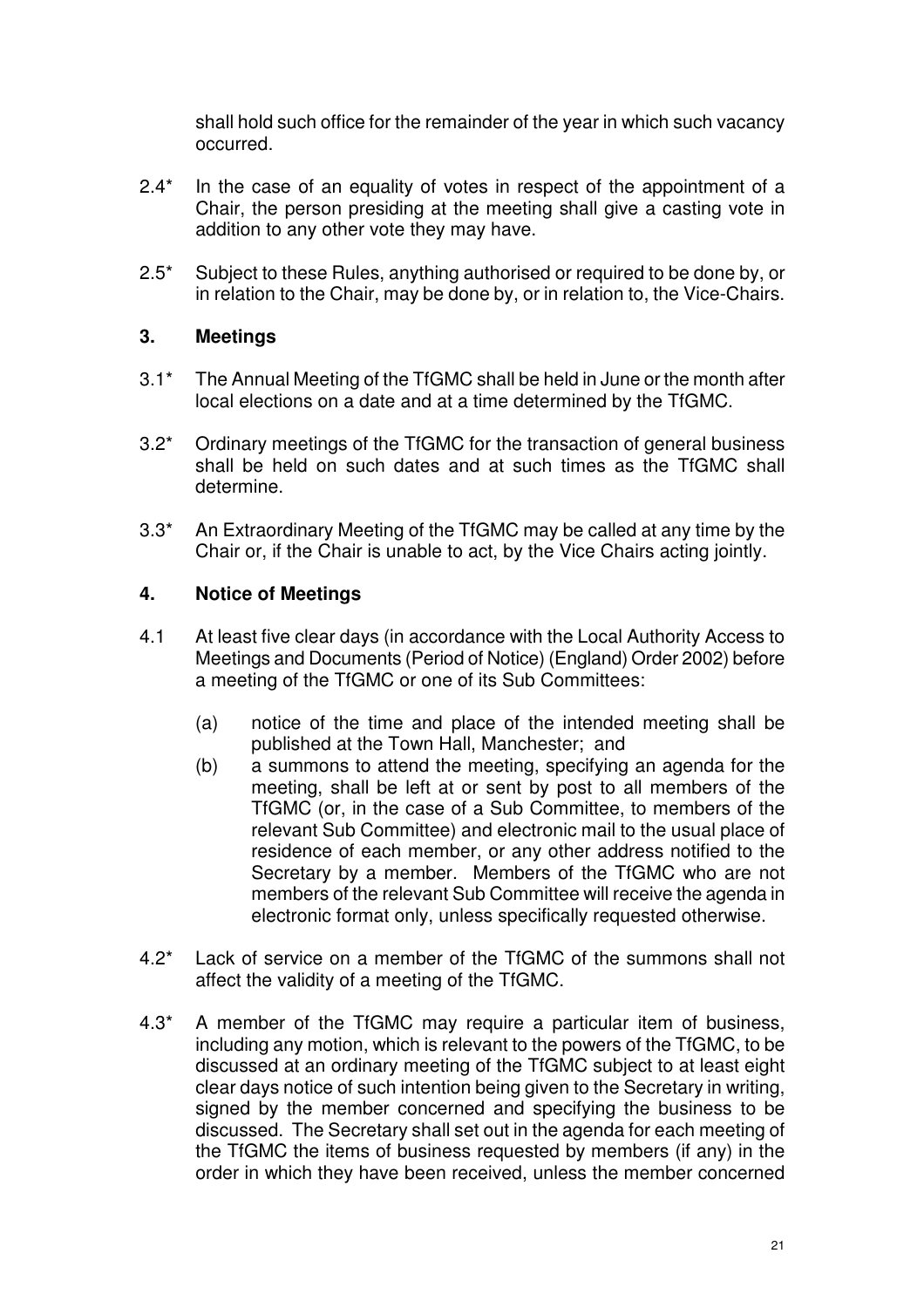has given prior written notice to the Secretary prior to the issue of the agenda for the meeting, for it to be withdrawn. If the member concerned is not present at the meeting when an item of which they have given notice comes up for discussion, this item shall, unless the TfGMC decides otherwise, be treated as withdrawn. A member shall not have more than one item of business, or motion, standing in their name to be discussed at any meeting of the TfGMC.

- 4.4 No motion by way of notice to rescind any resolution which has been passed within the preceding six months, nor any motion by way of notice to the same effect as any motion which has been negatived within the preceding six months, shall be in order, unless the notice thereof shall have been given in time for inclusion on the agenda for the meeting, in accordance with paragraph 4.3 above, and the notice shall have been signed by four other members in addition to the member who is to propose the motion.
- 4.5\* Except in the case of business required by these Rules to be transacted at a meeting of the TfGMC, and other business brought before the meeting as a matter of urgency, and of which the Secretary shall have prior notice and which the Chair considers should be discussed at the meeting, no business shall be transacted at a meeting of the TfGMC other than that specified in the agenda for the meeting.

### **5. Chair of Meeting**

- 5.1\* At each meeting of the TfGMC the Chair, if present, shall preside.
- 5.2\* If the Chair is absent from a meeting of the TfGMC, one of the Vice-Chairs, if present, shall preside.
- 5.3\* If the Chair and all the Vice-Chairs of the TfGMC are absent from a meeting of the TfGMC, the Secretary shall invite the members present to elect a member to preside for the duration of the meeting or until such time as the Chair (or Vice-Chair) joins the meeting.
- 5.4 Any power or function of the Chair in relation to the conduct of a meeting shall be exercised by the person presiding at the meeting.

#### **6. Quorum**

- 6.1\* No business shall be transacted at any meeting of the full TfGMC unless at least one third of the members are present (i.e. 11 members as the TfGMC is presently constituted).
- 6.2\* The quorum for any meeting of a Sub Committee of the TfGMC shall be one third of the membership of that body.
- 6.3 If at the time for which a meeting is called, and for 15 minutes thereafter, a quorum is not present, then no meeting shall take place.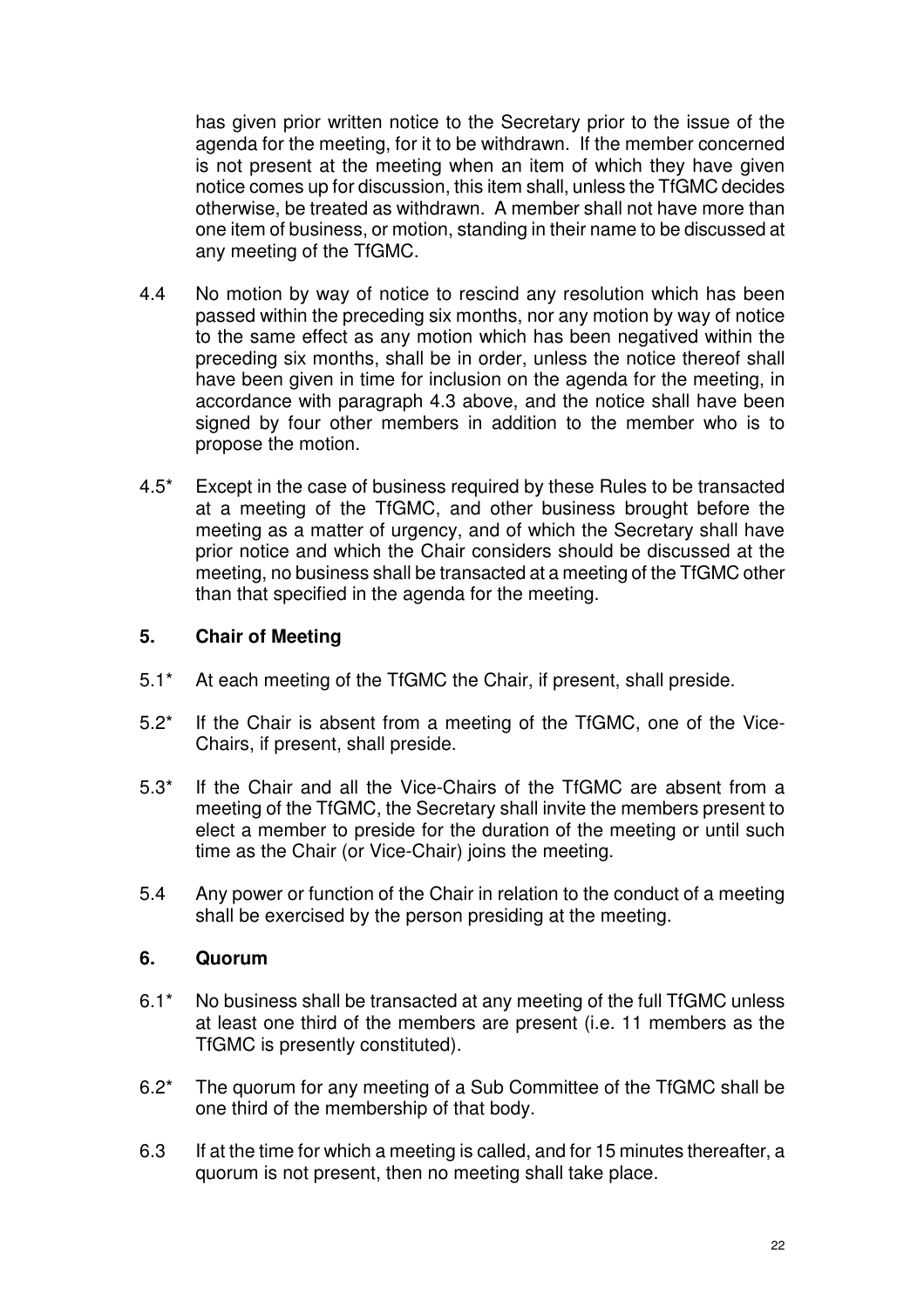6.4 If during any meeting of the TfGMC the Chair, after counting the number of members present, declares that there is not a quorum present, the meeting shall stand adjourned to a time fixed by the Chair. If there is no quorum and the Chair does not fix a time for the reconvened meeting, the meeting shall stand adjourned to the next ordinary meeting of the TfGMC.

### **7. Order of Business**

- 7.1 At every meeting of the TfGMC the order of business shall be to select a person to preside if the Chair and Vice-Chairs are absent and thereafter shall be in accordance with the order specified in the agenda for the meeting, except that such order may be varied -
	- (a) by the Chair at his/her discretion, or
	- (b) on a request agreed to by the TfGMC.
- 7.2 The Chair may bring before the TfGMC at their discretion any matter that they consider appropriate to bring before the TfGMC as a matter of urgency.

### **8. Submission of Sub Committee Proceedings**

- 8.1 Except where a Sub Committee appointed by the TfGMC is acting under delegated authority, the Minutes of the proceedings of each of the TfGMC's Sub Committees shall be submitted to the TfGMC for confirmation. Confirmation by the TfGMC of those Minutes shall constitute approval of the proceedings of those Sub Committees.
- 8.2 The Chair or Vice-Chair of a Sub Committee, or other member of the Sub Committee acting in their place, shall deal with matters arising during any debate on the proceedings of the Sub Committee.
- 8.3 A Chair or Vice-Chair of a Sub Committee, or other member of the Sub Committee acting in their place, may, with the consent of the TfGMC, withdrawn any item on the Minutes of that Sub Committee, or correct any factual inaccuracy, which might otherwise result in the TfGMC being misinformed on any item in the Sub Committee's Minutes.
- 8.4 When considering the Minutes of the proceedings, no motion or amendment shall be made or proposed, or any discussion allowed upon any matter which, although within the province of the Sub Committee. does not appear in the Minutes of the proceedings.

### **9. Rules of Debate**

#### **Motions**

9.1 A Motion (or amendment) shall not be discussed unless it has been proposed and seconded. It shall, if required by the Chair, be put in writing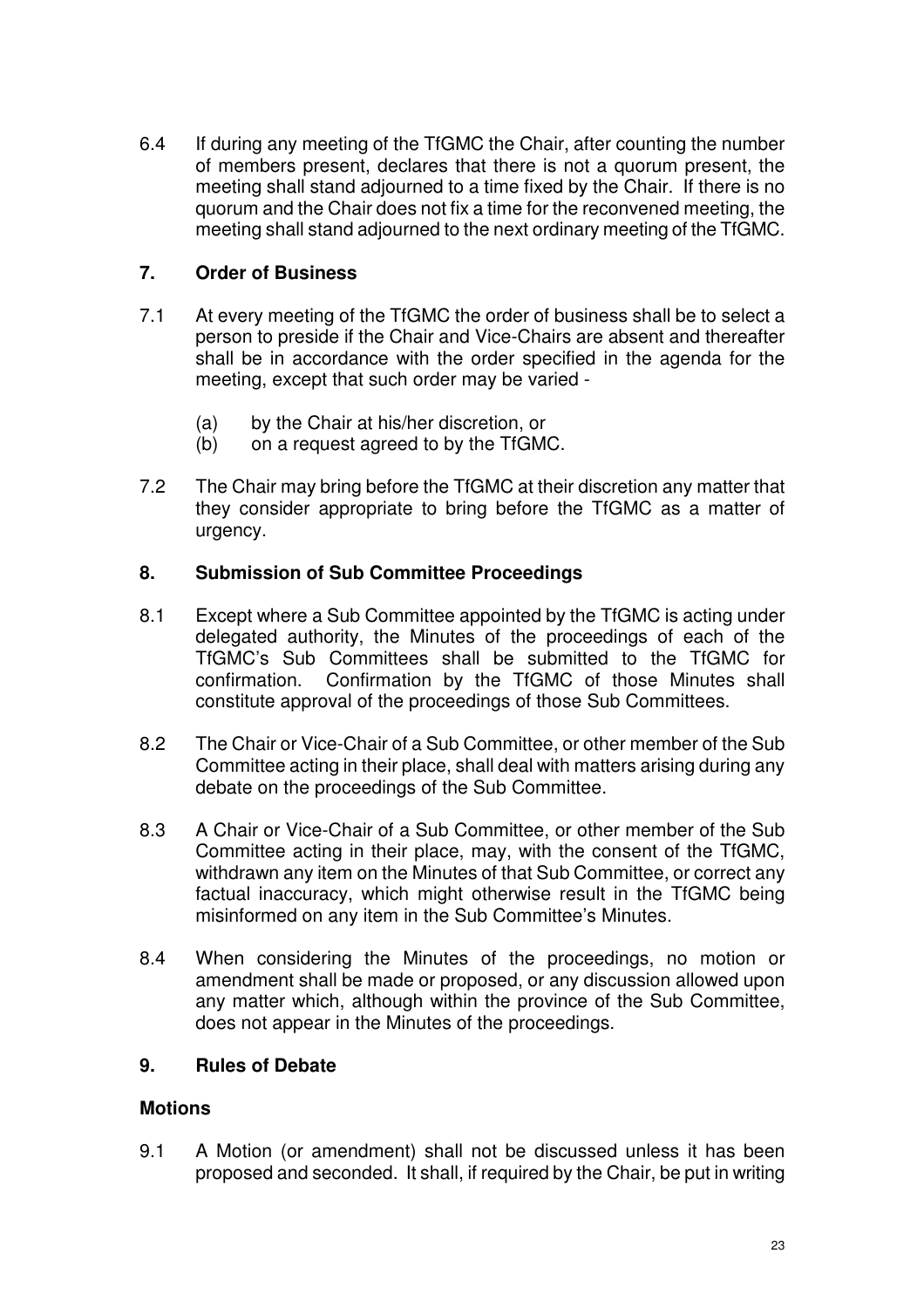and handed to the Chair, who shall determine whether it is in order before it is further discussed or put to the meeting.

- 9.2 A member when seconding a Motion or amendment may, if they then declare their intention to do so, reserve their speech until a later period of the debate. No member may, except at the discretion of the Chair, address the TfGMC more than once on any Motion. The mover of the original Motion may reply but shall confine such reply to answering previous speakers and shall not introduce any new matter into the debate. After the reply the question shall be put forthwith.
- 9.3 A member when speaking shall address the Chair. If two or more members signify their desire to speak, the Chair shall call on one to speak: the other or others shall then remain silent. While a member is speaking no other member shall intervene unless to raise a point of order or by way of personal explanation.
- 9.4 A member shall direct his/her speech to the question under discussion or to a personal explanation or to a point of order. No speech shall exceed five minutes except by consent of the Chair.

### **Amendments to Motions**

- 9.5 An amendment shall be relevant to the Motion and shall be either:-
	- (a) to refer a subject of debate to a Sub Committee for consideration or reconsideration: or
	- (b) (i) to leave out words from the Motion:<br>(ii) to leave out words from, and insert
		- to leave out words from, and insert or add others to, the Motion:
			- (iii) to insert words in, or add words to, the Motion:

but such omission, insertion or addition of words shall not have the effect of negating the Motion before the TfGMC.

- 9.6 Only one amendment may be moved and discussed at a time and no further amendment shall be moved until the amendment under discussion has been disposed of. The mover of an amendment shall read the same before speaking to it.
- 9.7 If an amendment is negated, other amendments may be moved on the original Motion. If an amendment is carried, the Motion as amended shall take the place of the original Motion and shall become the substantive Motion upon which any further amendment may be moved, except any amendment which would be inconsistent with that already carried. The right of reply under paragraph 9.2 above shall not extend to the mover of an amendment which, having been carried, has become the substantive Motion. No member shall move more than one amendment on any Motion.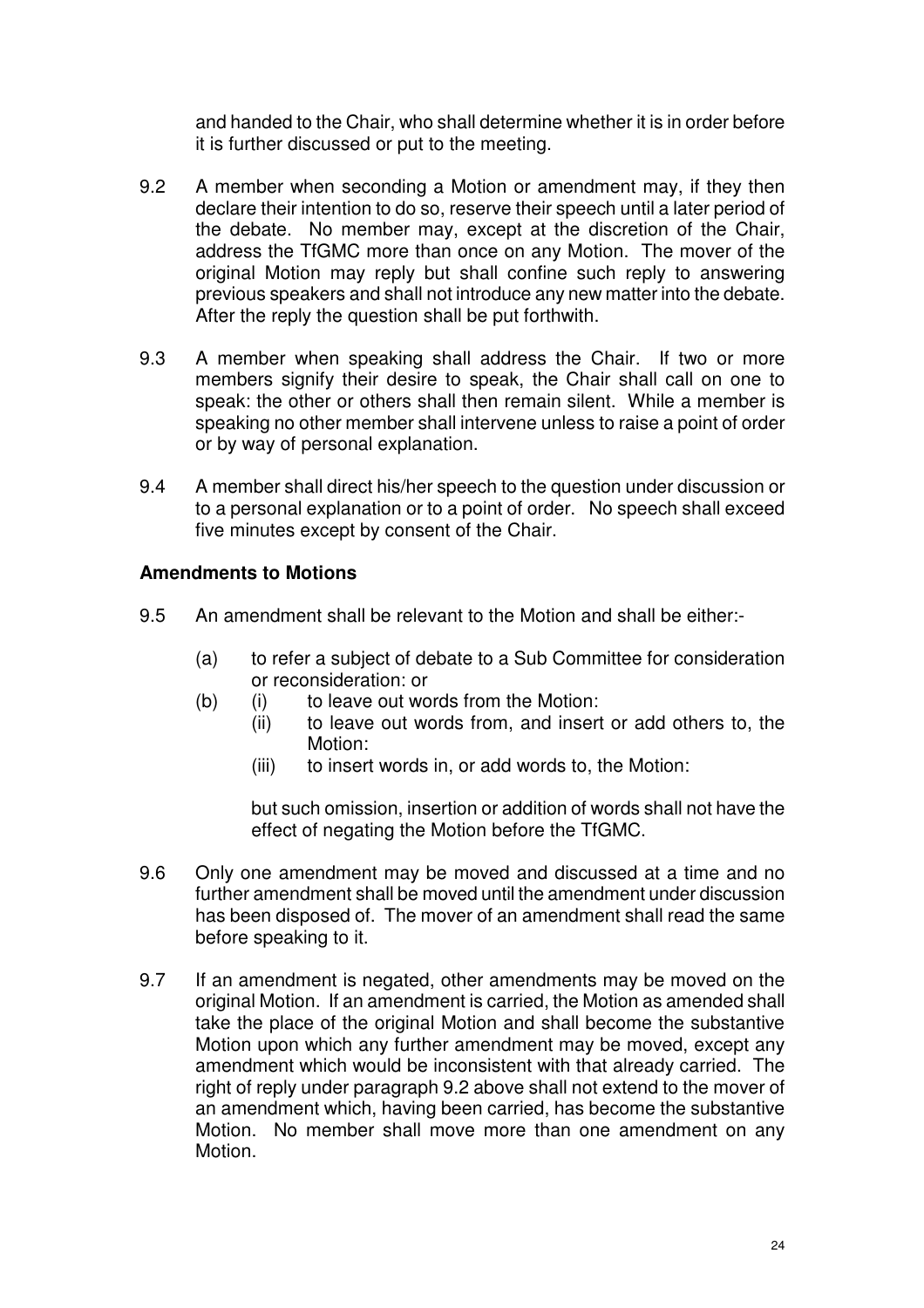- 9.8 A member may, with the consent of the TfGMC, signified without discussion:-
	- (a) alter a Motion of which they have given notice; or
	- (b) with the consent of their seconder alter a Motion which they have moved:

if in either case the alteration is one which could be made as an amendment thereto.

- 9.9 A Motion or amendment may be withdrawn by the mover with the consent of the TfGMC (which shall be signified without discussion) and no member may speak upon it after the mover has asked permission for its withdrawal, unless such permission has been refused.
- 9.10 When a Motion is under debate no other Motion shall be moved except the following:-
	- (a) That the Motion be amended
	- (b) That the TfGMC proceed to the next business
	- (c) That the question be put
	- (d) That the debate be adjourned
	- (e) That the meeting be adjourned
	- (f) That the member named be warned
	- (g) (By the Chair under paragraph 11.2 below) That the member named leave the meeting, or
	- (h) That the press and public be excluded (in accordance with Section 100A of the Local Government Act, 1972).
- 9.11 A member who has not already spoken on the item under consideration may move without comment at the conclusion of a speech of another member "That the TfGMC proceed to the next business", "That the question be put", "That the debate be adjourned" or "That this meeting of the TfGMC be adjourned" and on the seconding of that Motion the Chair shall proceed as follows:
	- (a) on a Motion to proceed to the next business, unless in their opinion the original Motion or amendment has been insufficiently discussed, they shall first give the mover of the original Motion a right of reply, and then put to the vote the Motion to proceed to the next business; if this latter Motion is carried, the original Motion or amendment under discussion shall be deemed to be withdrawn.
	- (b) on a Motion that the question be put, unless in their opinion the Motion or amendment before the meeting has not been sufficiently discussed, they shall first put to the vote the Motion that the question be put and, if it is carried, they shall then give the mover of the original Motion their right of reply under paragraph 9.2 above, before putting the Motion or any amendment then under discussion to the vote.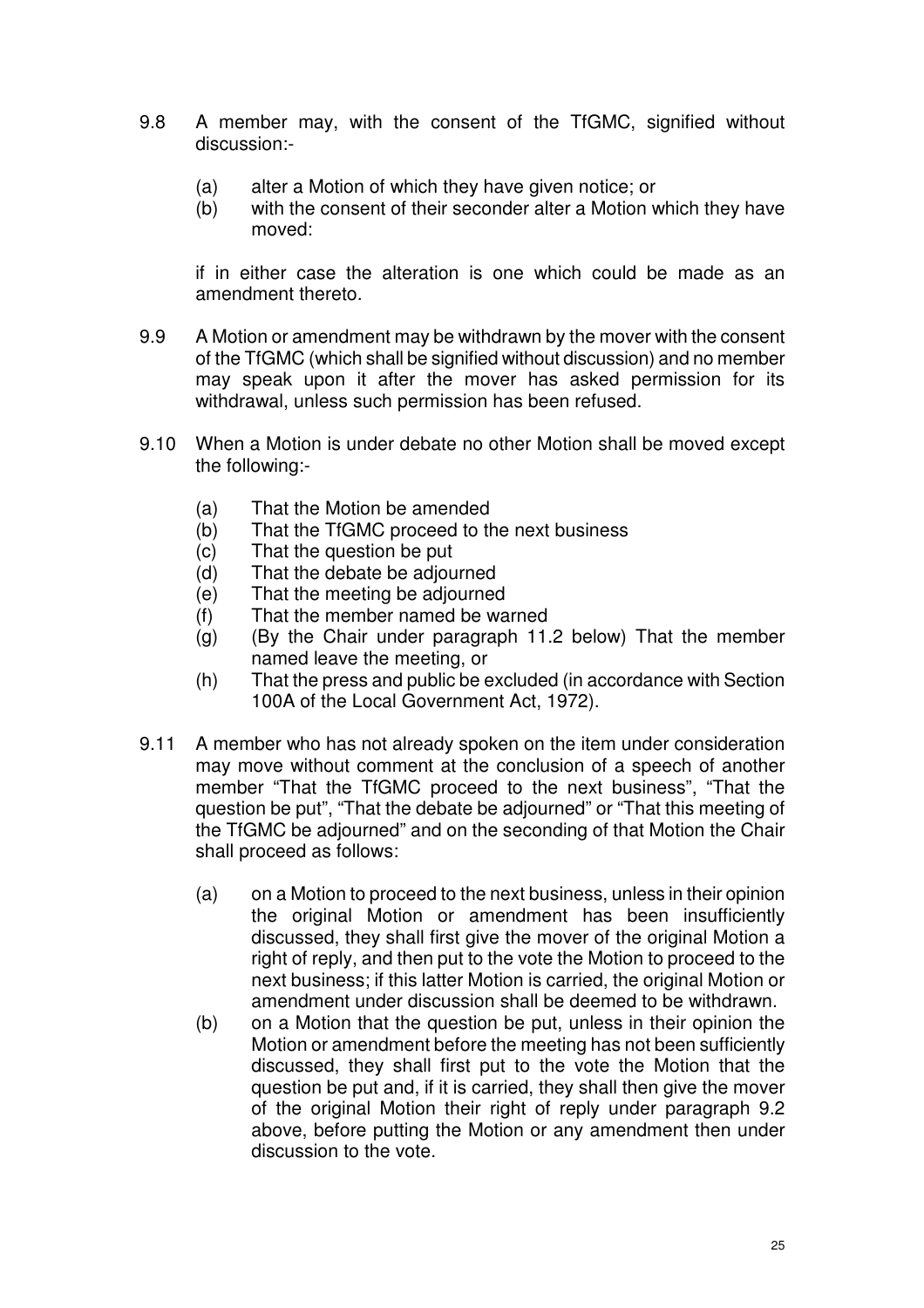- (c) on a Motion to adjourn the debate, if, in the Chair's opinion, the Motion or amendment before the meeting has not been sufficiently discussed, and cannot reasonably be sufficiently discussed on that occasion, they shall put to the vote a Motion to adjourn the debate to the next meeting of the TfGMC, or to a time stated, without giving the mover of the original Motion their right of reply on that occasion; if the adjournment Motion is carried, then, on the resumption of the debate, the Chair shall reintroduce the Motion or amendment before the meeting at the time the debate was adjourned, and the member who moved the adjournment of the debate shall be entitled to speak first.
- (d) on a Motion to adjourn a meeting of the TfGMC until a specified date and time, the Chair shall forthwith put such a Motion to the vote without giving any right of reply to the mover of any Motion under discussion and, if the Motion is carried, the remaining business of the day shall stand adjourned until the date and time stated in the Motion. On the resumption of the meeting of the TfGMC the procedure in paragraph 9.11(c) above shall apply.
- 9.12 No member may move any of the Motions in paragraph 9.11 above on more than one occasion at each meeting and, when such a Motion is not carried, a second Motion of the like nature shall not be made within half an hour unless, in the opinion of the Chair, the circumstances of the question are materially altered.

#### **Points of Order**

- 9.13 A member may, with the permission of the Chair, raise a point of order or in personal explanation, and shall be entitled to be heard forthwith. A point of order shall relate only to an alleged breach of the Rules of Procedure or statutory provision and the member shall specify which part of the Rules of Procedure or statutory provision and the way in which they consider it has been broken. A personal explanation shall be confined to some material part of a former speech by the member which they consider to have been misunderstood in the present debate.
- 9.14 The ruling of the Chair on a point of order, or the admissibility of a personal explanation, shall not be open to discussion.
- 9.15 Whenever the Chair intervenes during a debate a member then speaking or offering to speak shall give way.

#### **Motion to exclude the Press and Public**

9.16 A Motion to exclude the press and public in accordance with Section 100A of the Local Government Act, 1972 may be moved, without notice, at any meeting of the TfGMC during an item of business whenever it is likely that if members of the public were present during that item there would be disclosure to them of confidential or exempt information as defined in Section 100A of the 1972 Act.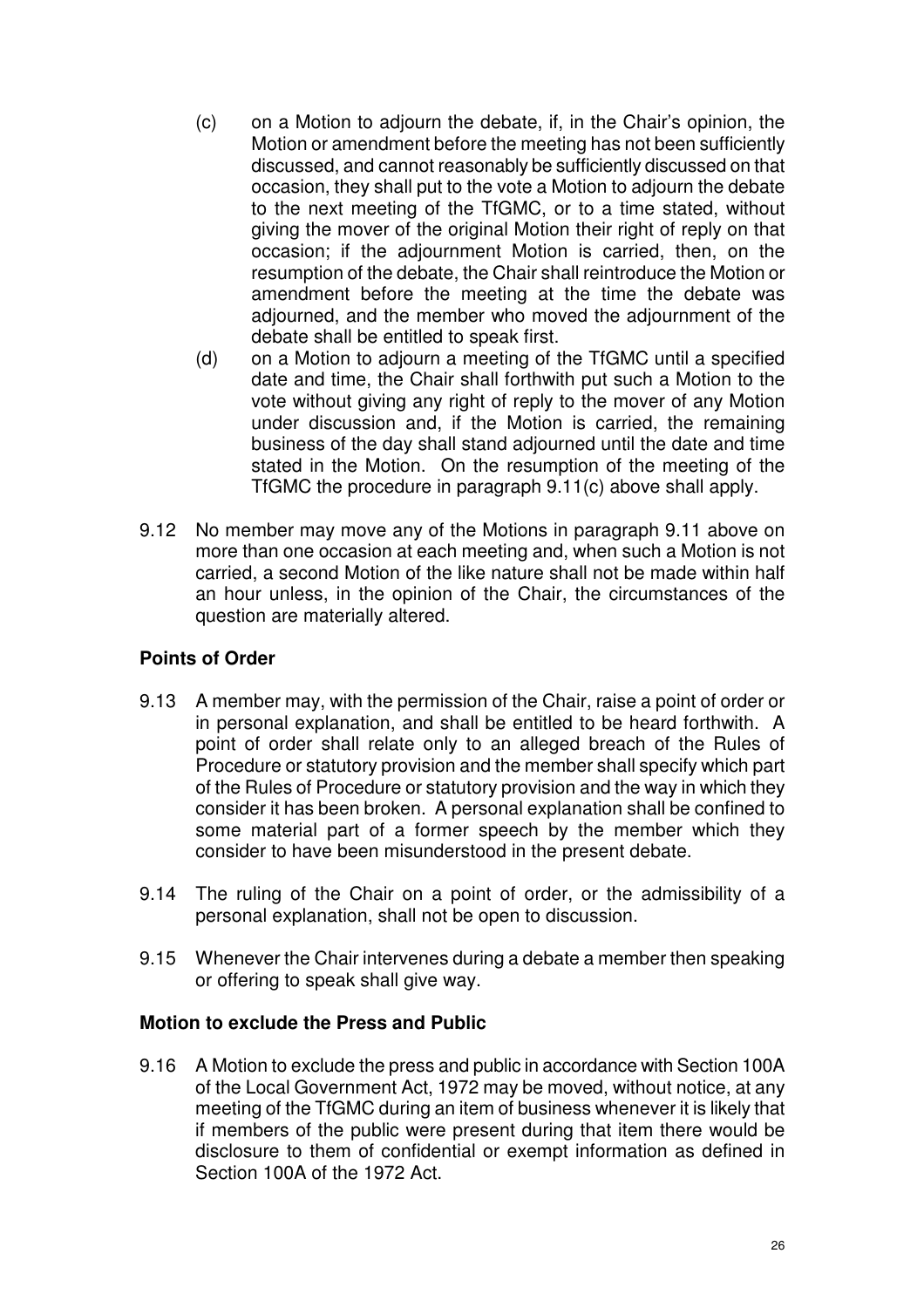### **10. Voting**

- 10.1 Whenever a vote is taken at meetings of the TfGMC it shall be by a show of hands. On the requisition of any member of the TfGMC, supported by four other members who signify their support by rising in their places, and before the vote is taken, the voting on any question shall be recorded so as to show whether each member present gave their vote for or against that question or abstained from voting.
- 10.2\* In the case of an equality of votes, the Chair shall have a second, or casting, vote.
- 10.3\* A member may demand that his/her vote be recorded in the Minutes of the meeting.

### **11. Conduct of Members at meetings**

- 11.1 If at a meeting any member of the TfGMC, misconducts him or herself by persistently disregarding the ruling of the Chair, or by behaving irregularly, improperly or offensively, or by wilfully obstructing the business of the TfGMC, the Chair or any other member may move "That the member named be warned" and the Motion if seconded shall be put and determined without discussion.
- 11.2 If the member named continues such misconduct after a Motion under the foregoing paragraph has been carried, the Chair shall either:-
	- (a) move "That the member named leave the meeting" (in which case the Motion shall be put and determined without seconding or discussion); and
	- (b) adjourn the meeting of the TfGMC for such period as they consider expedient.
- 11.3 In the event of general disturbance, which in the opinion of the Chair, renders the due and orderly dispatch of business impossible the Chair, in addition to any other power vested in him or her may, without question put, adjourn the meeting of the TfGMC for such period as he or she considers expedient.

### **12. Disturbance by Members of the Public**

12.1 If a member of the public interrupts the proceedings at any meeting the Chair shall warn him or her. If they continue the interruption the Chair shall order his or her removal from the room. In the case of general disturbance in any part of the room open to the public the Chair shall order that part to be cleared.

#### **13. Interests of Members**

13.1<sup>\*</sup> A member must have regard to the Code of Conduct for Members of the local authority for which they are an elected member and their obligations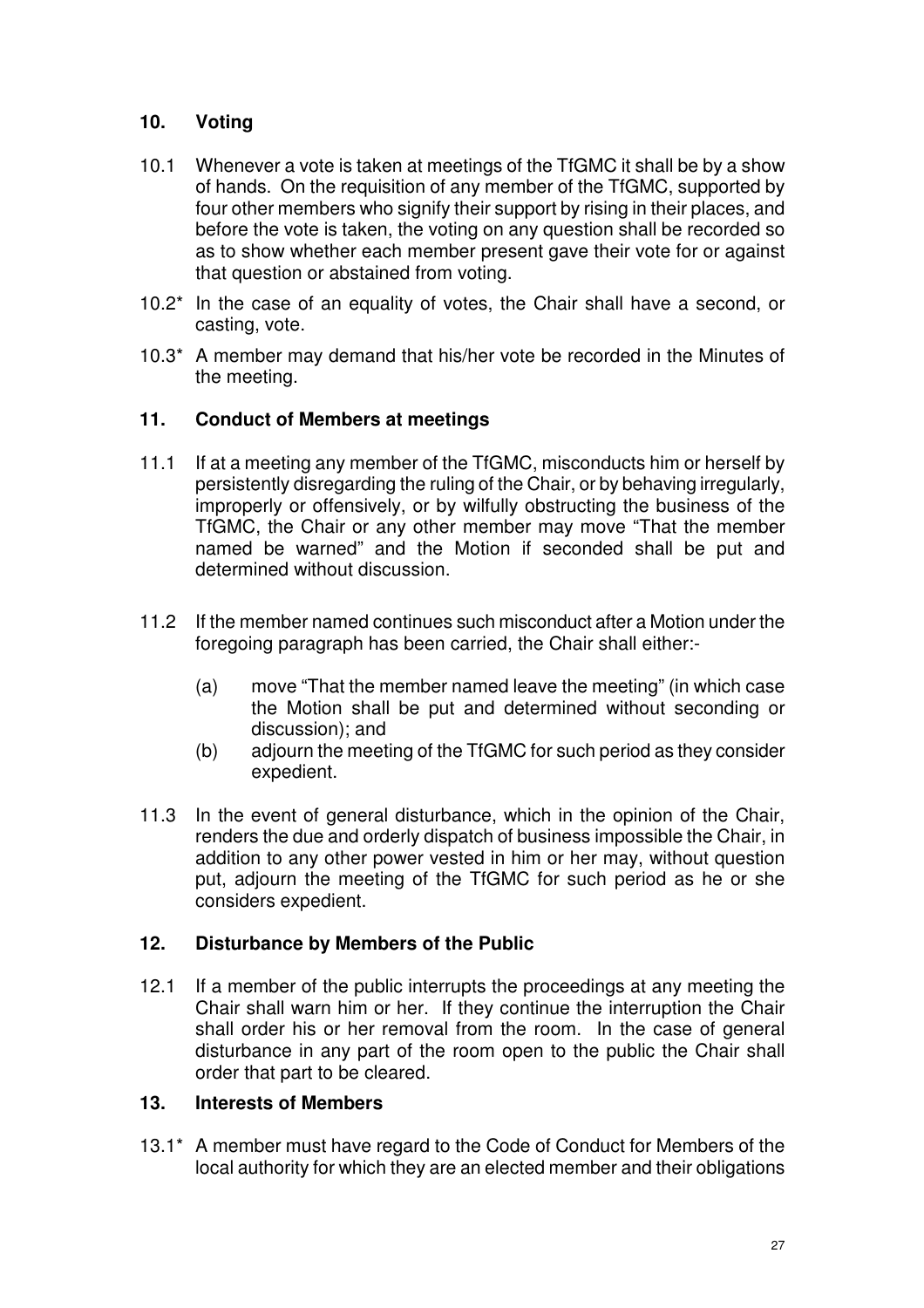in relation to the disclosures of, and possible withdrawal from a meeting, for reason of personal and prejudicial interests.

### **14. Appointment of Sub Committees**

- 14.1 The TfGMC shall at the Annual Meeting appoint such Sub Committees as it has at that, or any earlier meeting, resolved to establish; may, at any time, appoint such other Sub Committees as are necessary to carry out the work of the TfGMC; and may, at any time, dissolve a Sub Committee or alter its membership.
- 14.2 The terms of reference of Sub Committees shall be approved by the TfGMC and shall be subject to review at each Annual Meeting.
- 14.3 The TfGMC shall at each Annual Meeting, or whenever there is a vacancy in such office, appoint the Chair and (where necessary) the Vice-Chair of each Sub Committee.
- 14.4 The TfGMC may at any time remove a member from the office of Chair or Vice-Chair of a Sub Committee and appoint another member to fill the resultant vacancy.
- 14.5 A member may resign from the office of Chair or Vice-Chair of a Sub Committee by notice in writing delivered to the Secretary, the resignation to take effect from the time of receipt of such notice.
- 14.6 Pending the filling by the TfGMC of a casual vacancy in the office of Chair or a Sub Committee, the Vice-Chair shall act as Chair.
- 14.7 Wherever possible, a programme of dates and times of Sub Committee meetings for the ensuing year shall be approved at the Annual Meeting of the TfGMC, or, on the first appointment of a Sub Committee, at any other meeting of the TfGMC. Such a programme shall, however, be capable of variation by the TfGMC, and, in case of urgency, by the Chair or Vice-Chair of the Sub Committee.
- 14.8 TfGMC members may attend a meeting of any Sub Committee of which they are not a member, but shall not, without the consent of the Chair, take part in any proceedings. They shall not, in any event, move any Motion or amendment, or vote at such a meeting. Such members may attend a Sub Committee meeting during consideration of any business indicated on the agenda as likely to be considered when the public have been excluded, provided advance written notice has been given to the Secretary of the member's intention to attend for the discussion of such business, and his or her reasons for so doing.
- 14.9 A member of the TfGMC who has moved a Motion that has been referred to any Sub Committee shall have notice of the meeting of the Sub Committee at which it is proposed to consider the Motion. They shall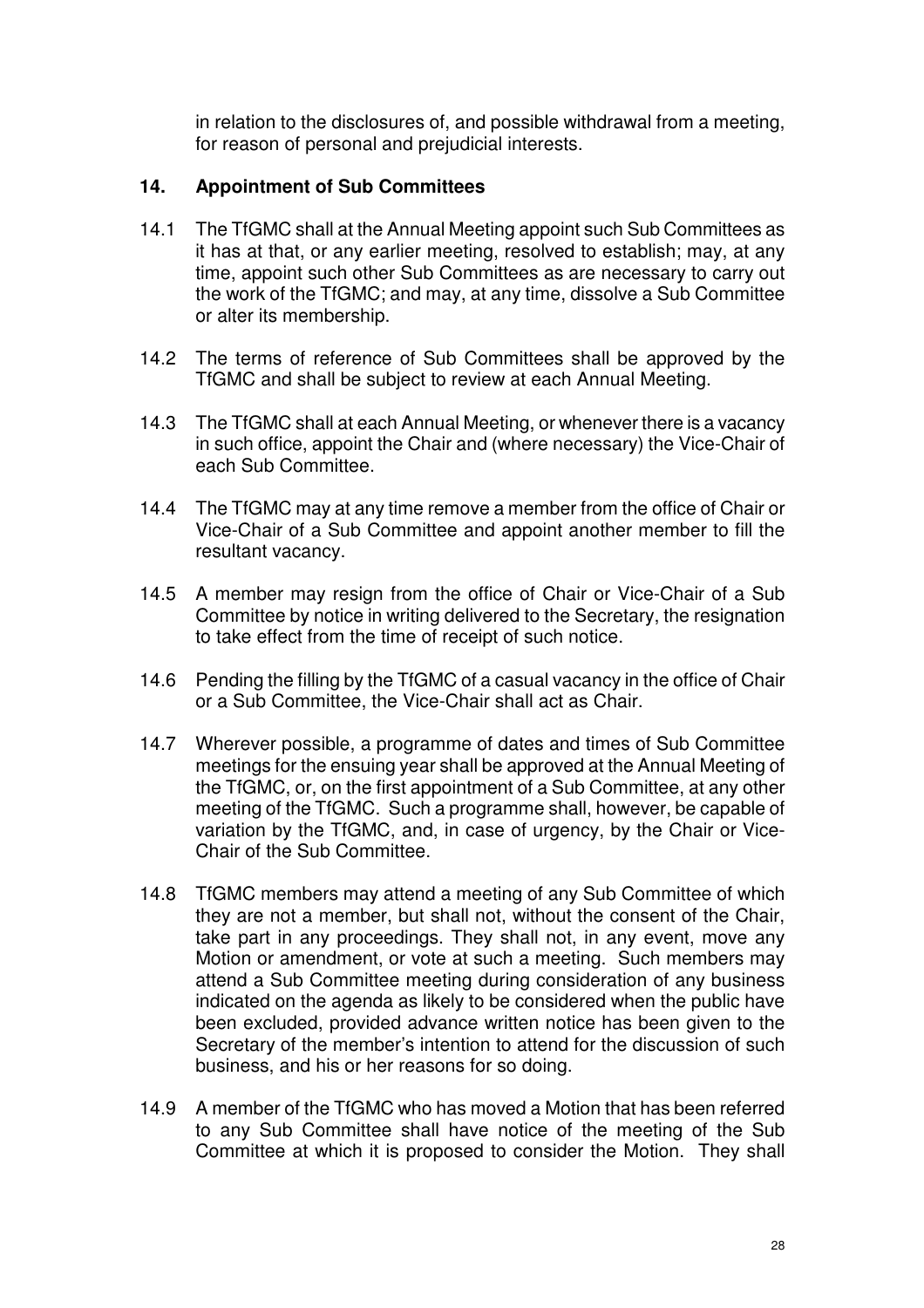have the right to attend the meeting and if the member attends, they shall be afforded an opportunity of explaining the Motion.

### **15. Publication of Reports**

- 15.1\* Reports or other documents for the consideration of the TfGMC or a Sub Committee shall be marked "Private & Confidential Not for Publication" only if the Secretary, as Proper Officer under Section 100B(2) of the Local Government Act 1972 determines that this should be done on one or more of the grounds specified in the Act.
- 15.2 A Member of the TfGMC or a member of the public may request that an item of business containing exempt information should be taken in public and such a request should be dealt with by the meeting at which the item is to be considered in private as the first item on the agenda. The procedure for dealing with such requests is set out in Rules 16 and 17 below.
- 15.3\* Copies of the agenda of meetings of the TfGMC or its Sub Committees, including prints of reports or other documents to be submitted to the TfGMC or Sub Committees (other than reports or other documents marked "Not for Publication") shall be furnished prior to the meeting to representatives of the press, radio and television and shall also be furnished at the meeting to members of the public attending such meetings. Such documents shall also be made available for public inspection, at least five clear days before any meeting, at the Town Hall, Manchester.
- 15.4\* Where an item or report has been added to an agenda, any revised agenda or additional report shall be available for public inspection as soon as the item or report has been added to the agenda, provided copies are also, at that time, available to members of the TfGMC.

### **16. Access to Information Procedure Rules**

- 16.1 Except as otherwise indicated, these rules apply to all meetings of the TfGMC and its Sub Committees.
- 16.2 The Rules in Section 16 do not affect any more specific rights to information contained elsewhere in these Rules of Procedure or the law.
- 16.3 The TfGMC will supply copies of:
	- (a) any agenda and reports that are open to public inspection;
	- (b) any further statements or particulars, if any, as are necessary to indicate the nature of the items in the agenda; and
	- (c) if the Secretary thinks fit, copies of any other documents supplied to members in connection with an item

to any person on payment of a charge for postage and any other costs.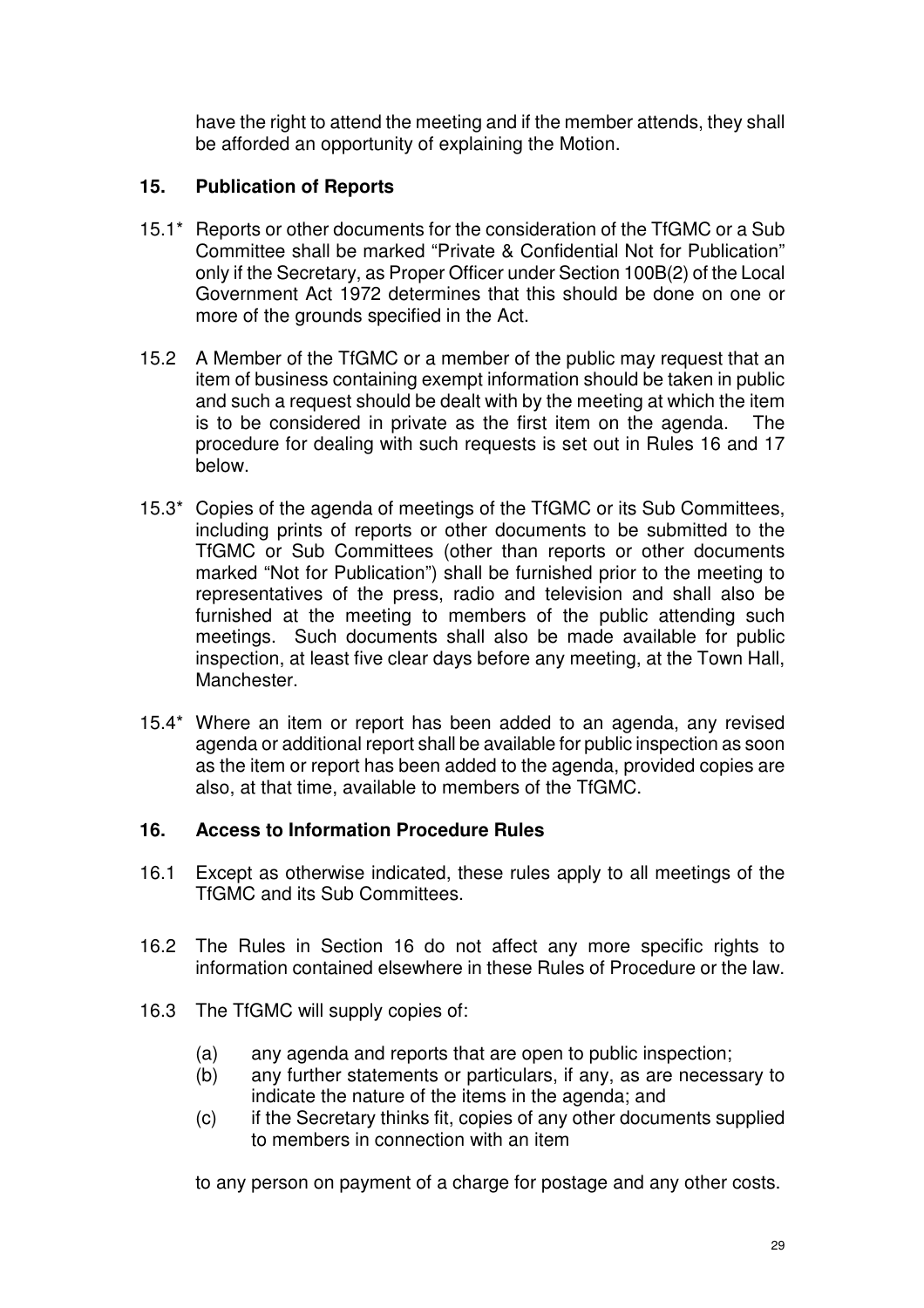- 16.4 The TfGMC will make available copies of the following for six years after a meeting:
	- (a) the minutes of the meeting, excluding any part of the minutes of proceedings when the meeting was not open to the public or which disclose exempt or confidential information;
	- (b) a summary of any proceedings not open to the public where the minutes open to inspection would not provide a reasonably fair and coherent record;
	- (c) the agenda for the meeting;
	- (d) reports relating to items when the meeting was open to the public.
- 16.5 The relevant Chief Officer will set out in every report a list of those documents (called background papers) relating to the subject matter of the report that in his/her opinion:
	- (a) disclose any facts or matters on which the report or an important part of the report is based; and
	- (b) which have been relied on to a material extent in preparing the report but does not include published works or those which disclose exempt or confidential information.

#### **17. Exclusion of access by the public to meetings**

#### **(a) Confidential information – requirement to exclude public**

- 17.1 The public must be excluded from meetings whenever it is likely in view of the nature of the business to be transacted or the nature of the proceedings that confidential information would be disclosed.
- 17.2 Where the meeting will determine any person's civil rights or obligations, or adversely affect their possessions, Article 6 of the Human Rights Act establishes a presumption that the meeting will be held in public unless a private hearing is necessary for one of the reasons stated in Article 6.

### **(b) Meaning of confidential information**

17.3 Confidential information means information given to the TfGMC by a Government department on terms that forbid its public disclosure or information that cannot be publicly disclosed by reason of a Court Order or any enactment.

### **(c) Meaning of exempt information**

17.4 Exempt information means information falling within the following categories (subject to any qualifications):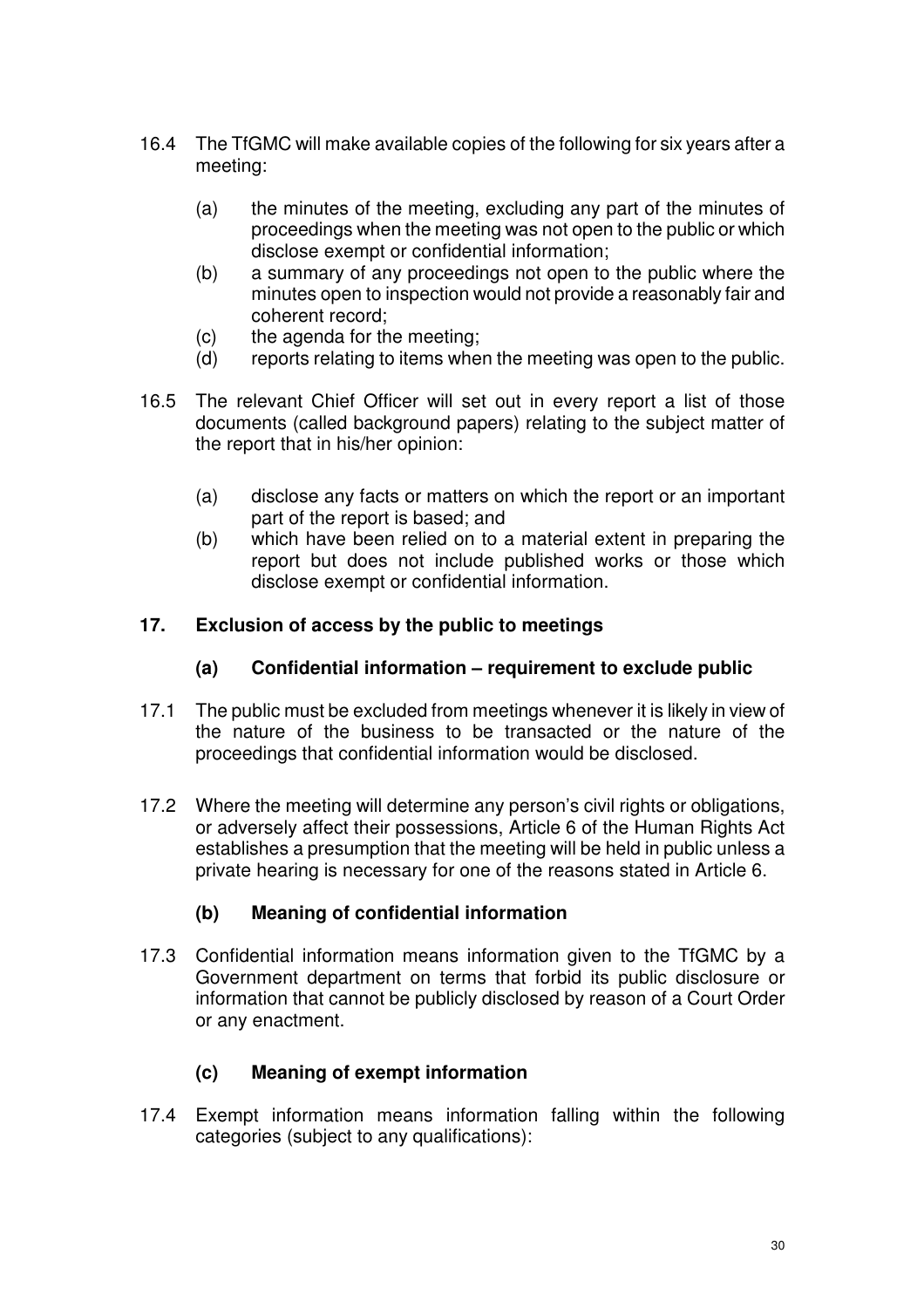- (i) information relating to any individual;
- (ii) information which is likely to reveal the identity of any individual;
- (iii) information relating to the financial or business affairs of any particular person (including the authority holding that information);
- (iv) information relating to any consultations or negotiations, or contemplated consultations or negotiations in connection with any labour relations matter arising between the TfGMC or a Minister of the Crown and employees of, or office holders under, the TfGMC;
- (v) information in respect of which a claim to legal professional privilege could be maintained in legal proceedings;
- (vi) information which reveals that the TfGMC proposes a) to give under any enactment a notice under or by virtue of which requirements are imposed on a person; or b) to make an order or direction under any enactment;
- (vii) information relating to any action taken or to be taken in connection with the prevention, investigation or prosecution of crime.

### **(e) Exclusion of Access by the public to reports**

17.5 If the Secretary thinks fit, the TfGMC may exclude access by the public to reports which in his/her opinion relate to items during which the meeting is likely not to be open to the public. Such reports will be marked "Not for Publication" together with the category of information likely to be disclosed.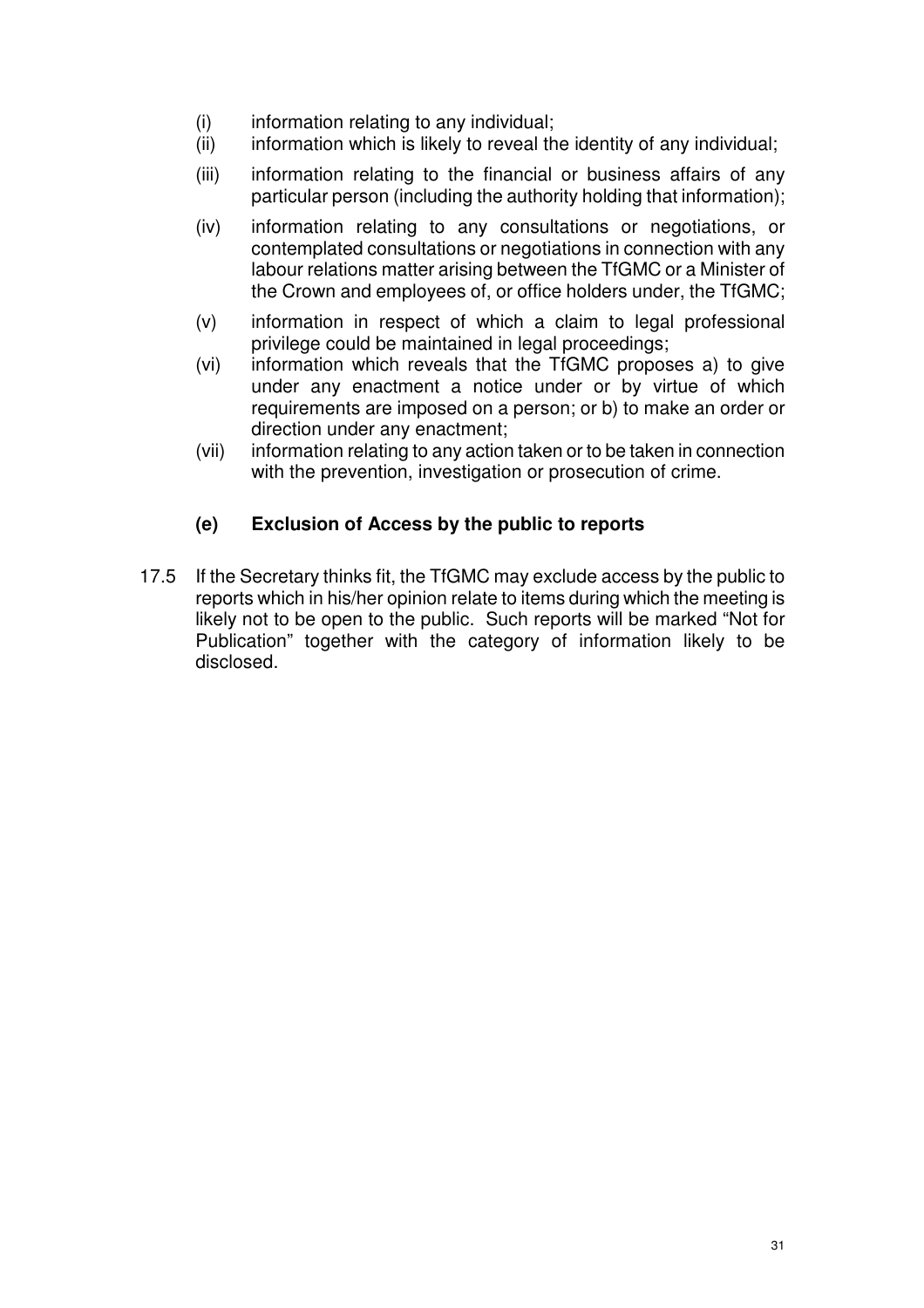### **SCHEDULE 3**

### **PROTOCOL FOR SCRUTINY ARRANGEMENTS**

### **FOR AGMA EXECUTIVE BOARD, GMCA, TfGMC AND TfGM**

This protocol provides a framework for carrying out joint scrutiny work of:

- A. The AGMA Executive Board ("the Executive Board") within the arrangements of the AGMA Constitution and Operating Agreement;
- B. The Greater Manchester Combined Authority (GMCA);
- C. The Transport for Greater Manchester Committee (TfGMC); and
- D. Transport for Greater Manchester (TfGM).

This protocol will be reviewed annually to ensure it remains relevant.

#### **2. Objectives of scrutiny of the Executive Board, GMCA, TfGMC and TfGM**

- 2.1 These arrangements have been established to act as a focus for the scrutiny and challenge of the Executive Board and Commissions, the GMCA, the TfGMC and TfGM, and for investigating matters of strategic importance to residents within the combined administrative area covered by the Constituent Councils;
- 2.2 The role of these arrangements will include:-
	- 2.2.1 monitoring:-
		- (i) the decisions of the Executive Board;
		- (ii) the decisions of the GMCA; and
		- (iii) major and strategic decisions of the TfGMC which are taken by the TfGMC in accordance with the delegations set out in Schedule 1, Parts B, C and D of this Operating Agreement;

and to make recommendations for improvement and/or change;

- 2.2.2 investigating matters of strategic importance to residents of the Constituent Councils and reporting with recommendations to the Executive Board, the GMCA, or the TfGMC as appropriate;
- 2.2.3 reviewing and commenting upon the following periodic reports to the Executive Board in advance of their submission for approval to the Executive Board:-
	- (i) any budgets for sub regional functions which are the responsibility of the Executive Board; and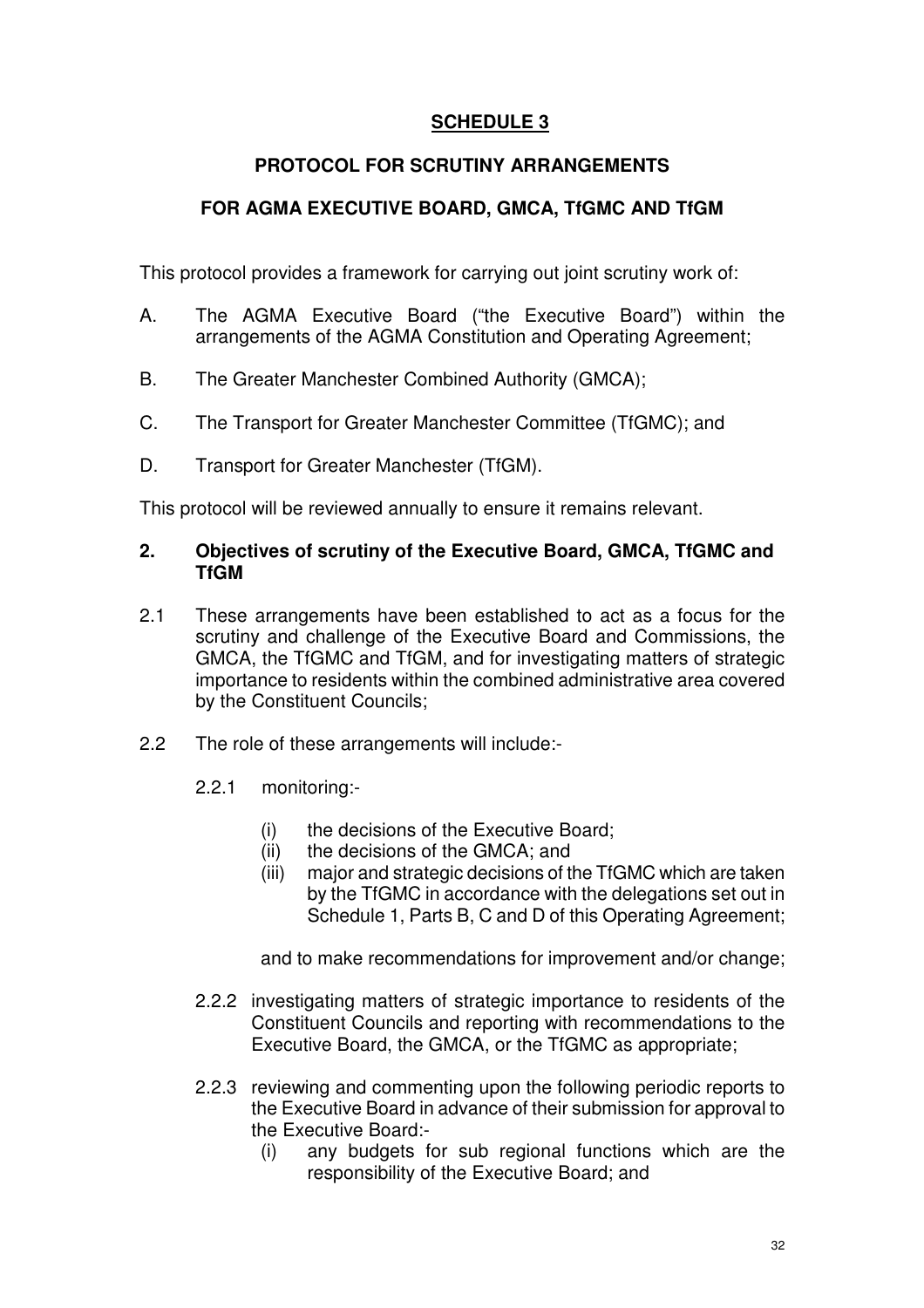- (ii) Annual refreshes of AGMA Commission Work Programmes as detailed in Clause 8.4 of the AGMA Operating Agreement and Constitution;
- 2.2.4 reviewing the performance of the Executive Board and the GMCA against objectives within the Greater Manchester Strategy;
- 2.2.5 facilitating the exchange of information about the work of AGMA, the GMCA and the TfGMC and to share information and outcomes from reviews;
- 2.2.6 The role of these arrangements in relation to TfGM will include:
	- (i) monitoring TfGM's delivery of transport services against the Local Transport Plan and to make recommendations for improvement and/or changes;
	- (ii) obtaining explanations from TfGM regarding its delivery of transport services.
- 2.2.7 Scrutiny in respect of the AGMA Health function will be undertaken in accordance with separate statutory arrangements.
- 2.2.8 The terms of reference for these scrutiny arrangements and the work programme in relation to scrutiny of the Executive Board, the GMCA, the TFGMC and TfGM will be subject to an annual review.

#### **3. Operation of Scrutiny Arrangements for the Executive Board, GMCA, TfGMC and TfGM**

- 3.1 A pool of elected members (the "Scrutiny Pool") will be established which will comprise of 3 councillors from each of the Constituent Councils. Appointees to the Scrutiny Pool must not be members of the Executive Board, the GMCA (including substitute members) or the TfGMC. Both sexes must be represented within the 3 elected members from each of the Constituent Councils.
- 3.2 Appointments to the Scrutiny Pool by the Constituent Councils will be made in accordance with the principles of political balance set out in Section 15(5) of the LGHA 1989.
- 3.3 Any elected member appointed to the Scrutiny Pool under these scrutiny arrangements who is also appointed as a substitute for an Executive Board member under section 6.1 of the AGMA Operating Agreement, or to any AGMA Commission, or AGMA Sub Committee cannot participate in the operation of the scrutiny arrangements on any issues which were taken at any meeting of the Executive Board, or any AGMA Commission or AGMA Sub Committee at which they were present.
- 3.4 Any elected member appointed to the Scrutiny Pool under these scrutiny arrangements who is also appointed to any Committee or Sub Committee of the GMCA cannot participate in the operation of the scrutiny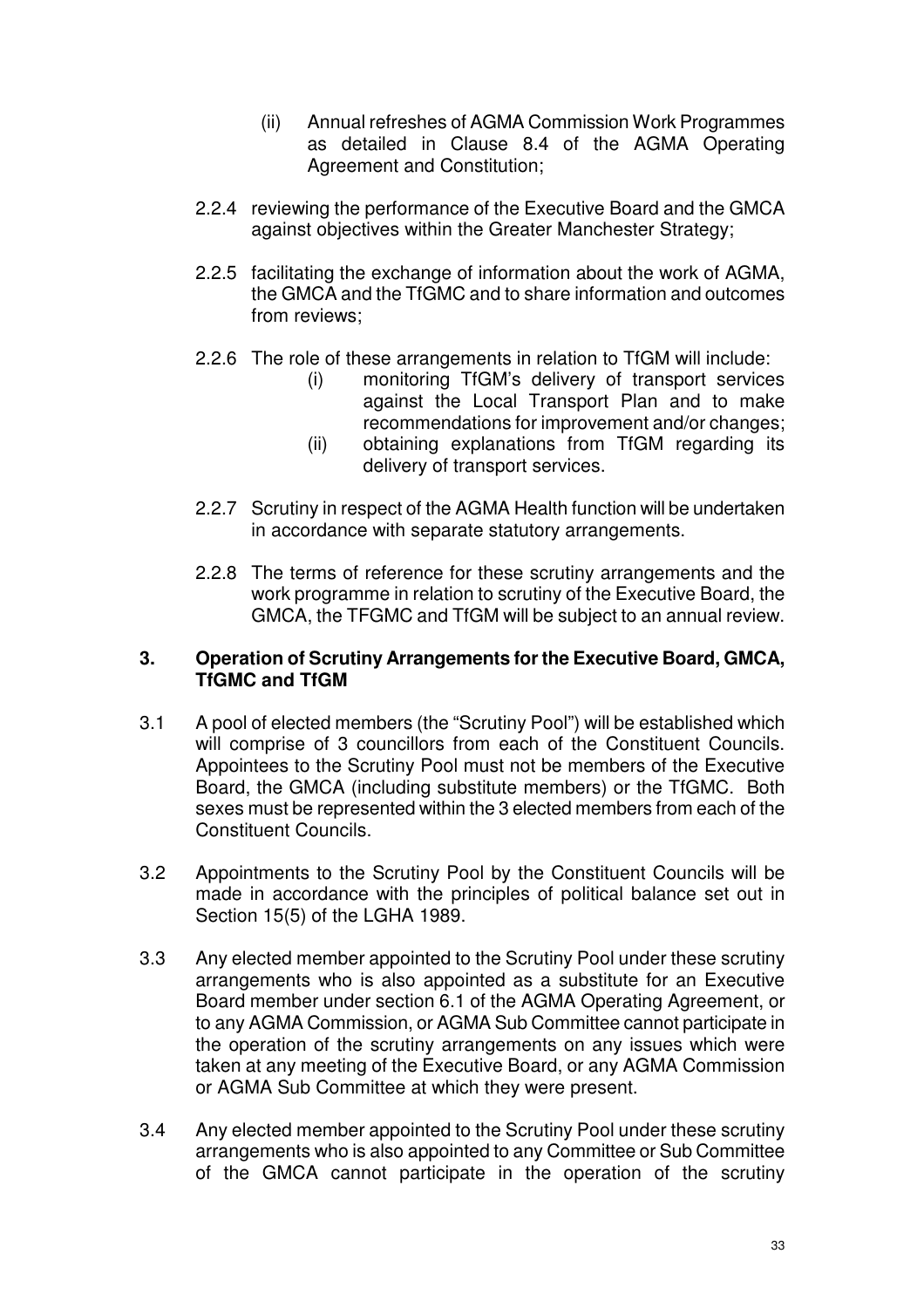arrangements on any issues which were taken at any meeting of the GMCA or any Committee or Sub Committee of the GMCA at which they were present.

- 3.5 The term of office for members of the Scrutiny Pool will be one year from the date of the annual council meeting of the Constituent Council that appoints them to the Scrutiny Pool unless:-
	- 3.5.1 they cease to be an elected member of the Constituent Council that appointed them;
	- 3.5.2 they wish to no longer participate in these arrangements; or
	- 3.5.3 the Secretary is advised by any of the Constituent Councils that it wishes to change one or more of its appointees to the Scrutiny Pool in accordance with paragraphs 3.1-3.3 of this Clause 3.
- 3.6 Non-voting members may be co-opted to participate in these arrangements from all or any of the associated authorities or from other organisations as the Scrutiny Pool members may decide.

#### **4. Meetings of Scrutiny Pool Members**

- 4.1 The members appointed to the Scrutiny Pool under Clause 3 above will hold at least one joint annual meeting and may convene additional joint meetings in accordance with these arrangements.
- 4.2 At the annual joint meeting the Scrutiny Pool members will:
	- (i) elect a Chair and Vice Chair. The Chair and Vice Chair must come from different political groups.
	- (ii) determine the areas of review and scrutiny that they wish to pursue during the ensuing 12 months.
	- (iii) agree to establish Scrutiny Panels from amongst their number in order to carry out agreed areas of review and scrutiny.
- 4.3 The quorum for this annual meeting and any other joint meetings held under this Clause 4 will be 10, and must include representatives of at least 7 of the Constituent Councils.
- 4.4 The principle of decision making at any such joint meeting shall be that, wherever possible decisions will be made by agreement, without the need for a vote. If a vote is necessary it will be a simple majority of those present and the Chair will not have a casting vote.
- 4.5 The venue for each annual meeting and any other joint meetings held under this Clause 4 will be decided by the Chair and notified to Constituent Councils for inclusion on their Council web sites.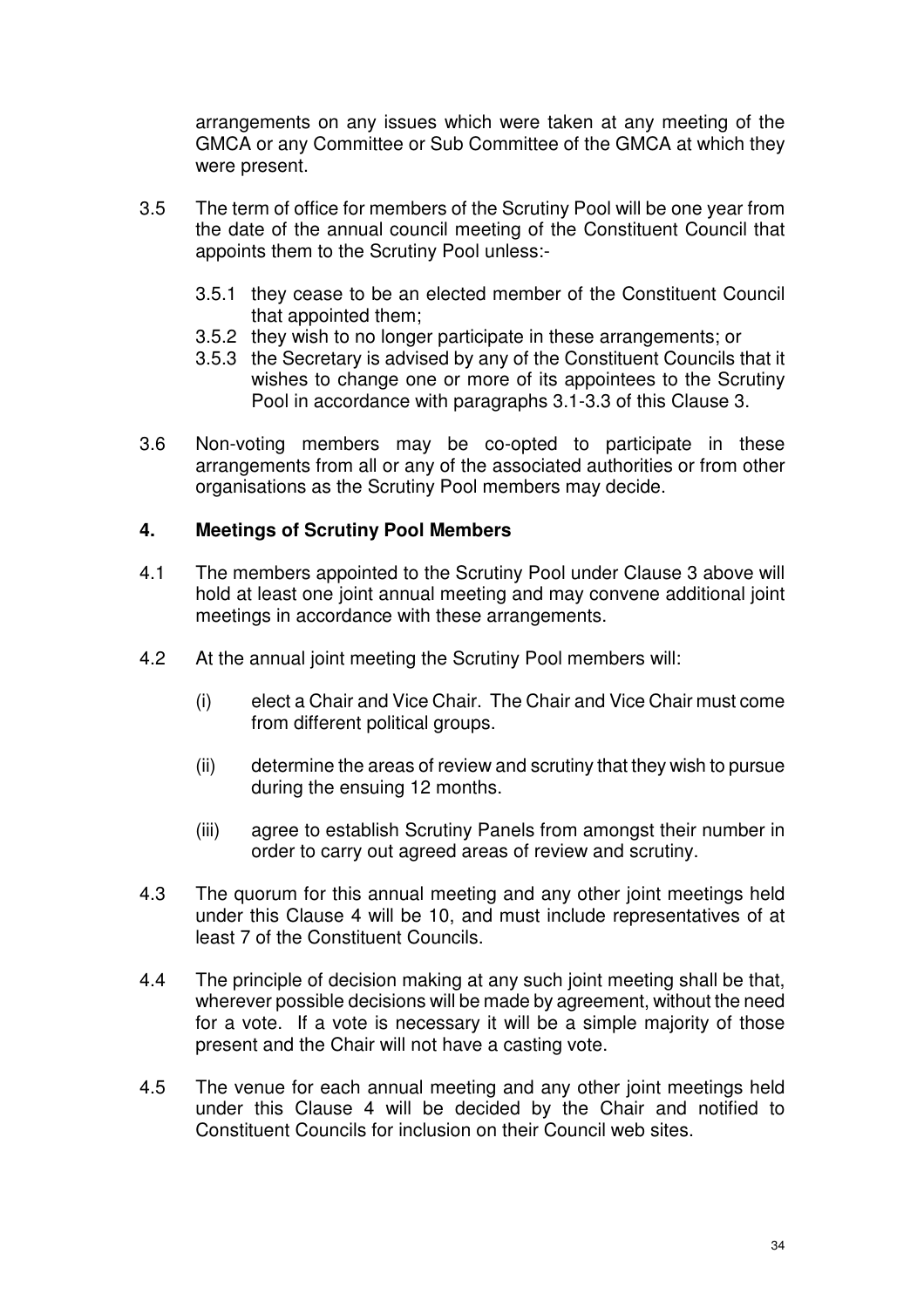- 4.6 Notice of the annual meeting and any other joint meetings held under this Clause 4 will be sent to each Scrutiny Panel member in accordance with the requirements of the Local Government Act 1972.
- 4.7 The Chair will approve the agenda for each annual meeting and any other joint meetings held under this Clause 4; however, any member of the Scrutiny Panel will be entitled to require an item to be placed on the agenda for the meeting.
- 4.8 Subject to paragraphs 4.1-4.7 of this Clause 4, meetings will proceed in accordance with the Rules of Procedure set out at Schedule 3 to the AGMA Operating Agreement.

### **5. Call in of decisions**

### **5.1 Call in of decisions of Executive Board, GMCA and TfGMC**

- 5.1.1 Members of the Scrutiny Pool appointed under this Protocol will have the power to call in:-
	- (i) any decision of the Executive Board;
	- (ii) any decision of the GMCA;
	- (iii) any major or strategic decision of the TfGMC which is taken by the TfGMC in accordance with the delegations set out in Schedule 1, Parts B, C and D of this Operating Agreement.

### 5.2 **Publication of Notice of Decisions**

- 5.2.1 When:-
	- (i) a decision is made by the Executive Board or the GMCA, or
	- (ii) a major or strategic decision is made by the TfGMC in accordance with the delegations set out in Schedule 1, Parts B, C and D of this Operating Agreement,

the decision shall be published, including where possible by electronic means, and shall be available from the normally within 2 days of being made. It shall be the responsibility of the Secretary to send electronic copies of the records of all such decisions to all members of the Scrutiny Pool within the same timescale.

5.2.2 The notices referred to at paragraph 5.2.1 above will bear the date on which they are published and will specify that the decision will come into force, and may then be implemented, as from 4 .00 pm on the fifth day after the day on which the decision was published, unless 5 members of the Scrutiny Pool object to it and call it in.

### **5.3 Call-in of decisions of Executive Board, GMCA, and TfGMC**

5.3.1 During the "Call-in" period specified at paragraph 5.2.2 above the Secretary shall:-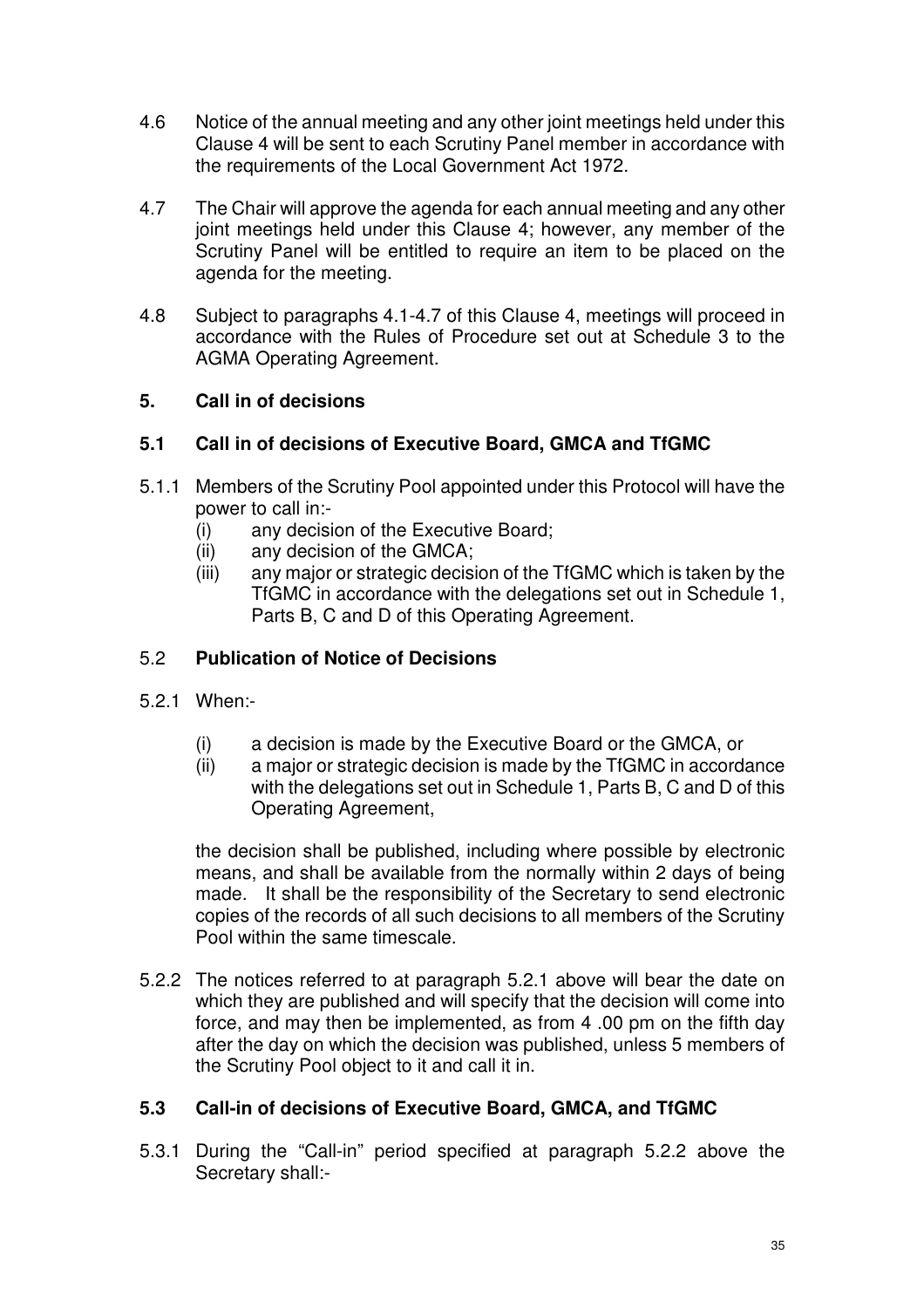- (j) call-in a decision of the Executive Board for scrutiny by a joint meeting of Scrutiny Pool members if so requested by any five members from the Scrutiny Pool, and shall then notify members of the Executive Board of the call-in. The Secretary shall call a joint meeting of Scrutiny Pool members on such date as he/she may determine, where possible after consultation with the Chair of the Scrutiny Pool, and in any case within 2 weeks of the decision to call-in;
- (ii) call-in a decision of the GMCA for scrutiny by a joint meeting of Scrutiny Pool members if so requested by any five members from the Scrutiny Pool, and shall then notify members of the GMCA of the call-in. The Secretary shall call a joint meeting of Scrutiny Pool members on such date as he/she may determine, where possible after consultation with the Chair of the Scrutiny Pool, and in any case within 2 weeks of the decision to call-in;
- (iii) call in a major or strategic decision made by the TfGMC in accordance with the delegations set out in Schedule 1, Parts B, C and D of this Operating Agreement for scrutiny by a joint meeting of Scrutiny Pool members if so requested by any five members from the Scrutiny Pool, and shall then notify members of the TfGMC of the call-in. The Secretary shall call a joint meeting of Scrutiny Pool members on such date as he/she may determine, where possible after consultation with the Chair of the Scrutiny Pool, and in any case within 2 weeks of the decision to call-in.
- 5.3.2 If, having considered :-
	- (i) a decision made by the Executive Board or the GMCA;, or
	- (ii) a major or strategic decision made by the TfGMC in accordance with the delegations set out in Schedule 1, Parts B, C and D of this Operating Agreement;

the joint meeting of Scrutiny Pool members is still concerned about it, then it may refer it back to the Executive Board, the GMCA or the TfGMC (as appropriate) for reconsideration, setting out in writing the nature of its concerns. If a decision is referred by a joint meeting of Scrutiny Pool members to the Executive Board, the GMCA or the TfGMC (as appropriate), then the Executive Board, the GMCA or the TfGMC (as appropriate) will reconsider the decision before adopting a final decision.

- 5.3.3 If, following an objection to:-
	- (i) a decision of the Executive Board, or the GMCA; or
	- (ii) a major or strategic decision made by the TfGMC in accordance with the delegations set out in Schedule 1, Parts B, C and D of this Operating Agreement;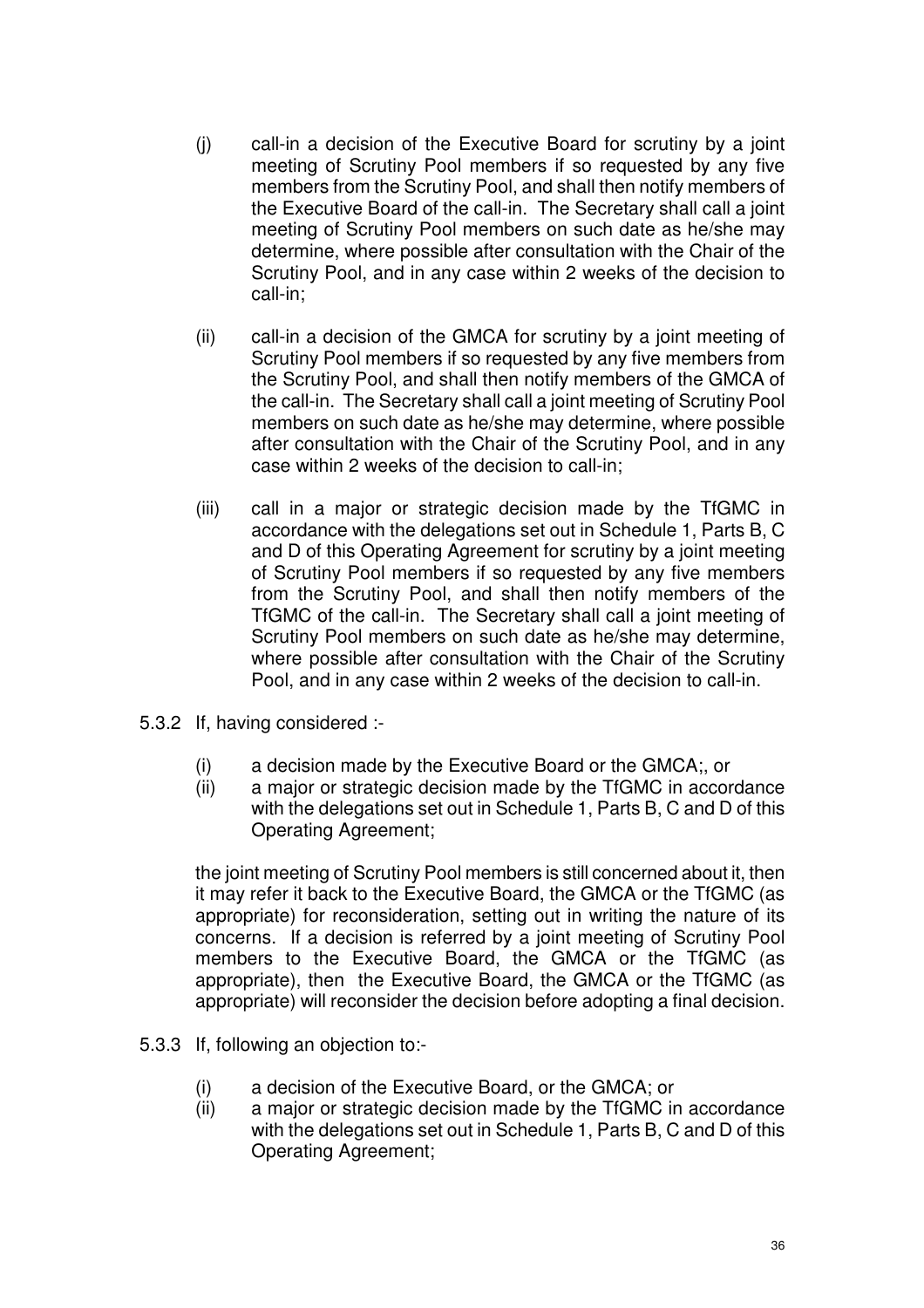the joint meeting of Scrutiny Pool members does not refer it back to the Executive Board or the GMCA or the TfGMC (as appropriate) for reconsideration, the decision shall take effect on the date of the joint meeting of Scrutiny Pool members.

- 5.3.4 The call-in procedure set out above, shall not apply where:-
	- (i) the decision being taken by the Executive Board, or the GMCA; or
	- (ii) the major or strategic decision made by the TfGMC in accordance with the delegations set out in Schedule 1, Parts B, C and D of this Operating Agreement;

is urgent.

A decision will be urgent if any delay likely to be caused by the call-in process would seriously prejudice the interests of the GMCA, the Constituent Councils, or the residents and/or businesses of Greater Manchester. The record of the decision and the notice by which it is made public shall state whether in the opinion of the decision making body, the decision is an urgent one, and therefore not subject to call-in. The Executive Board or the GMCA or the TfGMC (as appropriate) must agree both that the decision proposed is reasonable in all the circumstances and to it being treated as a matter of urgency.

- 5.3.5 The call-in procedure set out above, shall not apply where:-
	- (i) a decision taken or matter to be considered by the GMCA or the Exectutive Board, or
	- (ii) a major or strategic decision taken or to be considered by TfGMC, where
	- (iii) the joint meeting of the Scrutiny Pool members has already reviewed the decision or matter under either the call-in procedure of pre-policy scrutiny.

### **6. Key principles for the operation of the scrutiny arrangements**

- 6.1 The Constituent Councils will work together to maximise the exchange of information and views, to minimize bureaucracy and make best use of the time of members and officers of other bodies or agencies.
- 6.2 Members of the Scrutiny Pool will, when considering reviews, determine whether the issue is more appropriately dealt with by one of the Constituent Councils or elsewhere and will not duplicate the work of existing bodies or agencies.
- 6.3 Subject to prior consultation, the Constituent Councils will respond positively to requests for information, or for the attendance of a member or officer at any meetings set up under these arrangements.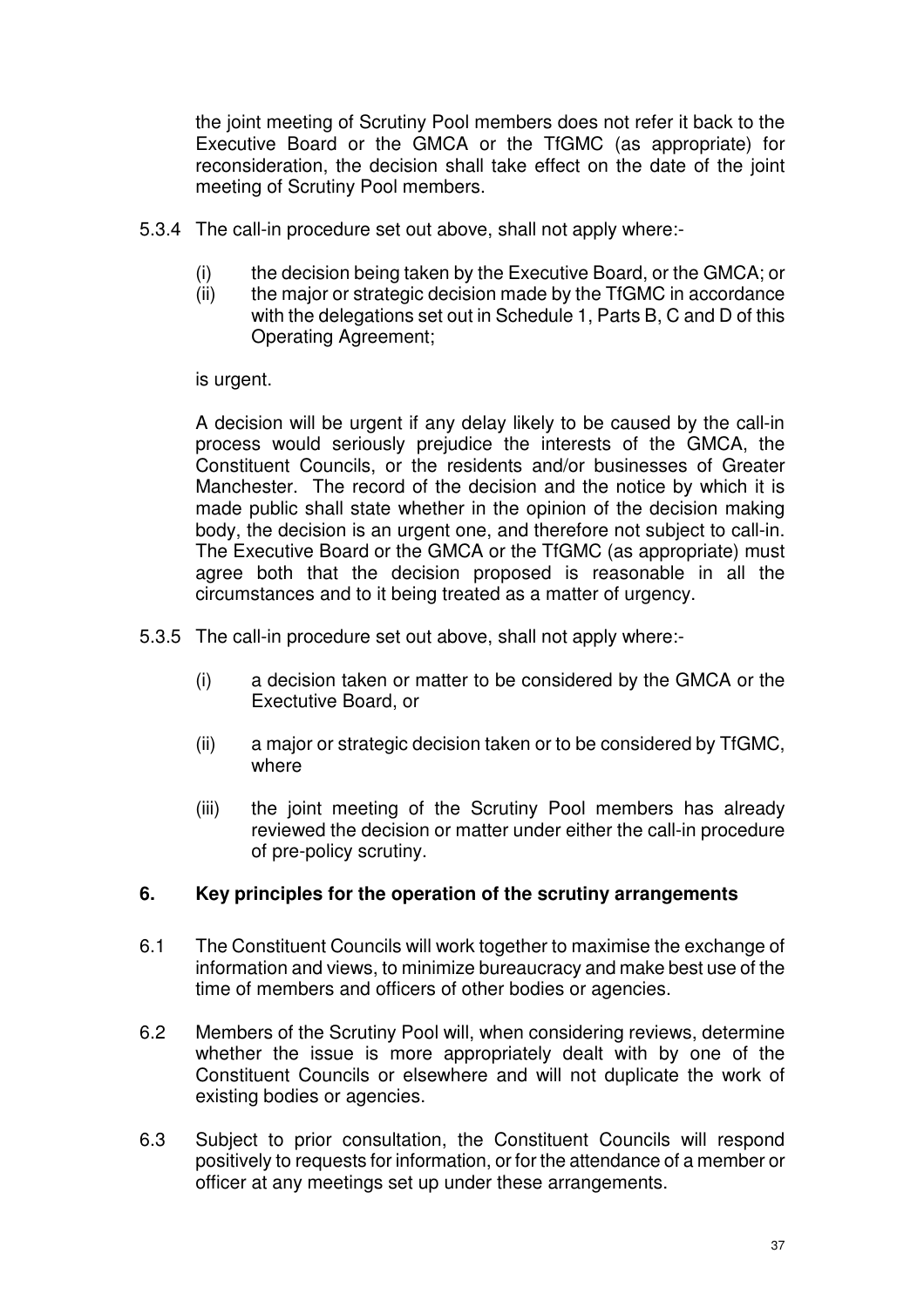- 6.4 While it is ultimately for each Constituent Council to decide who it considers the most appropriate person(s) to speak on its behalf at any meetings set up under these arrangements consideration will be given to meeting specific requests.
- 6.5 Dates and times for officer and member attendance at any meetings set up under these arrangements should be by agreement.
- 6.6 Members appointed under these arrangements may request the attendance of officers employed by the Constituent Councils to answer questions and give evidence at any meetings set up under these arrangements. All such requests must be made via the Chief Executive of the relevant Constituent Council. If any request is declined by the Chief Executive, he/she must state the reasons for so doing.
- 6.7 When considering any matter in respect of which a Scrutiny Panel member appointed under these arrangements is subject to a party whip the member must declare the existence of the whip and the nature of it before the commencement of any deliberations on the matter. The declaration, and the detail of the whipping arrangements, shall be recorded in the minutes of the meeting.

### **7. Scrutiny Panels**

- 7.1 The annual meeting of members of the Scrutiny Pool will establish Scrutiny Panels to undertake agreed scrutiny reviews. Membership of the Scrutiny Panels will be determined at the annual meeting and the principle of political balance from across Scrutiny Pool members must be applied when membership is agreed.
- 7.2 Scrutiny Panels established by this Clause 7 shall include representatives from at least 7 of the Constituent Councils. Each Scrutiny Panel shall appoint a Chair and Vice Chair from amongst its members. Unless unanimously agreed by all members appointed to any Scrutiny Panel, the Chair and Vice Chair of each Scrutiny Panel must come from different political groups.
- 7.3 Scrutiny Panels established under this Protocol must be appointed to carry out specific scrutiny tasks and be time limited. Their continuation will be subject to confirmation at each annual meeting of the Scrutiny Pool members. Any Scrutiny Panel continuing for more than two years must be subject to confirmation by the Executive Board and/or the GMCA as appropriate.
- 7.4 The Executive Board and/or the GMCA may also, if they choose, request that a Scrutiny Panel drawn from amongst members appointed under Clause 3 of this Protocol be appointed to examine a specific issue in more detail and report back its findings to the Executive Board and/or the GMCA as appropriate.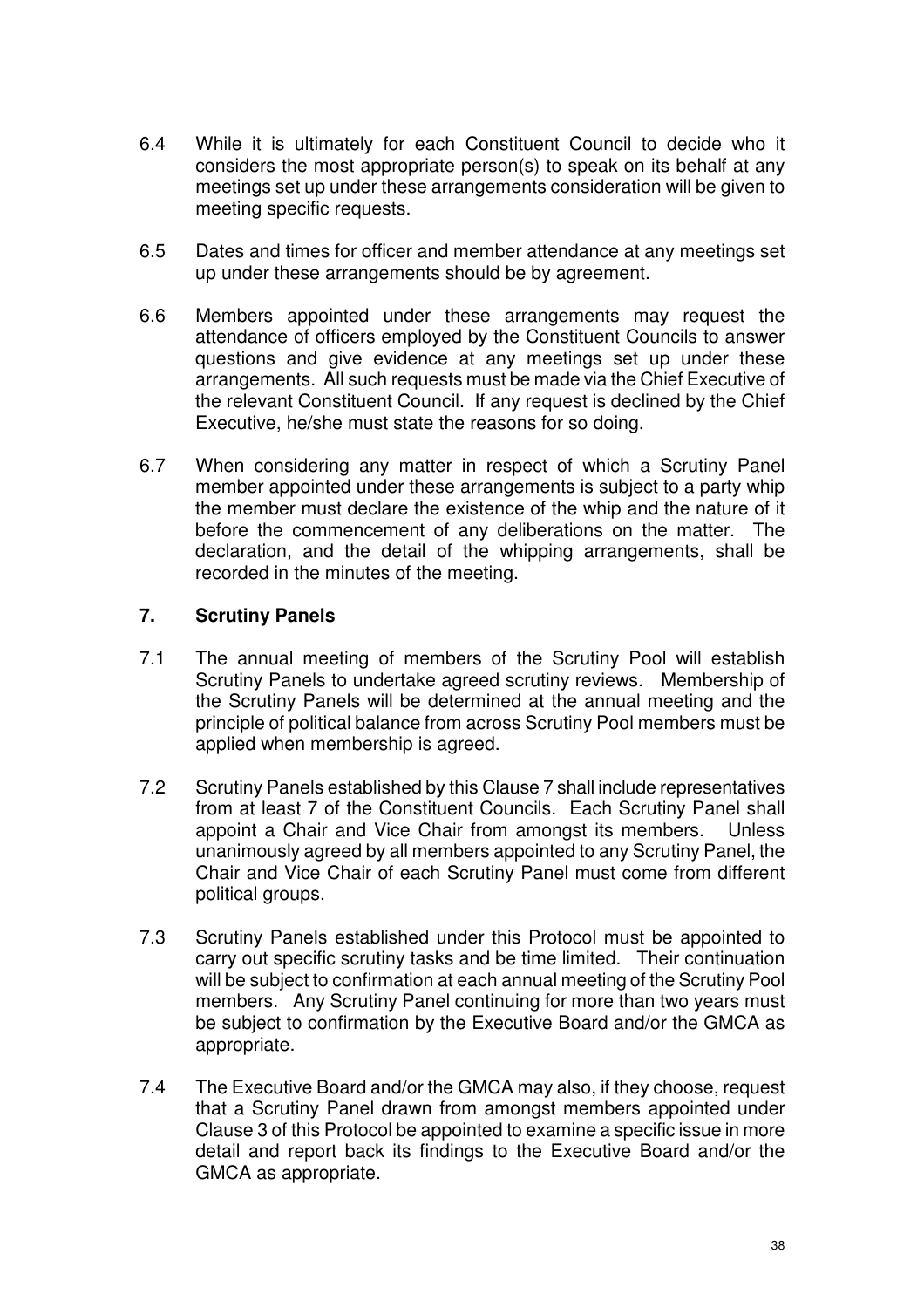#### **8. Reviews and recommendations**

- 8.1 The process of joint scrutiny will be an open and transparent process designed to engage the Constituent Councils, their residents and other stakeholders.
- 8.2 Meetings will be held in public unless the meeting decides to convene in private in order to discuss confidential or exempt information, in accordance with the relevant provisions of the LGA 1972 or LGA 2000.
- 8.3 The terms of reference, timescale and outline of any review will be agreed by Scrutiny Pool members appointed at their annual meeting.
- 8.4 Different approaches to scrutiny reviews may be taken in each case but members will seek to act in an inclusive manner and will take evidence from a wide range of opinion. The Scrutiny Pool will make specific efforts to engage with hard to reach groups.
- 8.5 The primary objective of any Scrutiny Panel established under these arrangements will be to reach consensus on its recommendations, but where a minimum number of 2 members express an alternative to the majority view, they will be permitted to produce a minority report.
- 8.6 Voting if needed will be by a show of hands and a simple majority will be required to approve any recommendation.

### **9. Budget and Administration**

- 9.1 The annual meeting of Scrutiny Pool members will prepare a budget to cover the costs of operating these arrangements in the forthcoming year and will submit this to the Executive Board and to the GMCA for agreement.
- 9.2 Contributions to the costs of the joint scrutiny arrangements shall be determined by apportioning the costs in such proportions as the Constituent Councils unanimously agree or, in default of such agreement, in proportion to the total resident population at the Relevant Date of the area of each Constituent Council as estimated by the Registrar General.
- 9.3 The budget will be required to meet all officer support to the joint scrutiny arrangements, including research support.
- 9.4 The decisions and recommendations of any Scrutiny Panels set up under these arrangements will be communicated to the Executive Board and/or the GMCA and/or the TfGMC and/or the TfGM as appropriate, other Scrutiny Pool members and Constituent Councils as soon as possible after resolution by those appointed to any such Scrutiny Panel.

#### **10. Support and advice to scrutiny arrangements**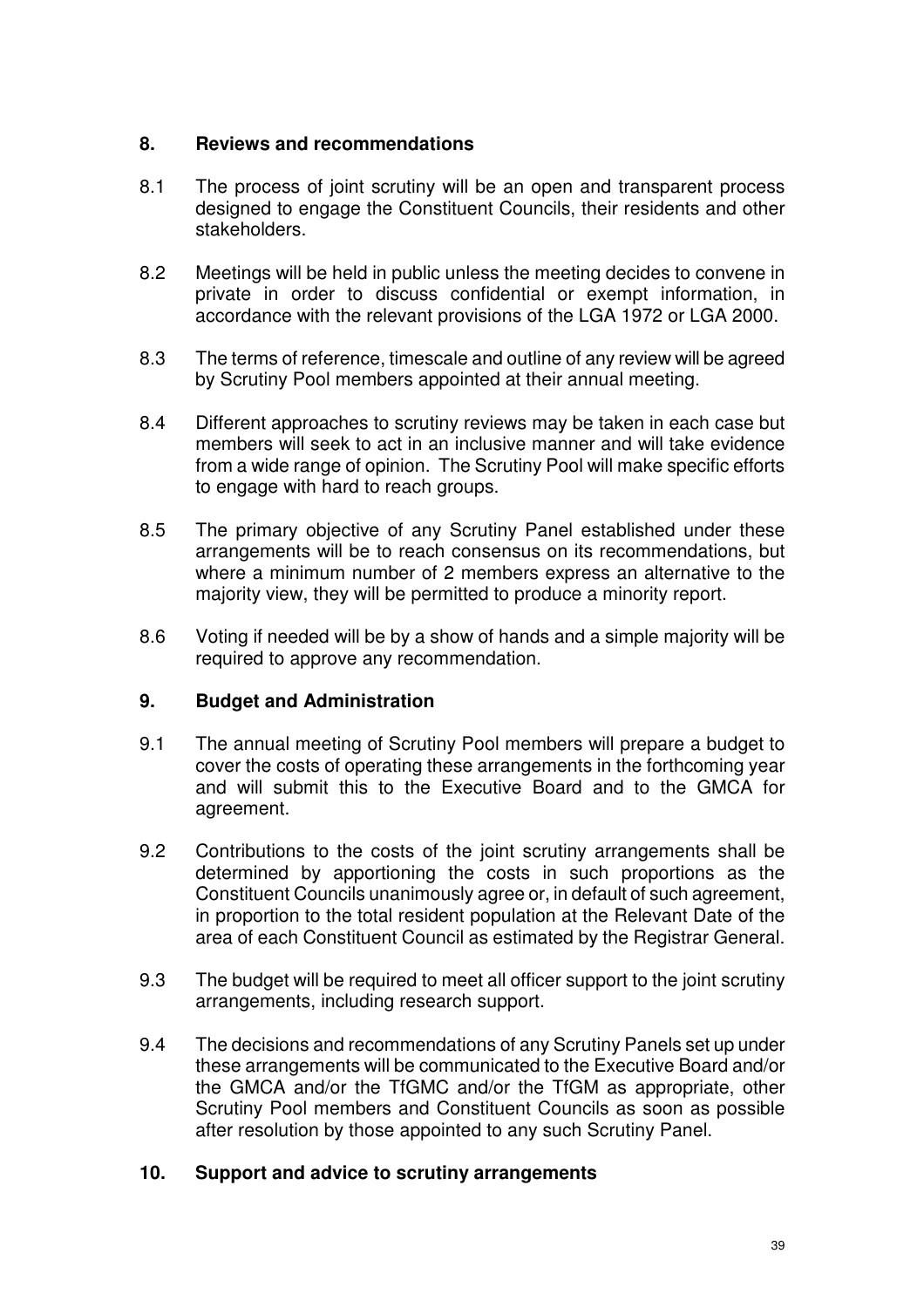- 10.1 Members appointed to any Scrutiny Panel under these arrangements may ask individuals or groups to assist it on a review by review basis and may ask independent professionals for advice during the course of reviews. Such individuals or groups will not be able to vote.
- 10.2 Members appointed to any Scrutiny Panel under these arrangements may invite any other person to attend their meetings to answer questions or give evidence; however attendance by such persons cannot be mandatory.

#### **11. Linking Sub-Regional Scrutiny with Local Scrutiny**

- 11.1 The Scrutiny Officer of each Constituent Council will ensure that the work programmes and minutes relating to the work carried out by the Scrutiny Pool in scrutinising the Executive Board, GMCA, TfGMC and TfGM are circulated appropriately within their own Constituent Council's scrutiny arrangements.
- 11.2 The Secretary shall within 2 weeks of every meeting of a Scrutiny Panel produce an e-briefing for all members of the Constituent Councils that provides a user-friendly summary of the issues discussed at the Scrutiny Panel, together with links to any relevant reports and presentations. The Secretary shall quarterly produce an e-briefing for all members of the Constituent Councils that provides an updated work programme relating to the work to be carried out by the Scrutiny Panels in scrutinising the Executive Board, GMCA, TfGMC and TfGM.
- 11.3 Each Constituent Council will nominate one of the 3 members of that Constituent Council who have been appointed to the Scrutiny Pool in accordance with paragraph 3.1 of this Protocol to act as that Constituent Council's "AGMA Scrutiny Link". The AGMA Scrutiny Link will be responsible for reporting back to their own Constituent Council on the scrutiny work carried out by the Scrutiny Pool in relation to the Executive Board, GMCA, TfGMC and TfGM. The AGMA Scrutiny Link will also be responsible for reporting to the Scrutiny Pool any issues identified locally by their own Constituent Council which may warrant scrutiny at a subregional level. The nomination of an AGMA Scrutiny Link and the way in which this role will be performed will be determined by each Constituent Council.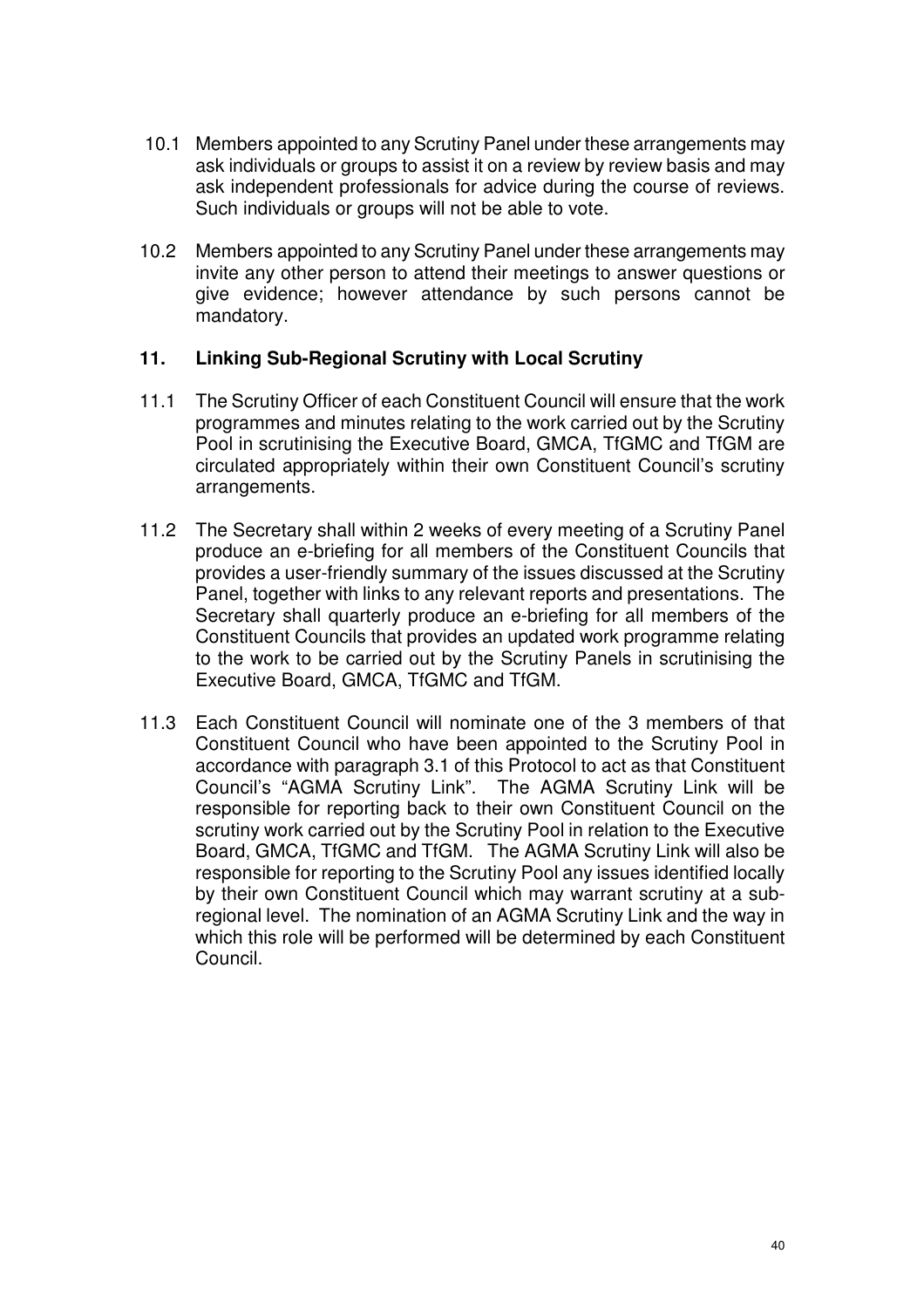### **SCHEDULE 4**

# **DRAFT AGREEMENT ON THE REVIEW ARRANGEMENTS FOR THE ESTABLISHMENT OF A COMBINED AUTHORITY**

THIS AGREEMENT is made on the day of , between: -

- 1. The Council of the City of Manchester;
- 2. The Borough Council of Bolton;
- 3. The Council of the Metropolitan Borough of Bury;
- 4. The Oldham Borough Council;
- 5. The Rochdale Borough Council;
- 6. The Council of the City of Salford;
- 7. The Metropolitan Borough Council of Stockport;
- 8 The Tameside Metropolitan Borough Council;
- 9. The Trafford Borough Council; and
- 10. The Wigan Borough Council

(each hereinafter a "Constituent Council" and together the "Constituent Councils")

#### WHEREAS: -

A. The Chancellor of the Exchequer announced Greater Manchester as one of two pilot City Regions in his budget announcement in 2009. As part of the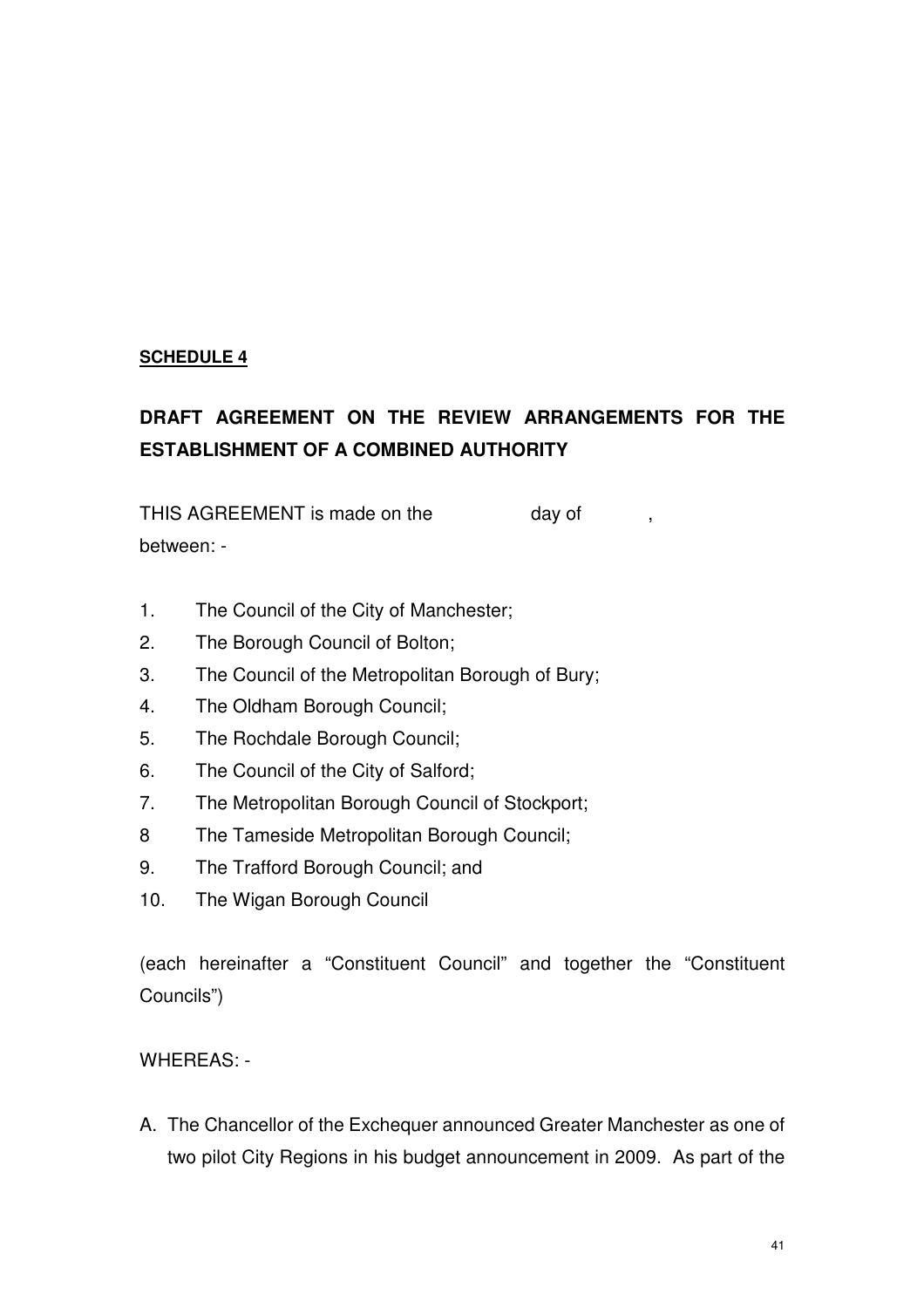pilot the Greater Manchester Strategy has been approved which sets out the key priorities to achieve long-term economic growth for the City Region and enable all parts of the City Region to enjoy improved opportunities from this growth. The first Ministerial Agreement was completed on the 18<sup>th</sup> December 2009 between the Association of Greater Manchester Authorities and the Government which had two purposes:

- to set out those areas where Greater Manchester and the Government have agreed that changes in policy and/or Governance are agreed and the next steps to be taken
- to provide the basis of an ongoing dialogue between officials to identify important areas of policy including those arising out of the pilots, where changes would be beneficial to raising the rate of growth in the City Region.

Government have made it clear that devolution of many of the powers and responsibilities to the City Region in the first Ministerial Agreement and beyond will be dependent upon the agreement by the Constituent Councils of more robust governance arrangements. It is in this context that a review of governance arrangements has been undertaken across the areas of the Constituent Councils

- B. Following a review under Section 108 of the Local Democracy Economic Development and Construction Act 2009 (LDEDCA) of the effectiveness and efficiency of transport and of the arrangements to promote economic development and regeneration within the area of the Constituent Councils ("the Combined Area") the Constituent Councils have concluded that the establishment of a Combined Authority (CA) would be likely to improve –
	- (a) the exercise of statutory functions relating to transport, economic development and regeneration in the Combined Area
	- (b) the effectiveness and efficiency of transport in the Combined Area
	- (c) economic conditions in the Combined Area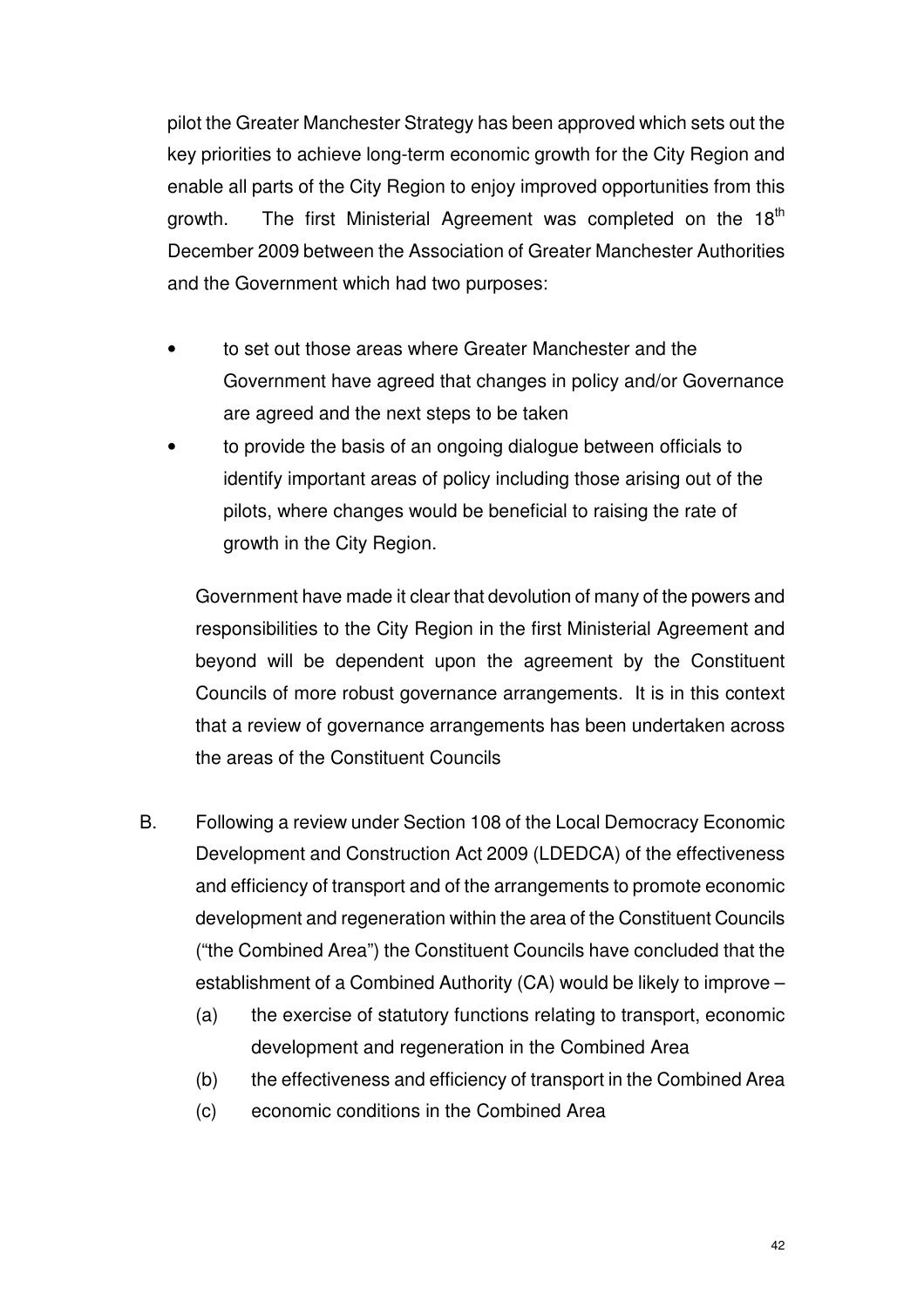- C. Each Constituent Council has consented to the inclusion of its area in the scheme for the establishment of a CA published on [ ] set out in Schedule 1 (the Scheme).
- D. The Scheme includes proposals for the area, membership, voting arrangements and functions of the CA. It provides for the CA to have an executive delivery body to be named Transport for Greater Manchester (TfGM), currently named the Greater Manchester Passenger Transport Executive (GMPTE). There is also a provision in the Scheme for the establishment of a joint committee to be called the Transport for Greater Manchester Committee (TfGMC), for enhanced scrutiny arrangements and for a subsequent review of all the arrangements relating to the CA.
- E. If the Secretary of State considers that establishing a CA is likely to improve –
	- (i) the exercise of statutory functions relating to transport, economic development and regeneration in the Combined Area
	- (ii) the effectiveness and efficiency of transport in the Combined Area
	- (iii) economic conditions in the Combined Area

s/he may make an order under Section 103 of the LDEDCA establishing a CA, but may only do so after consulting the Constituent Councils, the Greater Manchester Integrated Transport Authority (GMITA) and such other persons considered appropriate and after a draft order has been approved by both Houses of Parliament.

F. The order establishing the CA may be changed by a further order made by the Secretary of State under Section 113 of the LDEDCA in accordance with the statutory procedure in the LDEDCA.

 Section 111 of the LDEDCA provides that any one or more of the CA or the Constituent Councils may undertake a review relating to the CA or one or more areas of the CA. Such a review can be on one or more of the matters in respect of which an order can be made under Section 104 –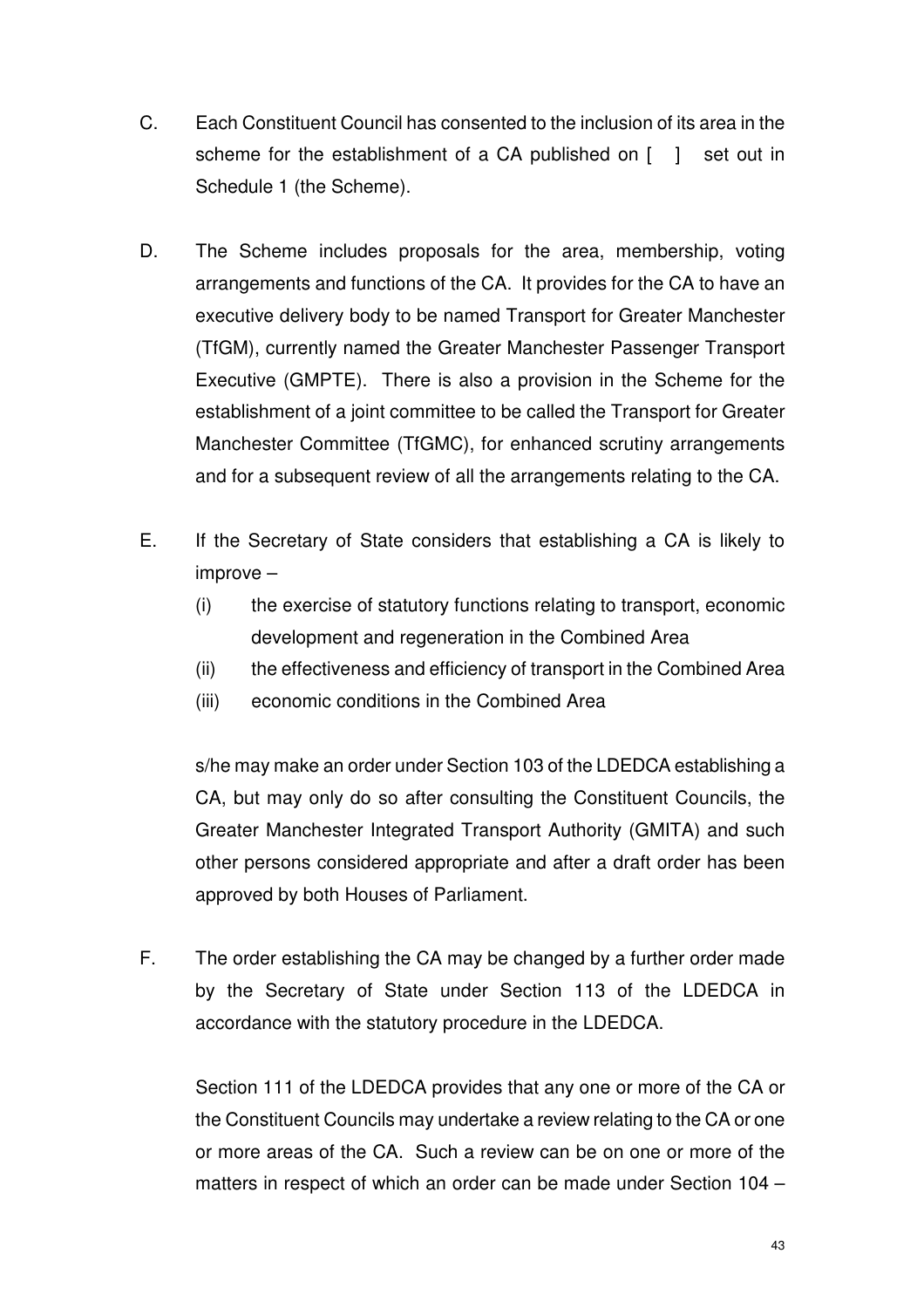107 of the LDEDCA including changing the boundaries of a CA by adding or removing an area to or from an existing authority (with the authority's consent). No change can be made to the areas included in the CA without an order of the Secretary of State following such a review and the publication of a scheme by the authority or authorities carrying out the review.

G. Paragraph 46 of the Scheme contains the following provision relating to a review of matters in respect of the CA.

"The CA and its constituent councils will undertake a joint review of the arrangements pursuant to Section 111, Local Democracy, Economic Development and Construction Act 2009 to be commenced on whichever is the earlier of:-

- (a) the fifth anniversary of the commencement date of the arrangements,
- Or
- (b) immediately after notice is given by a Constituent Council requesting a joint review, provided that such notice is not given before the third anniversary of the commencement date.

This commitment is without prejudice to the statutory rights of one or more of the Constituent Councils to undertake their own review at any time."

- H. The Constituent Councils wish to record the arrangements which have been agreed between them for the conduct of any future review in relation to the CA or any one or more areas of the CA under sections 111 and 112 of the LDEDCA, in the event that the Secretary of State makes an order establishing a CA under Section 103 of the LDEDCA
- IT IS HEREBY AGREED as follows:-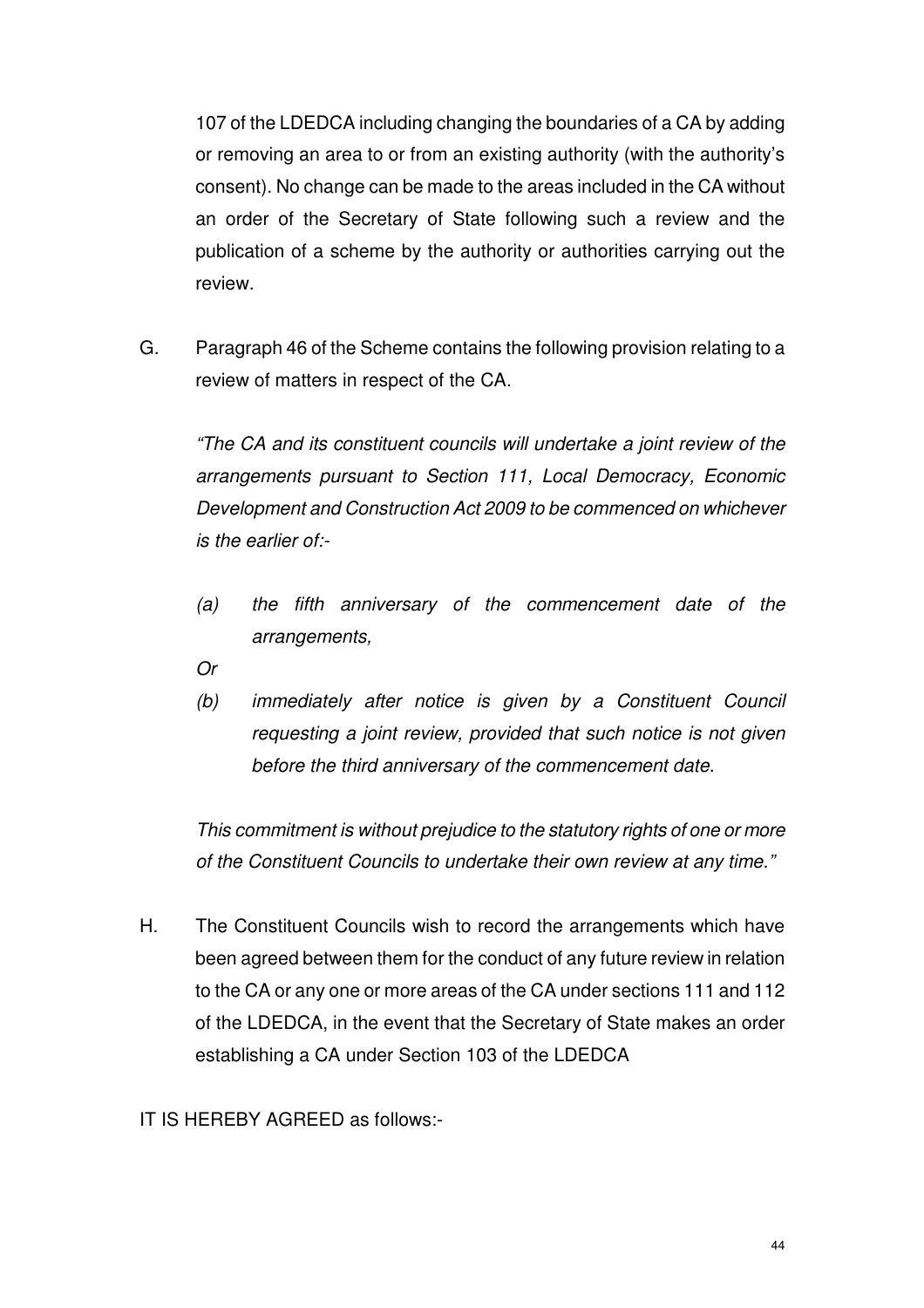- 1. The Constituent Councils will develop a set of indicators (the indicators) based on the priorities in the Greater Manchester Strategy (and any delivery plan developed thereunder) which will be agreed by each Constituent Council and which may be used by the CA and Constituent Councils to assist in assessing performance of the CA including use in any review under Section 111 of the LDEDCA.
- 2. The Constituent Councils will undertake a joint review with the CA to be commenced on whichever is the earlier of
	- (a) the fifth anniversary of the commencement date of the CA or
	- (b) immediately after a Constituent Council serves notice on the CA and other Constituent Councils requesting a joint review provided that such notice is not given before the third anniversary of the commencement date.
- 3. The matters which will be considered in any joint review include:
	- (i) Performance of the CA against the indicators
	- (ii) Performance of the CA in improving the exercise of the relevant statutory functions, economic conditions and transport in the CA's area and in the area of individual Constituent Councils
	- (iii) Costs and value for money
	- (iv) Constitutional arrangements including membership and voting
	- (v) Functions of the CA
	- (vi) The boundaries of the CA
	- (vii) Relationship of the CA to its executive delivery body, the TfGM (currently GMPTE)
	- (viii) Any other criteria reasonably considered relevant by any of the Constituent Councils or the CA
- 4. The Constituent Councils will procure that in any joint review an independent person is commissioned to report on:
	- (i) The performance of the CA against the indicators and other review criteria, and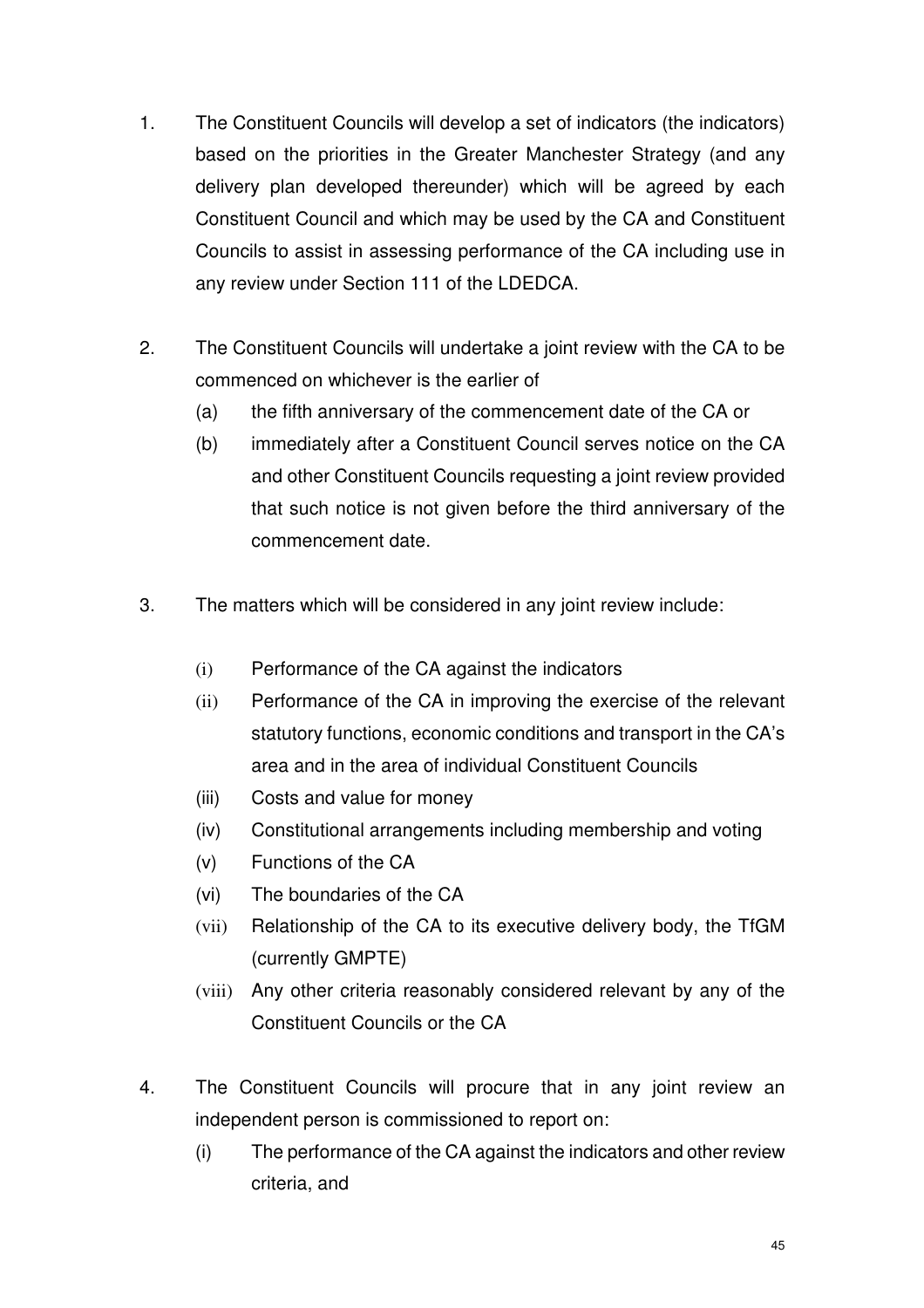- (ii) Any changes to the CA's functions, area, constitutional arrangements which would be likely to improve:
	- (a) the exercise of statutory functions relating to transport, economic development and regeneration or
	- (b) the effectiveness and efficiency of transport and the economic conditions

in the area of the CA or an area of a Constituent Council.

Any representations, reports and other information submitted by a Constituent Council will be taken into account in the review

- 5. In the event that a Constituent Council decides either alone or together with another Constituent Council to undertake a review under Section 111 of the LDEDCA which is not a joint review as provided for in Clauses 2 to 4, each Constituent Council agrees as follows:
	- (i) each Constituent Council undertaking such a review will give notice to the other Constituent Councils and the CA setting out the matters which are to be the subject of the review
	- (ii) each Constituent Council (whether or not undertaking such a review) will provide and will procure that the CA provides such information or independent reports including the reports referred to at Clause 4 above as are reasonably required by the reviewing Constituent Council or Councils in order to conduct such a review.
- 6. If one or more Constituent Councils or the CA, having undertaken a joint review as provided for in Clauses 2 to 4 or a review under Clause 5, publishes a scheme under Section 112 of the LDEDCA proposing the removal of an area or areas from the area of the CA (with the consent of the Constituent Council(s) for the area or areas), each of the remaining Constituent Councils will take all reasonable steps to support the removal of the said area(s) from the area of the CA including in any response to the Secretary of State in the course of his/her consultation on any proposed order.